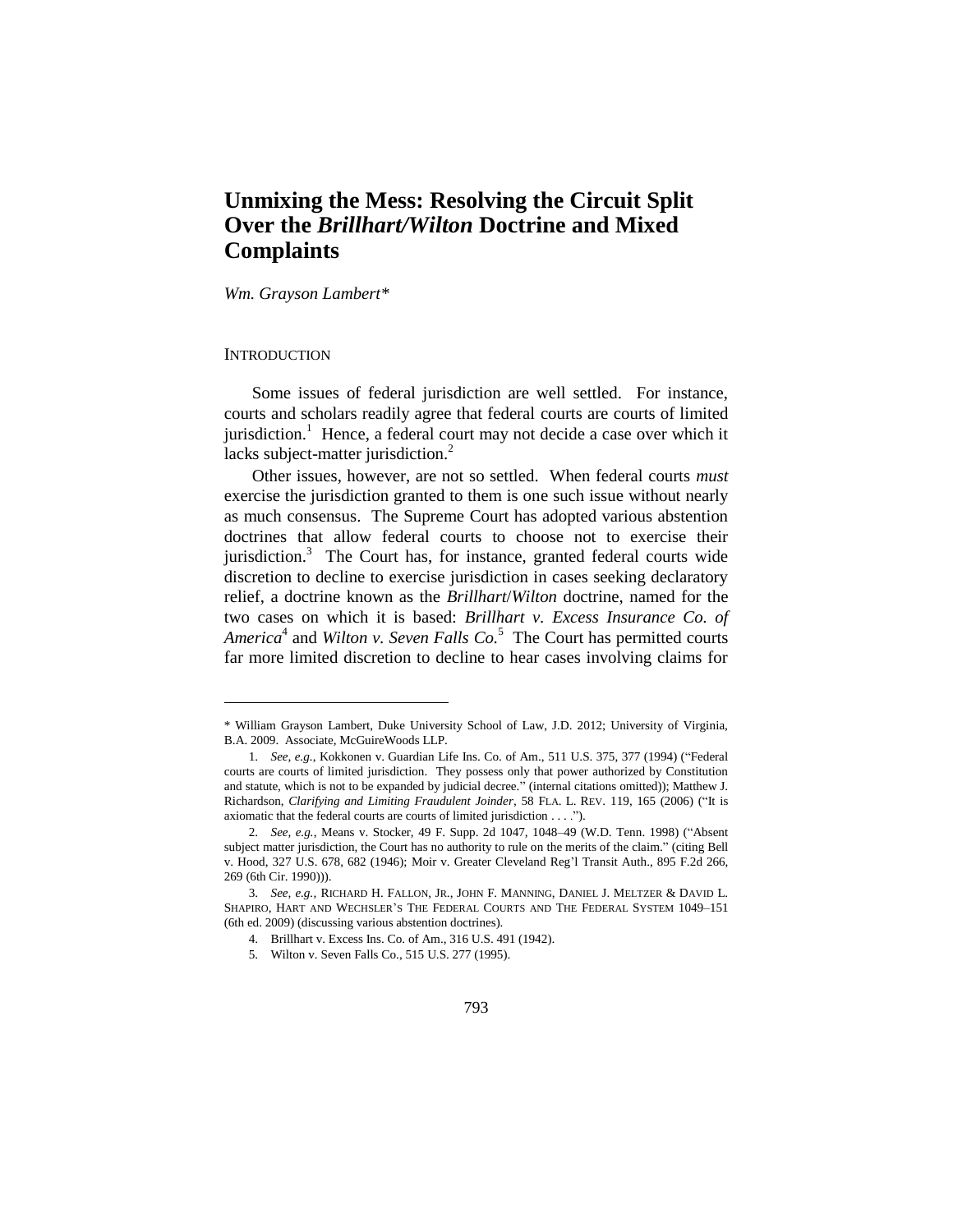nondeclaratory relief,<sup>6</sup> permitting abstention only in "exceptional circumstances."<sup>7</sup> But which standard applies when a complaint seeks both types of relief—that is, in a mixed-complaint case?

This question of mixed-complaint cases typically arises in the same type of scenario: A case is pending in a state court, and a litigant in that case (presumably the defendant) files another case in a federal court, based on similar—or even identical—issues as those in the alreadypending state court case. In this new suit, the litigant (now the plaintiff) seeks both declaratory and nondeclaratory relief. The defendant in the new case then asks the court to refrain from deciding that case, based on the earlier-filed case. The court must then decide what standard— *Colorado River* or *Brillhart*/*Wilton*—it will apply.

Deciding what standard applies is a "thorny question"<sup>8</sup> on which federal courts have taken vastly different approaches. $9$  The eight circuits that have answered this question are hopelessly divided, having offered four distinct approaches. Four circuits<sup>10</sup> have held that courts have little

Courts often refer to *Brillhart*/*Wilton* as a type of abstention doctrine, but as the Seventh Circuit has astutely observed, that term is not necessarily the best description of the doctrine. Typically, abstention "refers to a group of judicially-created doctrines. The decision to stay an action under the Declaratory Judgment Act does not require the court to reach for a judiciallycreated abstention doctrine. Rather, the Act itself provides the district court with the necessary discretion." Med. Assurance Co. v. Hellman, 610 F.3d 371, 378 (7th Cir. 2010). Nevertheless, this Article does not concern itself with any definitional disputes, as any such disputes are irrelevant in this Article's focus on a particular question on the relationship between *Brillhart*/*Wilton* and various abstention doctrines.

<sup>6.</sup> Nondeclaratory relief includes any type of relief other than a declaratory judgment, most commonly money damages or an injunction.

<sup>7.</sup> Colo. River Water Conservation Dist. v. United States, 424 U.S. 800, 813 (1976) (quoting Cty. of Allegheny v. Frank Mashuda Co., 360 U.S. 185, 188–89 (1959)).

<sup>8.</sup> Lexington Ins. Co. v. Rolison, 434 F. Supp. 2d 1228, 1236 (S.D. Ala. 2006).

<sup>9.</sup> *See, e.g.*, State Farm Mut. Auto. Ins. Co. v. Physicians Grp. of Sarasota, L.L.C., 9 F. Supp. 3d 1303, 1308 (M.D. Fla. 2014) ("Circuits are split as to whether the *Brillhart* doctrine can be applied when a plaintiff requests mixed forms of relief including a declaratory judgment . . . ."); Mass. Biologic Labs. of the Univ. of Mass. v. MedImmune, LLC, 871 F. Supp. 2d 29, 33–35 (D. Mass. 2012) (surveying this circuit split); Circuit Review Staff, *Current Circuit Splits*, 6 SETON HALL CIRCUIT REV. 135, 144 (2009) (recognizing the further circuit split over the application of abstention doctrines to mixed complaints caused by *R.R. Street & Co. v. Vulcan Materials Co.*, 569 F.3d 711 (7th Cir. 2009)).

<sup>10.</sup> *See* vonRosenberg v. Lawrence, 781 F.3d 731, 735–36 (4th Cir. 2015); Vill. of Westfield v. Welch's, 170 F.3d 116, 120 (2d Cir. 1999); Southwind Aviation, Inc. v. Bergen Aviation, Inc., 23 F.3d 948, 950–51 (5th Cir. 1994); Sinclair Oil Corp. v. Amoco Prod. Co., 982 F.2d 437, 440–41 (10th Cir. 1992).

The Fourth Circuit recently adopted this position. *See vonRosenberg*, 781 F.3d at 735–36. Arguably, the presence of claims subject to exclusive federal jurisdiction impacted the court's analysis in that case, although the court did not expressly state that those claims influenced its reasoning. Thus, this Article assumes that the claims for nondeclaratory relief that were required to be brought in federal court were not essential to the Fourth Circuit's holding. *See infra* not[e 163](#page-21-0) and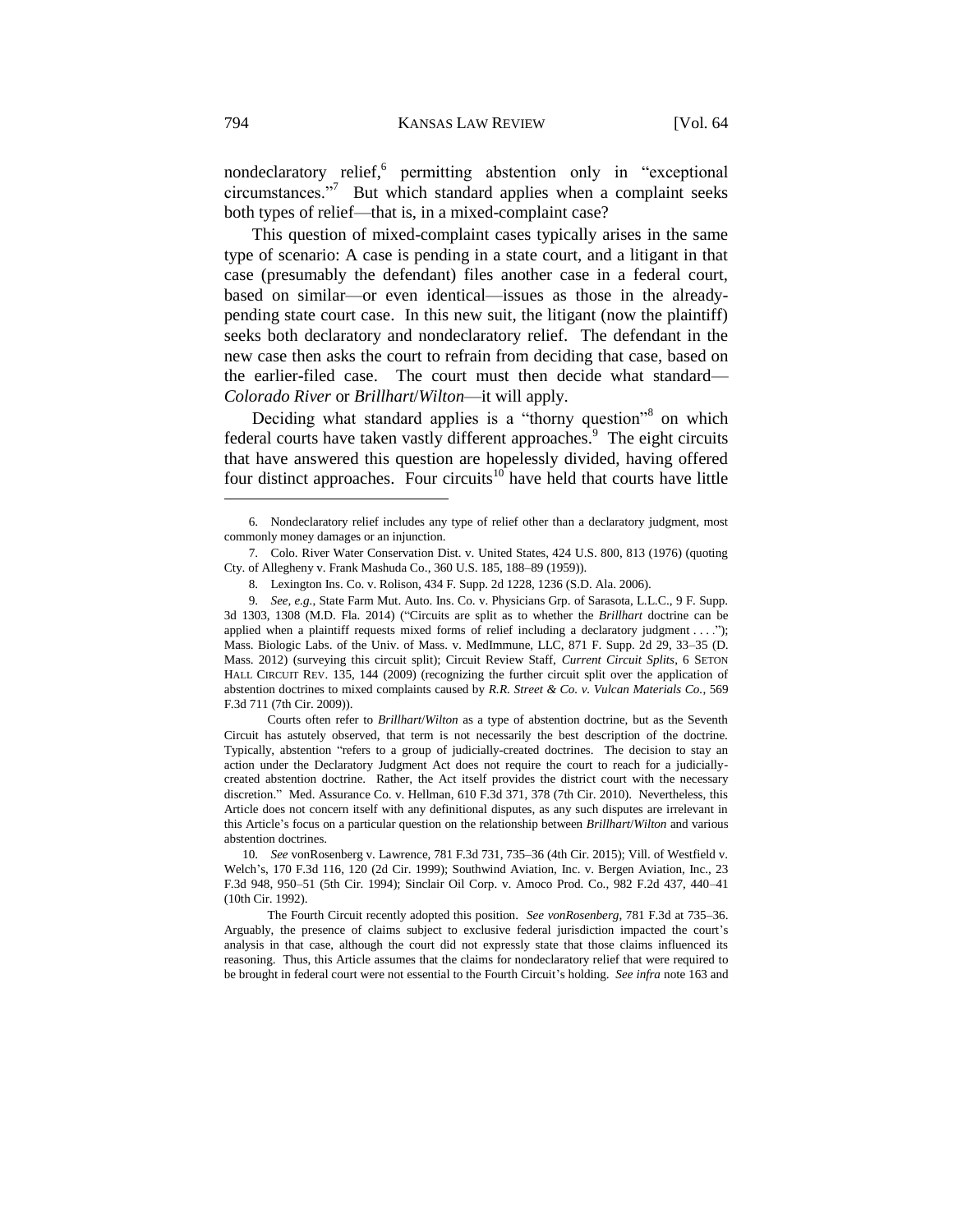discretion to abstain in these cases, as they must apply *Colorado River*'s "exceptional circumstances" doctrine to the entire case. Two circuits<sup>11</sup> have directed district courts to determine whether the claims for nondeclaratory relief are jurisdictionally independent of the claims for declaratory relief, and if those claims for nondeclaratory relief are independent, then the *Colorado River* doctrine applies. Third, one  $circuit<sup>12</sup>$  has instructed district courts to look to the heart of the complaint, and if the complaint at its core seeks declaratory relief, then *Brillhart*/*Wilton* applies. And finally, one circuit<sup>13</sup> has taken the view that the claims should be disentangled, with the claims for nondeclaratory relief being subject to *Colorado River* and the claims for declaratory relief being evaluated under *Brillhart*/*Wilton*. Given these conflicting approaches, one district court has commented that this question offers "no simple compromise" because "[t]here is no resounding majority view."<sup>14</sup>

These four approaches represent starkly different answers to the question of abstention and mixed complaints. They are not, however, equally satisfactory answers. Of these approaches, the heart of the complaint approach is superior because it best balances four important considerations: *first*, preserving the unique language in the Declaratory Judgment Act; *second*, promoting the wise use of judicial resources; *third*, preventing parties from manipulating litigation; and *fourth*, providing courts the needed flexibility for reaching the correct result.

Beyond the intellectually engaging questions presented, this circuit split raises an important and timely issue for the practice of law. As Americans become more litigious generally,<sup>15</sup> more complaints will be filed, and as lawyers get more creative in pleading cases, courts are more likely to see complaints that involve claims for both declaratory and nondeclaratory relief. Despite this circuit split, scholars have given virtually no attention to this issue.<sup>16</sup> In fact, some legal scholarship even

accompanying text.

<sup>11.</sup> *R.R. Street & Co.*, 569 F.3d at 716; United Nat'l Ins. Co. v. R&D Latex Corp., 242 F.3d 1102, 1113 (9th Cir. 2001).

<sup>12.</sup> Royal Indem. Co. v. Apex Oil Co., 511 F.3d 788, 793–94 (8th Cir. 2008).

<sup>13.</sup> Rossi v. Gemma, 489 F.3d 26, 34–38 (1st Cir. 2007).

<sup>14.</sup> Columbia Gas of Pa. v. Am. Int'l Grp., No. 10-1131, 2011 WL 294520, at \*1 (W.D. Pa. Jan. 27, 2011).

<sup>15.</sup> *See* Wm. Grayson Lambert, *Toward A Better Understanding of Ripeness and Free Speech Claims*, 65 S.C. L. REV. 411, 412 n.3 (2013) (collecting sources discussing rising caseloads).

<sup>16.</sup> The only scholarship that addresses this issue directly is Tyler A. Mamone, Comment, *No Simple Compromise: Reconciling Duty and Discretion Under* Colorado River *Abstention in Claims*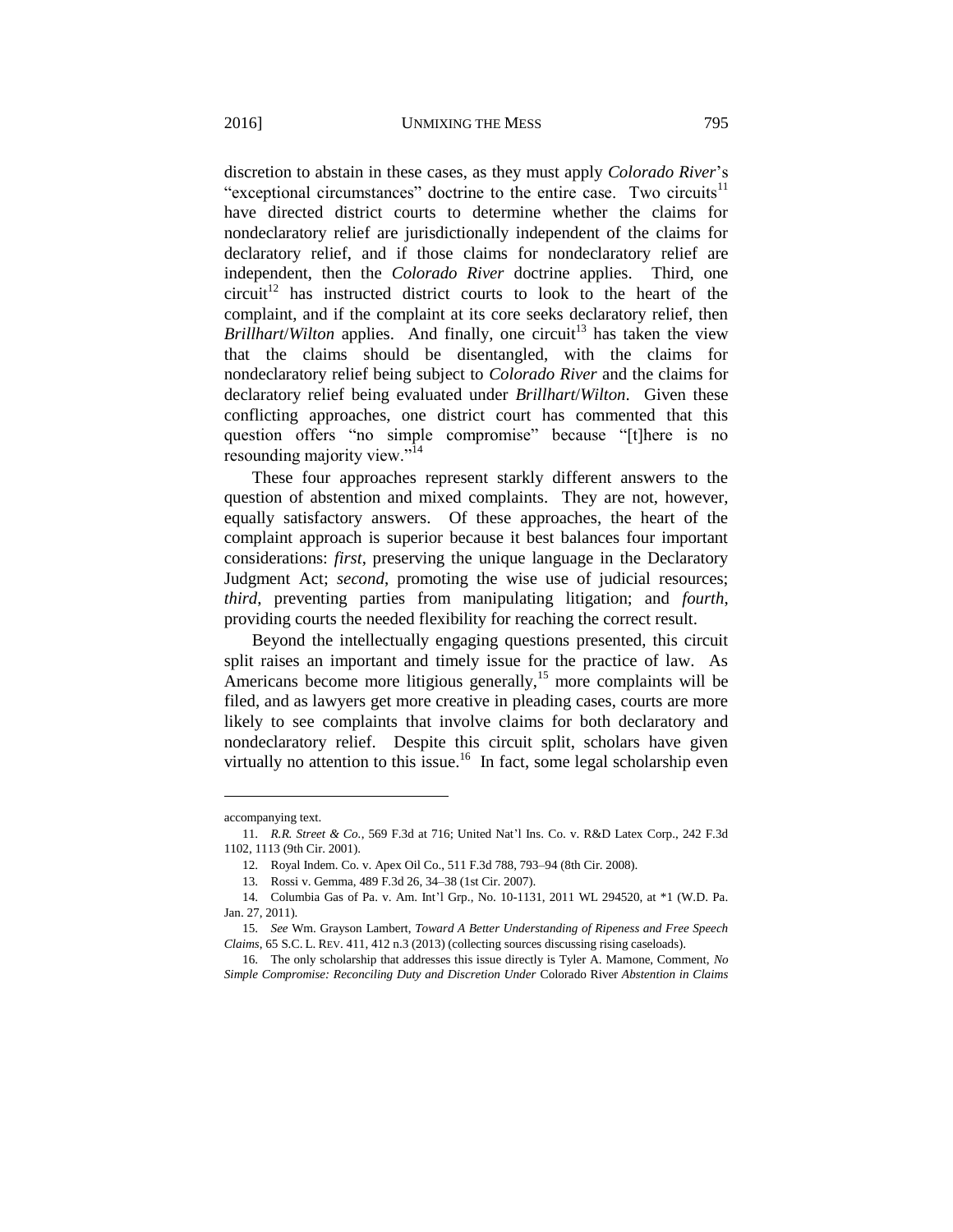seems unaware of the circuit split.<sup>17</sup> Notwithstanding the lack of meaningful attention from legal scholars, as these cases become more common, the more likely the Supreme Court is to grant certiorari on this issue. The resolution to the circuit split offered in this Article provides a suggested approach for the Court when it confronts this issue and for lower courts until the Supreme Court resolves the circuit split.<sup>18</sup>

This Article proceeds in three parts. Part I sets out the *Brillhart*/*Wilton* doctrine, beginning with the adoption of the Declaratory Judgment Act and continuing through the Supreme Court's decisions in *Brillhart* in 1942 and in *Wilton* over half a century later. Part II then presents the circuit split that has developed over what abstention rules apply to mixed complaints. Finally, Part III explains why the heart of the complaint rule is the best approach.

# I. THE DECLARATORY JUDGMENT ACT AND THE *BRILLHART*/*WILTON* **DOCTRINE**

This Part sets the foundation for examining how the *Brillhart*/*Wilton* doctrine applies to mixed complaints. It first discusses the Declaratory Judgment Act, describing its adoption and its language before then examining in depth *Brillhart v. Excess Insurance Co.*, the circuit split that developed after the Court decided *Colorado River Water Conservation District v. United States*, <sup>19</sup> and the Supreme Court's resolution of that circuit split in *Wilton v. Seven Falls Co.*

### *A. The Declaratory Judgment Act*

l

As early as 1918, scholars such as Professor Edwin Borchard at Yale Law School advocated for the adoption of declaratory judgments as a potential remedy "to afford security and relief against uncertainty and

*for Mixed Relief*, 45 U. TOL. L. REV. 347 (2014). As discussed later in this Article, the proposal in that article does not offer the best solution to the circuit split.

<sup>17</sup>*. See, e.g.*, Mathew D. Staver, *The Abstention Doctrines: Balancing Comity with Federal Court Intervention*, 28 SETON HALL L. REV. 1102, 1152 (1998) (stating simply that *Brillhart*/*Wilton*  was inapplicable because the plaintiff in a case also sought declaratory relief, with no recognition that federal courts of appeal are sharply divided on this issue).

<sup>18.</sup> This Article does not attempt to survey all cases in which these various approaches have been applied. Indeed, I have no need to do so, as that task has already been aptly accomplished. *See generally* Eric C. Surette, *Propriety and Extent of Application of* Brillhart/Wilton *Abstention Doctrine to "Mixed Claims" Involving Both Declaratory and Coercive Relief*, 66 A.L.R. Fed. 2d 467 (2012).

<sup>19.</sup> Colo. River Water Conservation Dist. v. United States, 424 U.S. 800 (1976).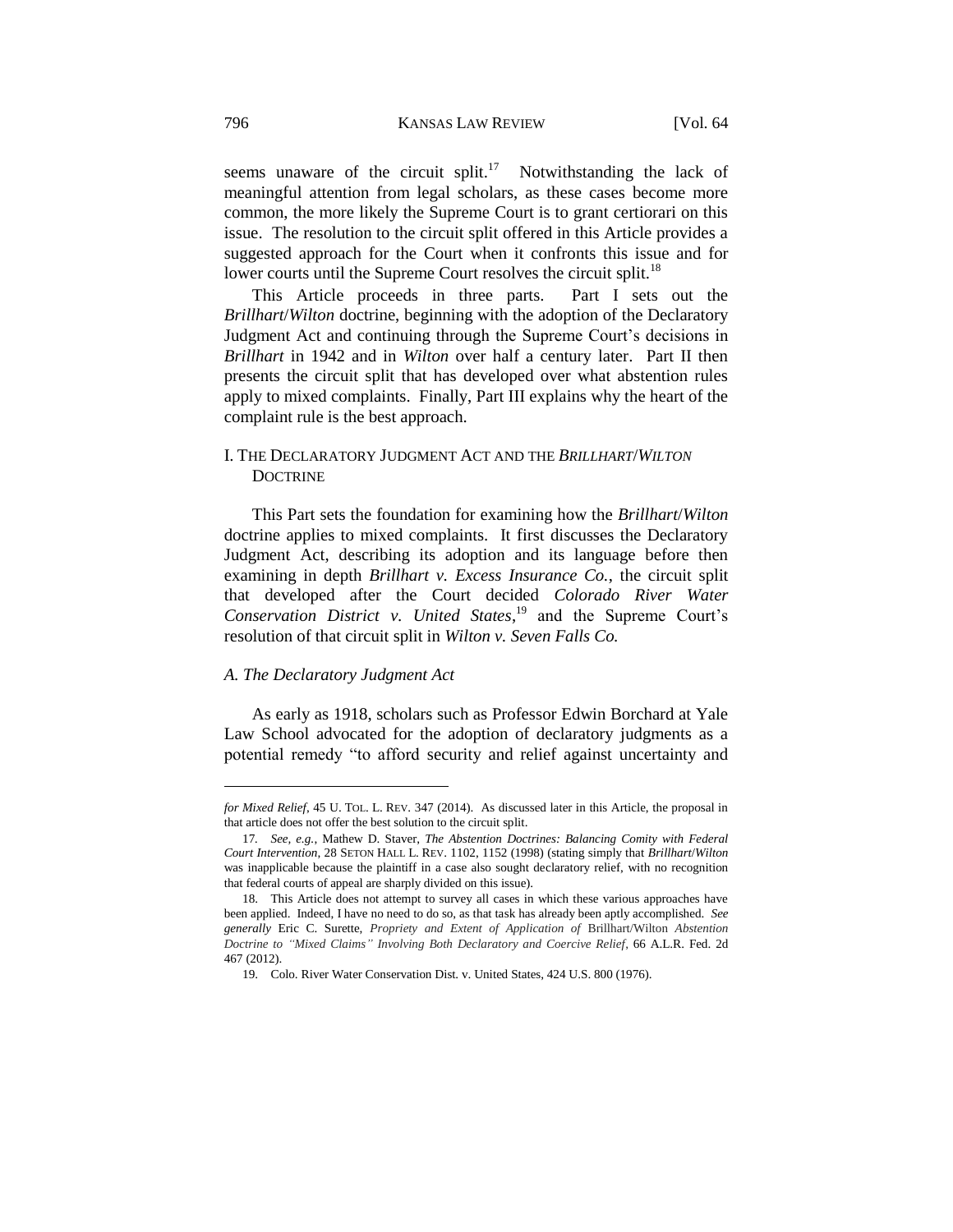$doubt."$ <sup>20</sup> The American Bar Association called a bill proposed in Congress that would introduce declaratory judgments into the federal courts "[t]he most important legislation of the year affecting the administration of justice."<sup>21</sup> Although other legal systems had a remedy similar to a declaratory judgment,<sup>22</sup> Congress did not move quickly to adopt the declaratory judgment, $23$  even after the American Bar Association and the National Conference Commissioners on Uniform State Laws published the Uniform Declaratory Judgment Act in 1922. $^{24}$ Congress held hearings during the 1920s on bills that would have allowed federal courts to grant declaratory judgments, but none of these hearings resulted in the passage of a bill permitting federal courts to grant such relief. $25$  Moreover, while Congress was debating these bills, the Supreme Court decided three cases that cast doubt on the constitutionality of declaratory judgments.<sup>26</sup>

In 1933, however, the Supreme Court reversed course in *Nashville,* 

23. *See* Lisa A. Dolak, *Power or Prudence: Toward A Better Standard for Evaluating Patent Litigants' Access to the Declaratory Judgment Remedy*, 41 U.S.F. L. REV. 407, 408 n.6 (2007) ("[A] bill proposing a federal declaratory judgment remedy had been introduced in every Congressional session from 1919 to 1932 . . . .").

24. Med. Assurance Co. v. Hellman, 610 F.3d 371, 377 (7th Cir. 2010) (citing Uniform Declaratory Judgments Act, §§ 1 *et seq.*).

25. *See* Dolak, *supra* note 23, at 408 n.6 (providing citations to examples of the statements from various hearings during the 1920s). One of the more colorful descriptions of the need for declaratory judgments came from Representative Ralph Waldo Emerson Gilbert of Kentucky, who said, "Under the present law you take a step in the dark and then turn on the light to see if you stepped into a hole. Under the declaratory law you turn on the light and then take the step." 69 CONG. REC. 2030 (1928) (remarks of Rep. Gilbert).

26. *See* Willing v. Chi. Auditorium Ass'n, 277 U.S. 274, 289 (1928) (observing that a declaratory judgment claim "is not a case or controversy within the meaning of article 3 of the Constitution"); Liberty Warehouse Co. v. Burley Tobacco Growers' Co-op. Mktg. Ass'n, 276 U.S. 71, 89 (1928) ("This court has no jurisdiction to review a mere declaratory judgment."); Liberty Warehouse Co. v. Grannis, 273 U.S. 70, 76 (1927) (holding that a state declaratory judgment law "neither purports to nor can extend the jurisdiction of the district courts beyond the constitutional limitations"); *see also* Doernberg & Mushlin, *supra* note 22, at 558–61 (discussing these decisions).

<sup>20.</sup> Edwin M. Borchard, *The Declaratory Judgment—A Needed Procedural Reform*, 28 YALE L.J. 1, 4 (1918); *see also* Edwin M. Borchard, *The Declaratory Judgment—A Needed Procedural Reform II*, 28 YALE L.J. 105, 109 (1918); Edson R. Sunderland, *The Courts as Authorized Legal Advisors of the People*, 54 AM. L. REV. 161, 174 (1920); Edson R. Sunderland, *A Modern Evolution in Remedial Rights—The Declaratory Judgment*, 16 MICH. L. REV. 69, 70 (1917).

<sup>21.</sup> 42 ANN. REP. A.B.A. 277, 284 (1919).

<sup>22.</sup> European nations had something akin to declaratory judgments in the early twentieth century, and England and Germany had something similar as far back as medieval times. *See*  Borchard, *The Declaratory Judgment—A Needed Procedural Reform*, *supra* note 20, at 14–29. The declaratory judgment goes back even further than the middle ages, however, as it can be traced back to ancient Rome. *See id.* at 12–14; *see also* Donald L. Doernberg & Michael B. Mushlin, *The Trojan Horse: How the Declaratory Judgment Act Created a Cause of Action and Expanded Federal Jurisdiction While the Supreme Court Wasn't Looking*, 36 UCLA L. REV. 529, 550 n.90 (1989).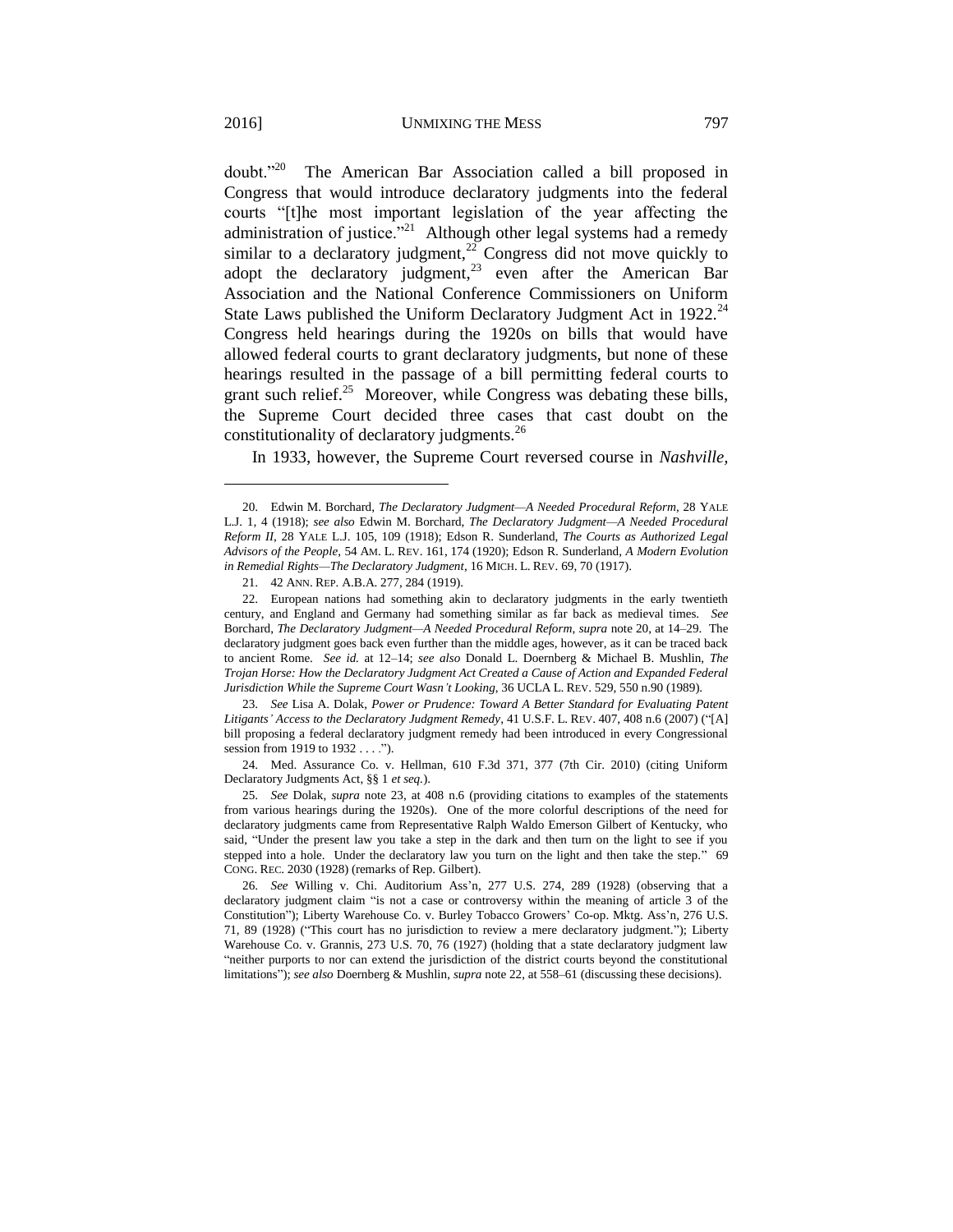*Chattanooga & St. Louis Railway v. Wallace*<sup>27</sup> and upheld Tennessee's declaratory judgment law, explaining that "the Constitution does not require that the case or controversy should be presented by traditional forms of procedure, invoking only traditional remedies. The judiciary clause of the Constitution defined and limited judicial power, not the particular method by which that power might be invoked."<sup>28</sup> With that decision, the Court "cleared the way for passage of the federal [Declaratory Judgment] Act."<sup>29</sup>

Congress moved quickly after *Wallace* and passed the Declaratory Judgment  $Act^{30}$  in 1934. The Act provides, in relevant part,

In a case of actual controversy within its jurisdiction . . . any court of the United States, upon the filing of an appropriate pleading, *may* declare the rights and other legal relations of any interested party seeking such declaration, whether or not further relief is or could be sought. Any such declaration shall have the force and effect of a final judgment or decree and shall be reviewable as such.

A few years later in 1937, the Court upheld the constitutionality of the Act, observing that the Act limited declaratory judgments to cases in which a case or controversy existed under Article  $III^{32}$  and did not expand federal jurisdiction beyond that constitutional limit.<sup>33</sup> Not until

 $\overline{a}$ 

32. *See* U.S. CONST. art. III, § 2.

33. *See* Aetna Life Ins. Co. v. Haworth, 300 U.S. 227, 239–40 (1937); *see also* Medtronic, Inc. v. Mirowski Family Ventures, LLC, 134 S. Ct. 843, 848 (2014) ("[T]he Declaratory Judgment Act does not 'extend' the 'jurisdiction' of the federal courts." (quoting Skelly Oil Co. v. Phillips

<sup>27.</sup> Nashville, Chattanooga & St. Louis Ry. v. Wallace, 288 U.S. 249 (1933).

<sup>28.</sup> *Id.* at 264.

<sup>29.</sup> Doernberg & Mushlin, *supra* note 22, at 569; *see also* Raymond W. Beauchamp, Note, *England's Chilling Forecast: The Case for Granting Declaratory Relief to Prevent English Defamation Actions from Chilling American Speech*, 74 FORDHAM L. REV. 3073, 3092–93 (2006) (discussing *Wallace* and its impact); Andrew Bradt, *"Much to Gain and Nothing to Lose" Implications of the History of the Declaratory Judgment for the (B)(2) Class Action*, 58 ARK. L. REV. 767, 779–80 (2006) (same).

<sup>30.</sup> Act of June 14, 1934, ch. 512, 48 Stat. 955. *See* Doernberg & Mushlin, *supra* note 22 at 561 n.150. Congress left virtually no legislative record in passing the Act. *See* Dolak, *supra* note 23, at 408 n.6 ("The legislative history from the 1934 Congressional session is very limited because there were no debates in either the House or the Senate on the bill that year." (citing 78 Cong. Rec. 10,564–65, 10,919 (1934); 78 Cong. Rec. 8224 (1934))); *see also* Doernberg & Mushlin, *supra* note 22, at 561. Scholars thus look to the hearings and debates on earlier bills that would have permitted federal courts to grant declaratory judgments for insight on Congress's intentions in passing the Declaratory Judgment Act. *See* Dolak, *supra* note 23, at 408 n.6; *see also* Doernberg & Mushlin, *supra* note 22, at 561–68.

<sup>31.</sup> 28 U.S.C. § 2201(a) (2012) (emphasis added). The Act excludes certain types of cases, including how organizations are classified by the Internal Revenue Service and cases involving tax liability in bankruptcy. *Id.*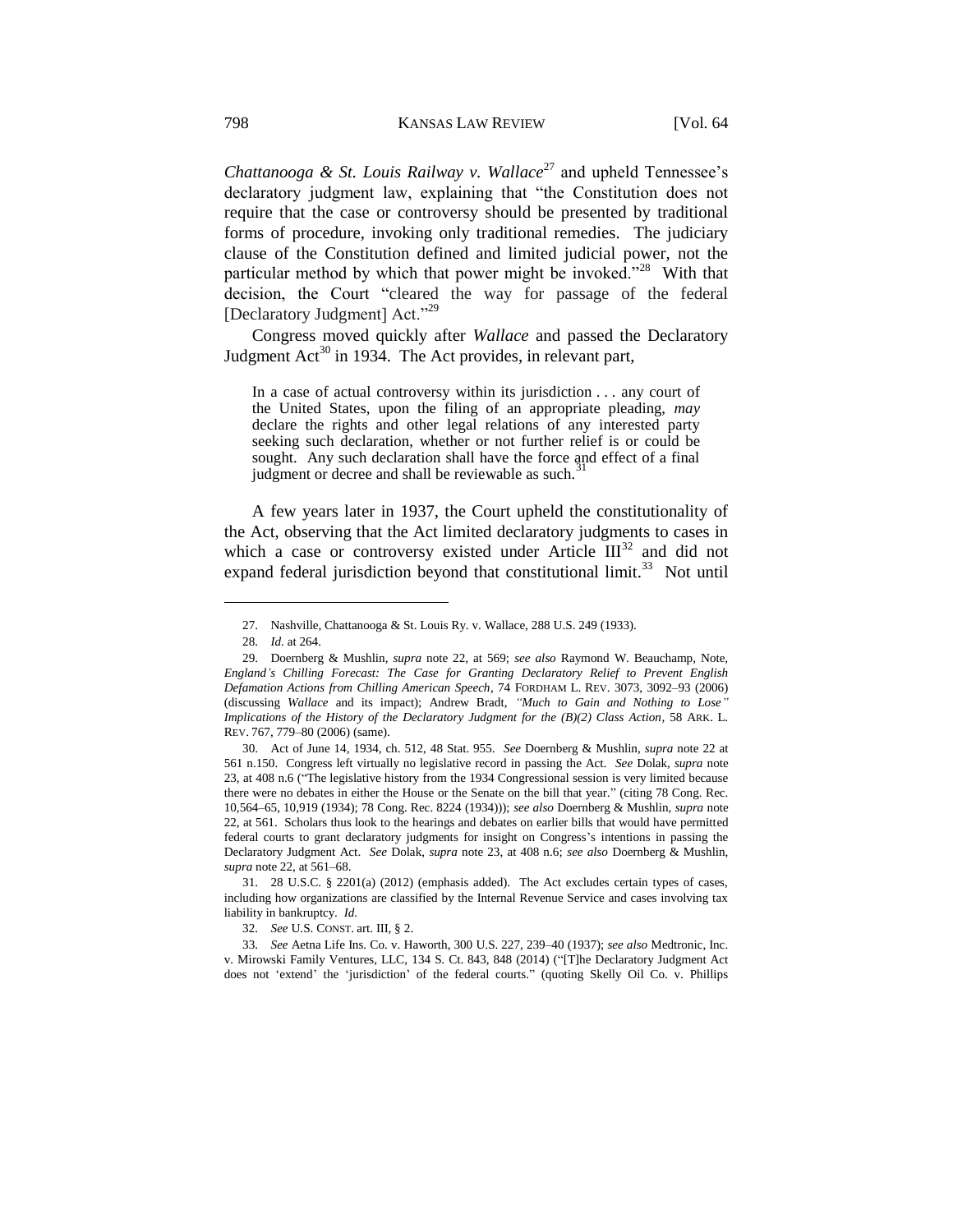five years later in *Brillhart*, however, did the Court fully explain district courts' obligations and discretion under the Act.

# *B.* Brillhart v. Excess Insurance Co.

Litigants had enjoyed the benefits of the Declaratory Judgment Act for less than a decade when the Supreme Court decided *Brillhart v. Excess Insurance Co.* in 1942. In this case, Excess Insurance Co. had entered into a reinsurance agreement with Central Mutual Insurance Co. in  $1932.^{34}$  Two years later, Central had issued a liability policy to Cooper-Jarrett, Inc., and then later that year in October, a truck driven by a Cooper-Jarrett employee caused an accident that resulted in the death of Brillhart's decedent.<sup>35</sup> Brillhart sued in state court in Missouri, and Cooper-Jarrett sought to have Central defend the case.<sup>36</sup> Central refused, however, claiming that the accident was not covered under the policy, so Cooper-Jarrett hired its own attorney.<sup>37</sup>

During the litigation in the Missouri court, both Central and Cooper-Jarrett experienced major financial problems. Central became insolvent and was liquidated by an Illinois court, which entered an order prohibiting any claimant from prosecuting a claim against Central.<sup>38</sup> After Central went into this receivership, Cooper-Jarrett filed for bankruptcy.<sup>39</sup> The court overseeing the bankruptcy allowed Brillhart to withdraw his claims in the bankruptcy action and pursue his lawsuit against Cooper-Jarrett, on the ground that Cooper-Jarrett had insurance.<sup>40</sup> As Brillhart pursued his claim, Cooper-Jarrett's attorney withdrew, and the company never hired another lawyer to represent it, ultimately resulting in a default judgment of \$20,000 against it.<sup>41</sup> Based on this

Petroleum Co., 339 U.S. 667, 671 (1950))). Despite this "procedural only" view of the Act, some scholars have argued that Congress actually did intend to expand federal jurisdiction and that the Court has actually permitted jurisdiction to be expanded under the Act. *See generally* Doernberg & Mushlin, *supra* note 22.

<sup>34.</sup> Excess Ins. Co. of Am. v. Brillhart, 121 F.2d 776, 777 (10th Cir. 1941) *rev'd*, Brillhart v. Excess Ins. Co. of Am., 316 U.S. 491 (1942). I primarily use the Tenth Circuit's opinion to describe the facts of this case because that opinion sets forth a more detailed factual background than the Supreme Court's opinion.

<sup>35.</sup> *Id.*

<sup>36.</sup> *Id.*

<sup>37.</sup> *Id.*

<sup>38.</sup> *Id.*

<sup>39.</sup> *Id.*

<sup>40.</sup> *Id.*

<sup>41</sup>*.* Brillhart v. Excess Ins. Co. of Am., 316 U.S. 491, 492 (1942); *Excess Ins. Co. of Am.*, 121 F.2d at 777.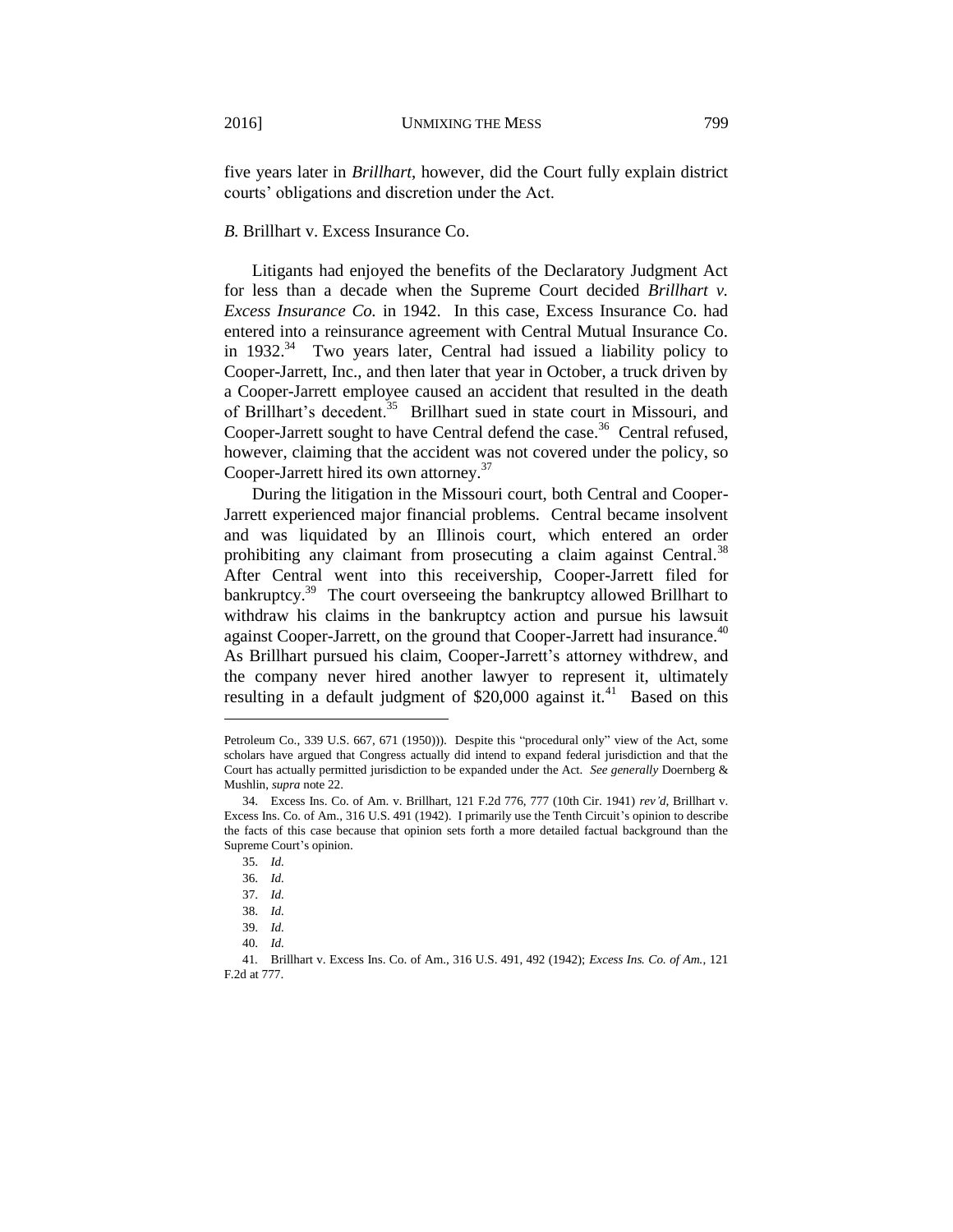judgment, Brillhart filed a garnishment proceeding against Central in Missouri state court, despite the order of the Illinois court, and judgment was entered for Brillhart in this case.<sup>42</sup>

Excess first learned of this dispute between Brillhart and Cooper-Jarrett when Cooper-Jarrett's attorney in the bankruptcy proceeding contacted Excess in 1939 about its reinsurance agreement with Central. $43$ Excess, before it was ever sued in state court, filed a declaratory judgment action in federal court in Kansas, seeking a declaration that it was not liable for the judgment against Central because Central had failed to notify Excess of the pending litigation, as the reinsurance agreement required Central to do. $44$  The district court dismissed the case "because of a reluctance to prolong the litigation."<sup>45</sup>

The Tenth Circuit reversed. Although noting that courts have "some discretionary power" over whether to hear cases "[w]here a prior action has been filed in a court of concurrent jurisdiction between the same parties and involving the same issues," the district court had no such authority to dismiss this case. $46$  The circuit court noted that this case "was squarely within the purview" of the Declaratory Judgment Act, which was designed "to afford one who is threatened with liability an early opportunity to determine his rights by forcing his adversary to come into court and assert his claim, without waiting until it pleased [the adversary] to institute an action to recover.<sup> $347$ </sup> Here, Excess was not a party to the garnishment proceeding, the only pending state court action.<sup>48</sup> The Tenth Circuit remanded the case for the district court to decide Excess's claim on the merits.<sup>49</sup>

Brillhart appealed, and the Supreme Court granted certiorari.<sup>50</sup> In an opinion by Justice Frankfurter, the Court focused on what obligation federal district courts have to hear cases brought under the Declaratory

<sup>42.</sup> *Excess Ins. Co. of Am.*, 121 F.2d at 777.

<sup>43.</sup> *Id.*

<sup>44.</sup> *Brillhart*, 316 U.S. at 493.

<sup>45.</sup> *Id.* at 493–94; *see also id.* at 494 n.1 (quoting the district court as saying, "Well, I don't think that this court will interfere with [the state court proceedings]. The case will be dismissed. . . . [T]his court feels in its discretion that it ought not to interfere with that [state court] litigation in any way.").

<sup>46.</sup> *Excess Ins. Co. of Am.*, 121 F.2d at 778.

<sup>47.</sup> *Id.*

<sup>48.</sup> *Id.*

<sup>49.</sup> *Id.*

<sup>50.</sup> Brillhart v. Excess Ins. Co. of Am., 314 U.S. 606 (1942).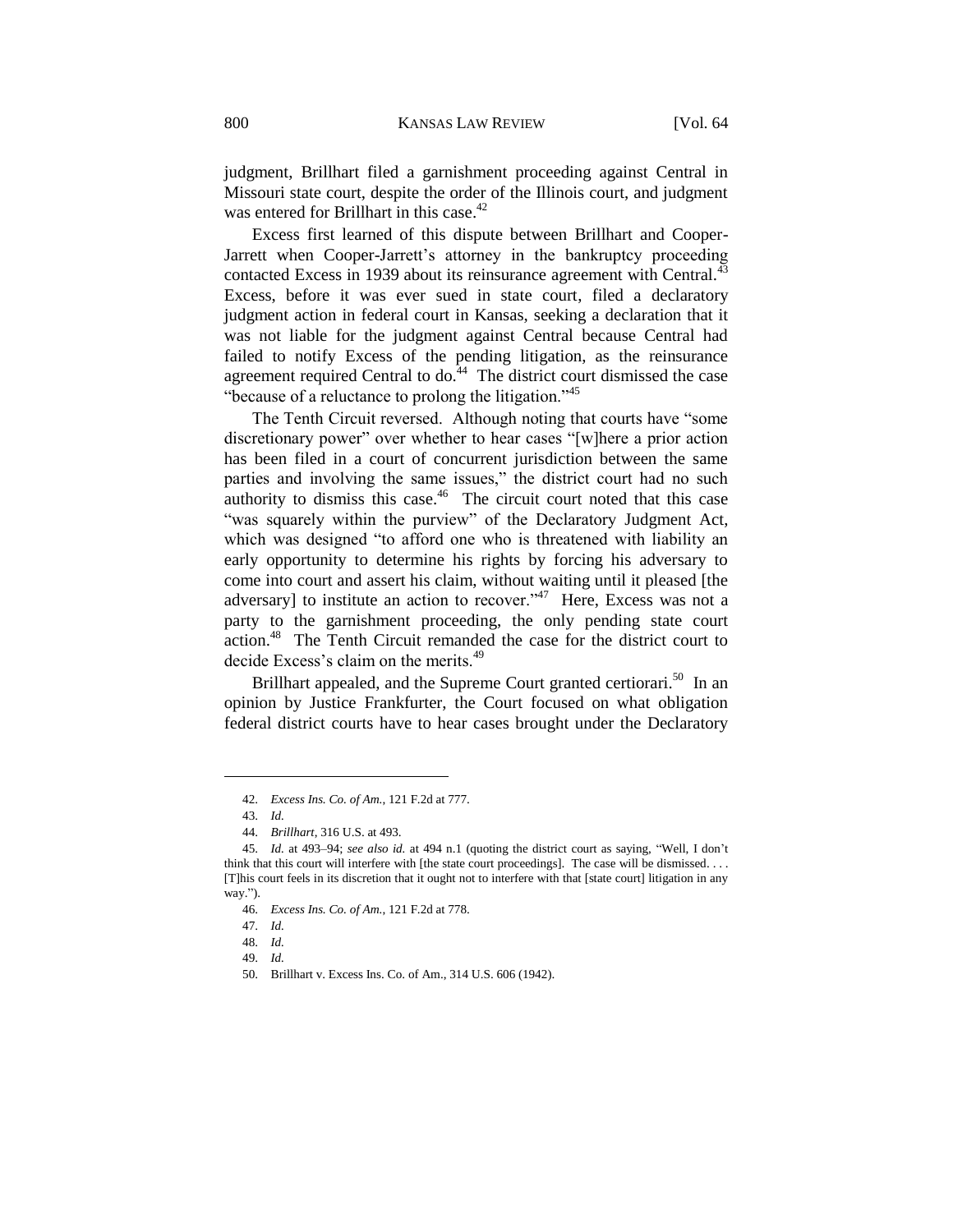Judgment Act.<sup>51</sup> The Court explained that when a plaintiff files a declaratory judgment action, a district court is "under no compulsion to exercise that jurisdiction" granted by the Act.<sup>52</sup> That "another proceeding was pending in a state court in which all the matters in controversy between the parties could [have] be[en] fully adjudicated" was "relevant" to determining whether a district court should exercise jurisdiction over the claim for declaratory relief because "[o]rdinarily it would be uneconomical as well as vexatious for a federal court to proceed in a declaratory judgment suit where another suit is pending in a state court presenting the same issues, not governed by federal law, between the same parties."<sup>53</sup>

Based on this rationale, the Court instructed that in instances such as this case, district courts "should ascertain whether the questions in controversy between the parties to the federal suit, and which are not foreclosed under the applicable substantive law, can better be settled in the proceeding pending in the state court."<sup>54</sup> In conducting this inquiry, district courts should consider

the scope of the pending state court proceeding and the nature of defenses open there[,]. . . . whether the claims of all parties in interest can satisfactorily be adjudicated in that proceeding, whether necessary parties have been joined, [and], whether such parties are amenable to process in that proceeding process in that proceeding . . . .<sup>3</sup>

District courts should also consider any other factors that may be relevant to whether they should exercise jurisdiction over a declaratory judgment action.<sup>56</sup>

Applying this standard, the Court held that the district court abused its discretion because the district court did not consider whether Excess's claims were foreclosed under Missouri law or could be considered by the state court in the garnishment proceeding.<sup>57</sup> Rather than "attempt[ing] to pronounce independently upon Missouri law," the Court remanded the case to the district court to consider these issues in determining whether

<sup>51.</sup> *See* Brillhart v. Excess Ins. Co. of Am., 316 U.S. 491, 493–95 (1942).

<sup>52.</sup> *Id.* at 494.

<sup>53.</sup> *Id.* at 495; *see also id.* ("Gratuitous interference with the orderly and comprehensive disposition of a state court litigation should be avoided.").

<sup>54.</sup> *Id.*

<sup>55.</sup> *Id.*

<sup>56.</sup> *See id.* ("We do not now attempt a comprehensive enumeration of what in other cases may be revealed as relevant factors governing the exercise of a district court's discretion.").

<sup>57.</sup> *Id.* at 495–97.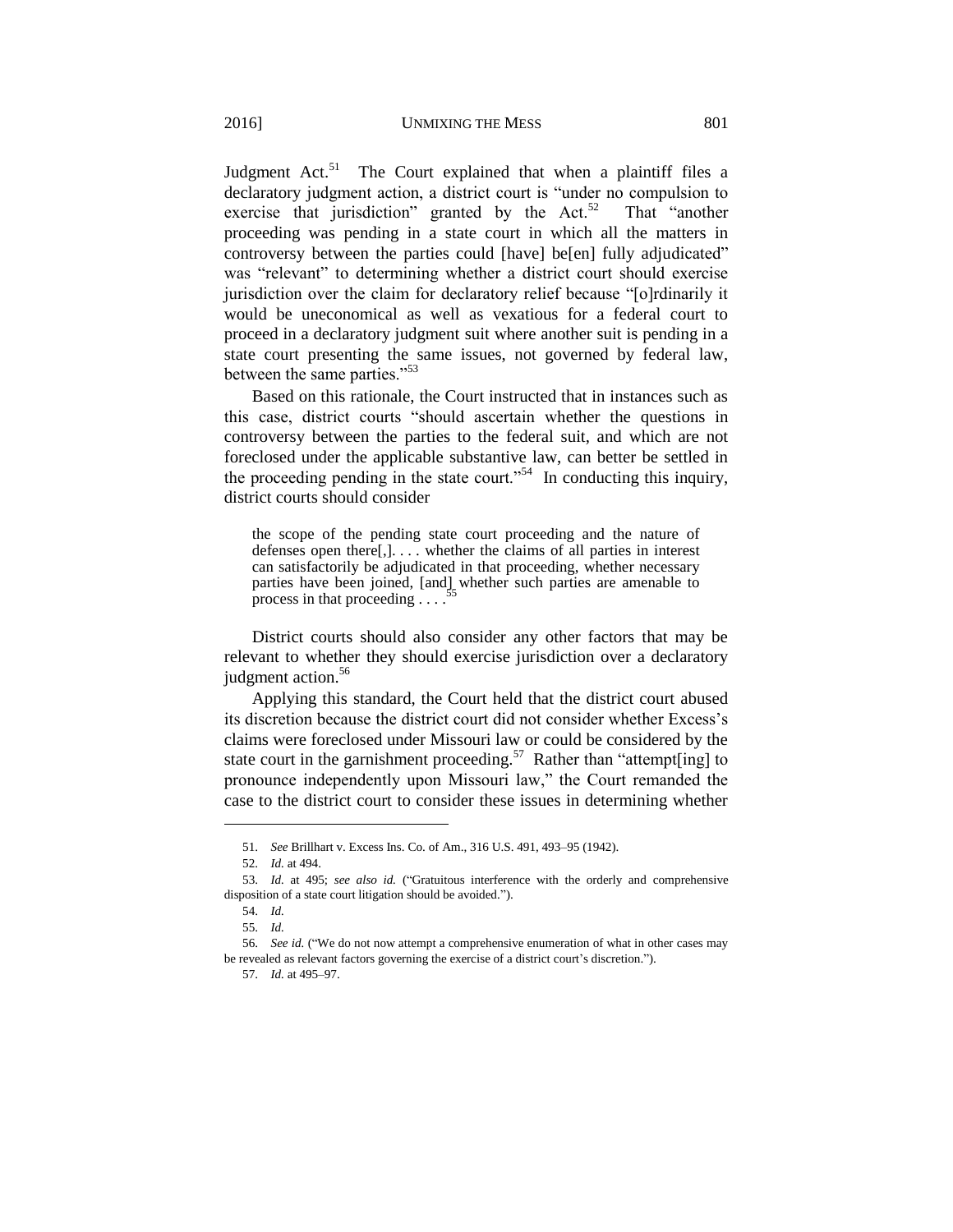to exercise jurisdiction.<sup>58</sup>

<span id="page-9-0"></span>The standard that the Court adopted in *Brillhart* provides "[district] courts great freedom in deciding whether to entertain declaratory judgment actions."<sup>59</sup> By not limiting the relevant factors that district courts can consider when determining whether to exercise jurisdiction, the Court recognized that district judges have their "boots on the ground" to examine carefully the facts of each case. $60$  This broad discretion permitted by *Brillhart* allows district courts to make their decisions on a case-by-case basis, giving them a necessary degree of flexibility to reach a just result in each case.<sup>61</sup> Additionally, this discretion represented an exception to the general rule that a federal court "could not abdicate its authority or duty in favor of the state [court's] jurisdiction."<sup>62</sup> Finally, this standard recognizes that state courts are as competent as any federal court to resolve the legal issues before them.<sup>63</sup>

<sup>58</sup>*. Id.* at 497–98.

Chief Justice Stone dissented. He argued that "the question whether [Excess] can litigate its present cause of action in the statutory garnishment proceeding in Missouri is at best not free from doubt," as the Missouri Supreme Court had not opined on this question. *Id.* at 500–01 (Stone, C.J., dissenting). Believing that a district court "plainly [has] its duty to hear and decide all the issues necessary for disposition of the case unless it was made to appear *with reasonable certainty* that the issues could be adjudicated in [a state court proceeding]," the Chief Justice argued that Excess "ought not to be penalized" for invoking federal jurisdiction here to have its claims answered. *Id.* at 500, 502 (emphasis added).

In his concurring opinion, Justice Douglas focused on Chief Justice Stone's dissent about whether Excess was already bound under Missouri law to pay the damages owed to Brillhart, arguing that the Chief Justice focused too narrowly on whether Excess's claims could be litigated in Missouri court, without considering whether these claims "had been 'previously foreclosed' under Missouri law." *See id.* at 498 (Douglas, J., concurring).

<sup>59.</sup> Grace M. Giesel, *The Expanded Discretion of Lower Courts to Regulate Access to the Federal Courts After* Wilton v. Seven Falls Co.*: Declaratory Judgment Actions and Implications Far Beyond*, 33 HOUS. L. REV. 393, 405 (1996).

<sup>60.</sup> United States v. Van Nguyen, 602 F.3d 886, 896 (8th Cir. 2010) (internal citation omitted).

<sup>61.</sup> *See* Recent Case, *Declaratory Judgments—Granting of Declaratory Judgment on Issues Involved in Pending Criminal Prosecution in Justice of Peace Court Held Not Abuse of Discretion*, 59 HARV. L. REV. 1311, 1312–13 (1946) (discussing various approaches to when a court should refuse to grant a declaratory judgment and concluding that "the better practice is to examine each individual case and openly weigh the factors creating a need for declaratory relief against the general reasons for denying it").

<sup>62.</sup> Kline v. Burke Constr. Co., 260 U.S. 226, 234 (1922); *see also* Note, *Power to Stay Federal Proceedings Pending Termination of Concurrent State Litigation*, 59 YALE L.J. 978, 980–81 (1950).

<sup>63.</sup> *See* Giesel, *supra* note 59, at 405 ("[*Brillhart*] implicitly, if not explicitly, represented a view that state courts are capable and fair arbiters of legal issues."); *see also* Cousins v. Wigoda, 463 F.2d 603, 607 (7th Cir. 1972) ("[W]e must assume that [a state] court would properly determine the merits of any federal issue properly presented to it."); Ann Althouse, *Federalism, Untamed*, 47 VAND. L. REV. 1207, 1209 (1994) (arguing that the Supreme Court's shaping of jurisdictional rules "defeat[s] the notion that federal courts must address all questions of federal rights").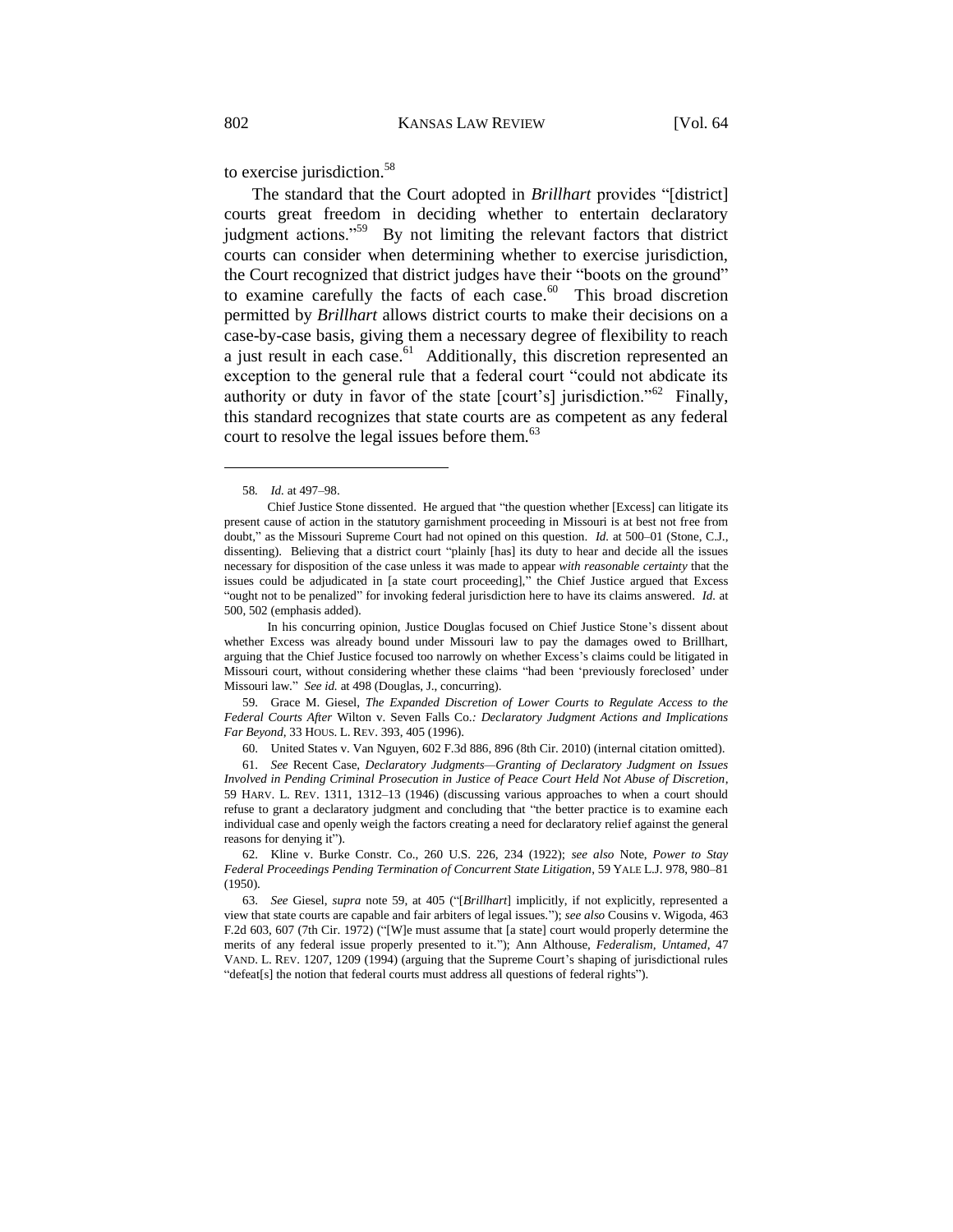#### 2016] UNMIXING THE MESS 803

After the Court decided *Brillhart*, lower federal courts used the discretion they were given in deciding whether to exercise jurisdiction in declaratory judgment claims. For instance, in *Southern California*  Petroleum Corp. v. Harper,<sup>64</sup> the Fifth Circuit upheld a district court's decision not to exercise jurisdiction. In this case, Harper, a landowner in Texas, had a dispute with Southern California Petroleum over oil and gas leases on his land.<sup>65</sup> In 1955, Harper sued Southern California Petroleum in federal court, alleging that the lease had not been properly developed and that wells had not been properly operated, but he lost this suit.<sup>66</sup> In 1958, Harper sued Southern California Petroleum Corp. again on similar theories, this time based specifically on a waterflood program begun earlier that year, which Harper claimed would destroy the value of his land.<sup>67</sup> Southern California Petroleum and a codefendant removed the case to federal court and filed a complaint of their own, seeking to remove an alleged cloud on their title and a declaratory judgment relating to the development of the leases.<sup>68</sup> The district court remanded Harper's case back to state court for lack of diversity and dismissed Southern California Petroleum's claims, refusing to grant declaratory relief because those issues were the same as the issues in Harper's pending state court case.<sup>69</sup> Writing for the Fifth Circuit, Judge John Minor Wisdom cited *Brillhart* before noting, "[t]he policy against federal interference with a state suit previously filed is of long standing and is a necessary objective in maintaining a balanced federal-state

This view underlies Justice Story's decision in *Martin v. Hunter's Lessee*, 14 U.S. 304, 315 (1816), when he wrote that lower federal courts "may not exist [unless Congress chooses to create them]; and, therefore, the appellate jurisdiction must extend beyond appeals from the courts of the United States only. The state courts are to adjudicate under the supreme law of the land, as a rule binding upon them."

Even before the Supreme Court decided *Brillhart* and provided guidance for when courts can refuse to hear claims for declaratory relief, some courts had recognized the limits on how litigants could use declaratory judgments. *See, e.g.*, Am. Auto. Ins. Co. v. Freundt, 103 F.2d 613, 617 (7th Cir. 1939) ("The wholesome purposes of declaratory acts would be aborted by its use as an instrument of procedural fencing either to secure delay or to choose a forum. It was not intended by the act to enable a party to obtain a change of tribunal and thus accomplish in a particular case what could not be accomplished under the removal act, and such would be the result in the instant case."). For these courts, *Brillhart* simply affirmed the approach that they had adopted.

<sup>64.</sup> S. Cal. Petrol. Corp. v. Harper, 273 F.2d 715 (5th Cir. 1960).

<sup>65.</sup> *Id.* at 716.

<sup>66.</sup> *Id.* at 716–17.

<sup>67.</sup> *Id.* at 717.

<sup>68.</sup> *Id.*

<sup>69.</sup> *Id.* at 717–18.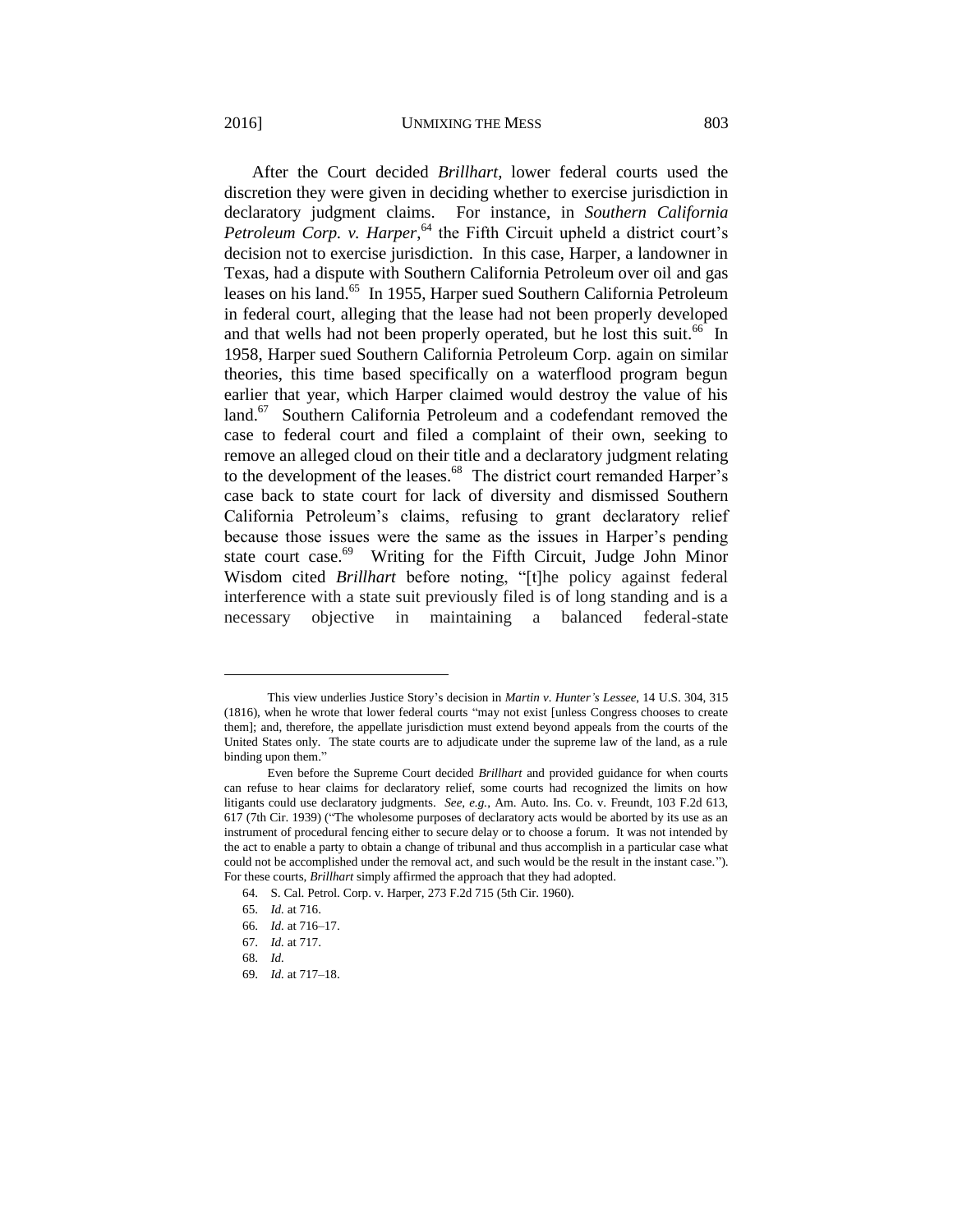relationship.<sup> $n^{70}$ </sup> Given this policy, the court of appeals held that the district court was within its discretion in dismissing the claims for declaratory relief.

Of course, although courts of appeals frequently cited *Brillhart*'s standard for not deciding claims for declaratory relief, they did not simply rubberstamp district courts' decisions not to grant that relief. For example, in *Franklin Life Insurance Co. v. Johnson*,<sup>71</sup> the Tenth Circuit explained, "[T]he trial court is vested with rather wide discretion in determining whether or not it will exercise existing jurisdiction . . . . But it is a judicial discretion, subject to review, and must be exercised in accordance with legal principles."<sup>72</sup> In this case, Franklin Life Insurance Co. had sought a declaratory judgment that it was not liable under a life insurance policy because the decedent's death was caused by a selfinflicted gunshot wound.<sup>73</sup> The decedent's wife, Johnson, however, filed suit in Colorado state court, seeking benefits under the policy, which led the district court to dismiss Franklin Life's claim for declaratory relief.<sup>74</sup> Considering the "practical considerations affecting the interrelation of courts exercising coordinate and concurrent jurisdiction,"<sup>75</sup> the Tenth Circuit reasoned that the district court had no basis for not hearing the declaratory judgment claim because the state court case was filed two months after the case began in federal court,  $7<sup>6</sup>$  and the state court case did not include all relevant parties.<sup>77</sup>

*C.* Wilton v. Seven Falls Co.

For decades, *Brillhart* provided clear guidance for lower federal courts having to decide whether to decide claims for declaratory relief.

 $\overline{a}$ 

76. *Id.* at 657.

<sup>70.</sup> *Id.* at 720; *see also* Shell Oil Co. v. Frusetta, 290 F.2d 689, 691–92 (9th Cir. 1961) (holding that a district court did not abuse its discretion in declining to hear a claim for declaratory relief when a litigant tried to accomplish through the Declaratory Judgment Act what it could not achieve under the removal statutes).

<sup>71.</sup> Franklin Life Ins. Co. v. Johnson, 157 F.2d 653 (10th Cir. 1946).

<sup>72.</sup> *Id.* at 656.

<sup>73.</sup> *Id.* at 655.

<sup>74.</sup> *Id.* at 656.

<sup>75.</sup> *Id.*

<sup>77.</sup> *Id.* at 658. The policy named Cora Johnson as the primary beneficiary and Helen Johnson as the contingent beneficiary, who would receive benefits only after Cora Johnson died and some value of the policy remained unpaid. *Id.*; *see also* Am. Cas. Co. of Reading v. Howard, 173 F.2d 924, 928 (4th Cir. 1949) (holding that the district court abused its discretion by not hearing a claim for declaratory relief because the case would clarify unsettled legal issues and provide relief from uncertainty for the parties).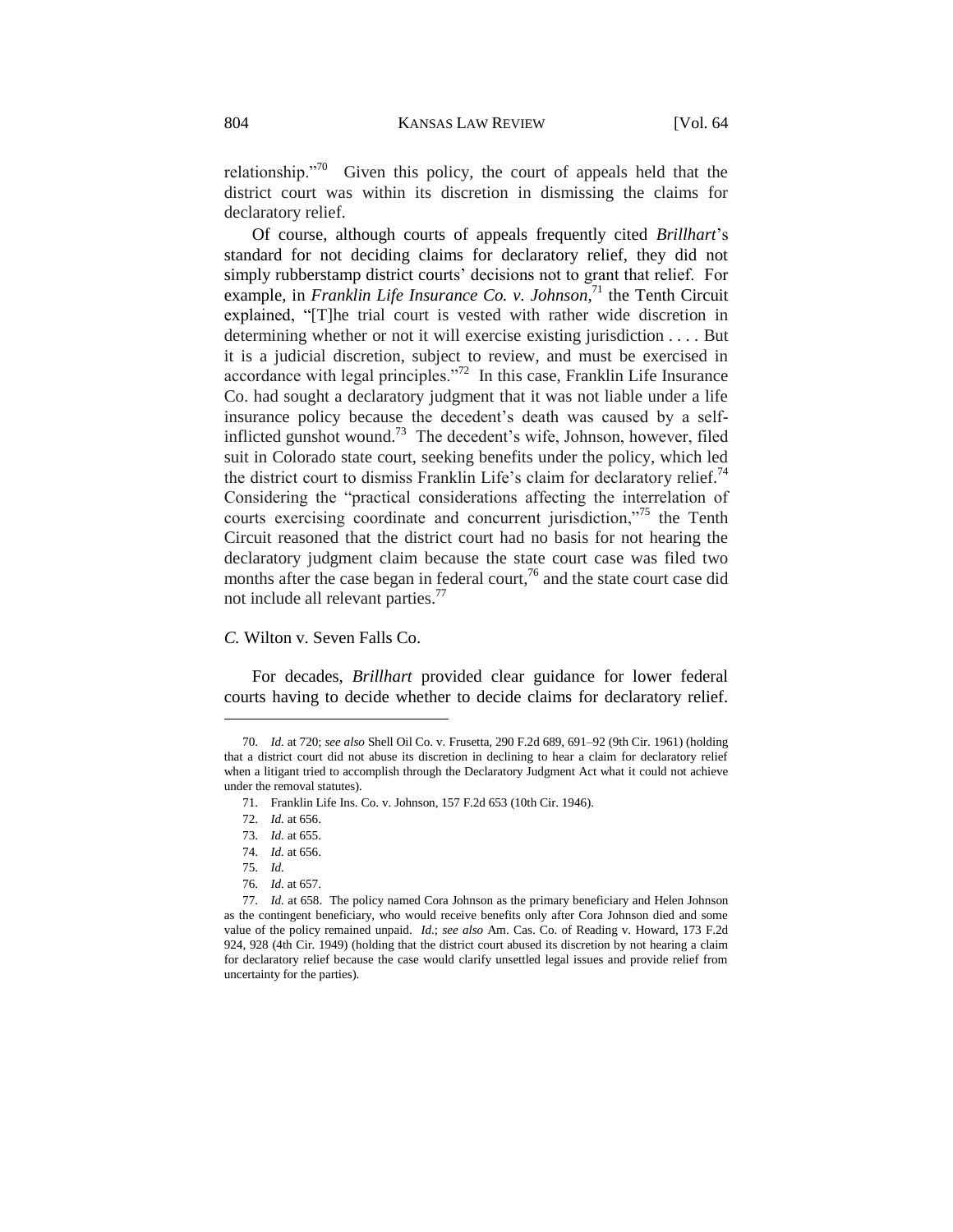The situation became more complicated, however, after the Supreme Court decided *Colorado River Water Conservation District v. United States* in 1976.

# 1. *Colorado River* and the Subsequent Confusion.

The federal government, pursuant to 28 U.S.C. § 1345.<sup>78</sup> sued approximately 1,000 water users in Colorado, seeking a declaration of the United States' rights to that water.<sup>79</sup> Shortly after this suit was filed, one of the defendants joined the United States in ongoing proceedings in state court, using the McCarran Amendment<sup>80</sup> to bring the United States into that action.<sup>81</sup> The district court abstained from deciding the case filed by the United States under § 1345 in deference to the state court proceedings. $82$ 

Beginning its analysis, the Supreme Court laid forth a seemingly simple proposition: "[a]bstention from the exercise of federal jurisdiction is the exception, not the rule."<sup>83</sup> The Court walked through its various abstention doctrines, including when a constitutional question can be avoided,<sup>84</sup> when a case presents difficult questions of state law bearing on important public policy issues,<sup>85</sup> and when federal jurisdiction has been invoked to thwart state criminal proceedings (absent bad faith from

<sup>78.</sup> 28 U.S.C. § 1345 (2012) ("Except as otherwise provided by Act of Congress, the district courts shall have original jurisdiction of all civil actions, suits or proceedings commenced by the United States, or by any agency or officer thereof expressly authorized to sue by Act of Congress.").

<sup>79.</sup> Colo. River Water Conservation Dist. v. United States, 424 U.S. 800, 805 (1976).

<sup>80.</sup> 43 U.S.C. § 666(a) (2012) ("Consent is given to join the United States as a defendant in any suit (1) for the adjudication of rights to the use of water of a river system or other source, or (2) for the administration of such rights, where it appears that the United States is the owner of or is in the process of acquiring water rights by appropriation under State law, by purchase, by exchange, or otherwise, and the United States is a necessary party to such suit.").

<sup>81.</sup> *Colo. River Water Conservation Dist.*, 424 U.S. at 806.

<sup>82.</sup> *Id.*

<sup>83.</sup> *Id.* at 813.

<sup>84.</sup> *See* R.R. Comm'n of Tex. v. Pullman Co., 312 U.S. 496, 499 (1941). *See generally* Martha A. Field, *Abstention in Constitutional Cases: The Scope of the* Pullman *Abstention Doctrine*, 122 U. PA. L. REV. 1071 (1974) (discussing *Pullman* abstention and its operation).

<sup>85.</sup> *See* La. Power & Light Co. v. City of Thibodaux, 360 U.S. 25, 28–29 (1959); Burford v. Sun Oil Co., 319 U.S. 315, 333–34 (1943). Although these cases do not address exactly the same issue, the Supreme Court in *Colorado River* treated them as the same type of abstention, a characterization that scholars have also recognized. *Compare Colo. River Water Conservation Dist.*, 424 U.S. at 814–15, *with* 17A CHARLES ALAN WRIGHT & ARTHUR R. MILLER, FEDERAL PRACTICE AND PROCEDURE § 4245 (3d ed. 2004). On the *Burford* doctrine's development, see generally Gordon G. Young, *Federal Court Abstention and State Administrative Law from* Burford *to*  Ankenbrandt*: Fifty Years of Judicial Federalism Under* Burford v. Sun Oil Co. *and Kindred Doctrines*, 42 DEPAUL L. REV. 859 (1993).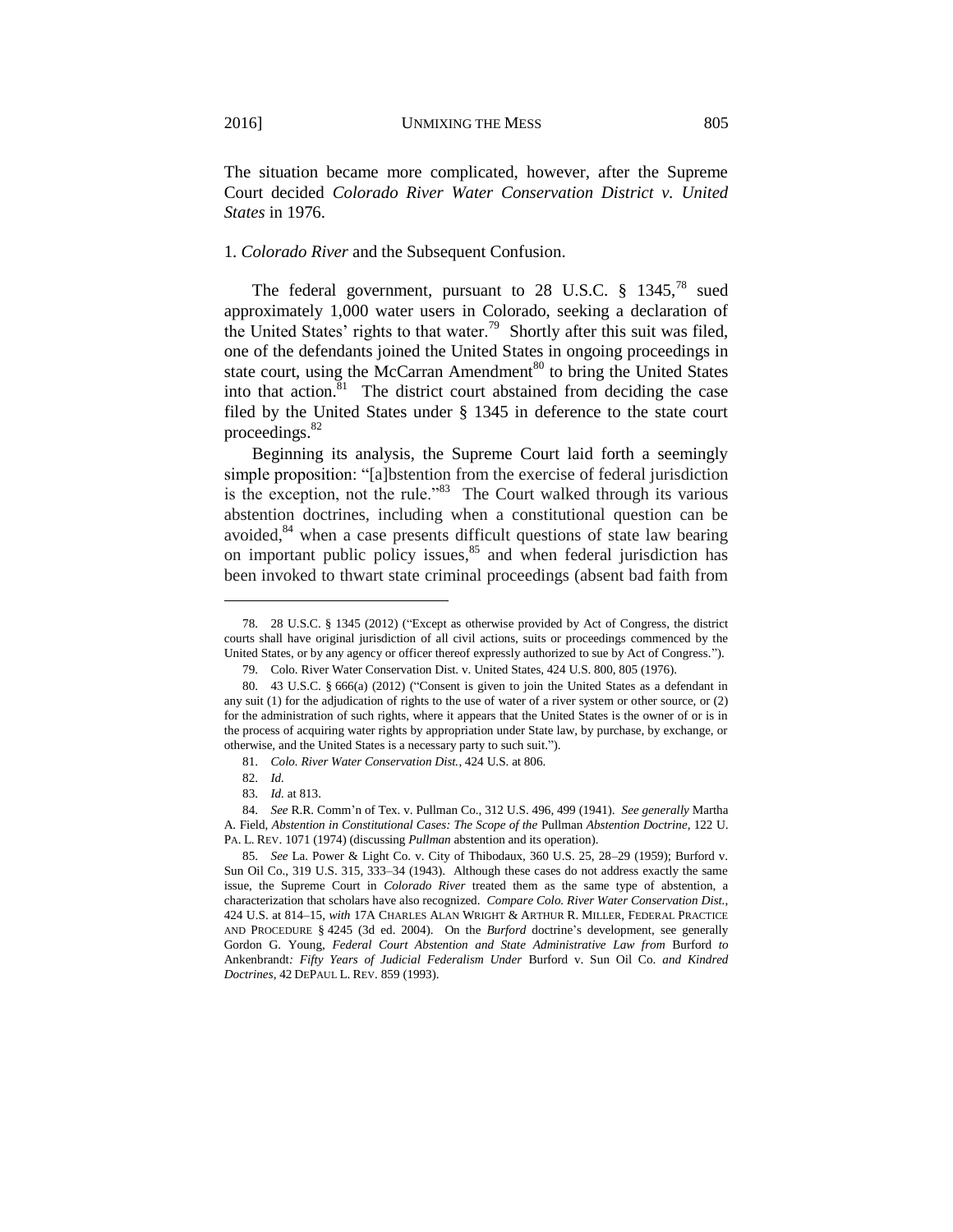or harassment by state officials), <sup>86</sup> ultimately concluding that this case did not fit within any of these categories.<sup>87</sup> Based on

the virtually unflagging obligation of the federal courts to exercise the jurisdiction given them. . . . and the absence of weightier considerations of constitutional adjudication and state-federal relations, the circumstances permitting the dismissal of a federal suit due to the presence of a concurrent state proceeding for reasons of wise judicial administration are considerably more limited than the circumstances appropriate for abstention.

Such factors to consider include which court had jurisdiction over a case first, the inconvenience of the federal forum, and the desirability of avoiding piecemeal litigation, with "[o]nly the clearest of justifications . . . warrant[ing] dismissal."<sup>89</sup>

Here, the Court held that the district court properly dismissed the suit because the McCarran Amendment reflected the desire to have waterrights issues decided in a single proceeding, the lack of substantial proceedings in the district court, and the involvement of so many statelaw water rights with  $1,000$  defendants.<sup>90</sup>

*Colorado River* reflected Chief Justice Marshall's language in *Cohens v. Virginia*<sup>91</sup> in 1821, when he wrote that federal courts have "no ... right to decline the exercise of jurisdiction which is given."<sup>92</sup> Almost immediately after the Court decided *Colorado River*, scholars

<sup>86.</sup> Younger v. Harris, 401 U.S. 37, 53–54 (1971). *See generally* George D. Brown, *When Federalism and Separation of Powers Collide—Rethinking Younger Abstention*, 59 GEO. WASH. L. REV. 114 (1990) (discussing the tension between federalism and separation of powers in *Younger* and predicting that this tension will lead to a rethinking of the doctrine based on the policies that undergird it).

<sup>87.</sup> *Colo. River Water Conservation Dist.*, 424 U.S. at 814–17.

<sup>88.</sup> *Id.* at 817–18.

<sup>89.</sup> *Id.* at 819.

<sup>90.</sup> *Id.* at 820. This decision affirmed the district court's decision, but it reversed the Tenth Circuit's decision, which had held that the district court erred in not deciding the case. *Id.* at 821. For a concise summary and analysis of *Colorado River*, see James C. Rehnquist, *Taking Comity Seriously: How to Neutralize the Abstention Doctrine*, 46 STAN. L. REV. 1049, 1092–95 (1994).

<sup>91.</sup> Cohens v. Virginia, 19 U.S. 264 (1821).

<sup>92.</sup> *Id.* at 404; *see also* England v. La. State Bd. of Med. Exam'rs, 375 U.S. 411, 415 (1964) ("There are fundamental objections to any conclusion that a litigant who has properly invoked the jurisdiction of a Federal District Court to consider federal constitutional claims can be compelled, without his consent and through no fault of his own, to accept instead a state court's determination of those claims."); Willcox v. Consol. Gas Co. of N.Y., 212 U.S. 19, 40 (1909) ("When a Federal court is properly appealed to in a case over which it has by law jurisdiction, it is its duty to take such jurisdiction . . . ."); David A. Sonenshein, *Abstention: The Crooked Course of* Colorado River, 59 TUL. L. REV. 651, 652–64 (1985) (discussing how *Colorado River* fits with Supreme Court precedent and other abstention doctrines).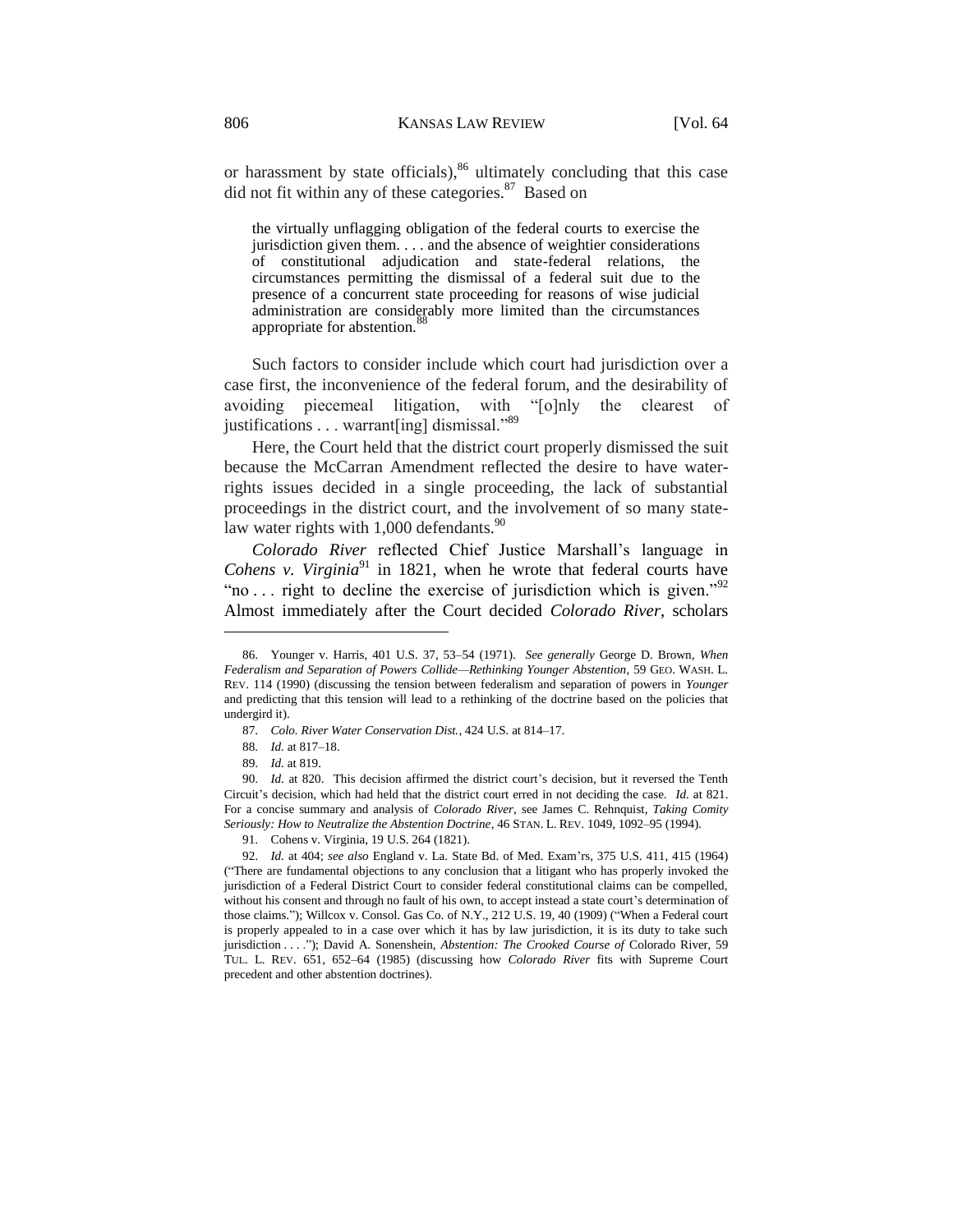recognized its potential impact on abstention doctrines,<sup>93</sup> and courts recognized the tension between *Colorado River* and *Brillhart*. 94

Unsurprisingly, this tension resulted in a circuit split. Some circuits, such as the Second<sup>95</sup> and Eighth,<sup>96</sup> held that *Colorado River*'s "exceptional circumstances" test applied to district courts' determination of whether to hear a claim for declaratory relief. Other circuits, however, such as the Fourth<sup>97</sup> and Fifth,<sup>98</sup> continued to treat *Brillhart* as the standard in cases involving declaratory relief.

#### 2. Clarifying the Confusion

After the circuit split developed about whether *Brillhart* or *Colorado River* applied to decisions not to exercise jurisdiction over claims for declaratory relief, the Supreme Court took up *Wilton v. Seven Falls Co.* to resolve the division among the lower courts.

*Wilton* started in 1992 with a dispute over oil and gas leases in Texas that was destined for litigation.<sup>99</sup> One party to that dispute, the Hill

<sup>93.</sup> *See generally* Michael M. Wilson, Comment, *Federal Court Stays and Dismissals in Deference to Parallel State Court Proceedings: The Impact of* Colorado River, 44 U. CHI. L. REV. 641 (1977). Although *Colorado River* is often considered an abstention doctrine of its own, courts and scholars do not necessarily agree on this terminology. *See* Calvin R. Massey, *Abstention and the Constitutional Limits of the Judicial Power of the United States*, 1991 BYU L. REV. 811, 833 & nn.104–06 (1991) (discussing how courts and scholars characterize *Colorado River*).

<sup>94.</sup> *See, e.g.*, Transamerica Occidental Life Ins. Co. v. DiGregorio, 811 F.2d 1249, 1254 & n.4 (9th Cir. 1987); Fuller Co. v. Ramon I. Gil, Inc., 782 F.2d 306, 308–11 (1st Cir. 1986); Calvert Fire Ins. Co. v. Am. Mut. Reinsurance Co., 600 F.2d 1228, 1233–34 (7th Cir. 1979).

Even the Supreme Court was not quite clear on the relationship of *Colorado River* and *Brillhart* and the applicable standard for when a district court may decline to exercise jurisdiction. In *Will v. Calvert Fire Insurance Co.*, a plurality of the Court held that "the pendency of an action in the state court is no bar to proceedings concerning the same matter in the Federal court having jurisdiction," even if the district court was "under no compulsion to exercise that jurisdiction." Will v. Calvert Fire Ins. Co., 437 U.S. 655, 662 (1978) (citations omitted). The plurality cited *Brillhart* for support here, stating that *Colorado River* had not undermined that earlier decision. *Id.* at 664. Justice Blackmun, who concurred in the judgment, disagreed with this interpretation of *Colorado River*, believing that the Court may have cut back on *Brillhart*. *Id.* at 667–68 (Blackmun, J., concurring in the judgment). In dissent, Justice Brennan, joined by Chief Justice Burger and Justices Marshall and Powell, believed that *Brillhart* was not the appropriate standard, but instead *Colorado River* was, albeit because of the nature of the claims in *Will*, which did not ask for a declaratory judgment. *Id.* at 671–72 (Brennan, J., dissenting).

<sup>95.</sup> *See* Lumbermens Mut. Cas. Co. v. Conn. Bank & Tr. Co., 806 F.2d 411, 412 (2d Cir. 1986).

<sup>96.</sup> *See* Emp'rs Ins. of Wausau v. Mo. Elec. Works, Inc., 23 F.3d 1372, 1374–75 (8th Cir. 1994).

<sup>97.</sup> *See* Mitcheson v. Harris, 955 F.2d 235, 237–38 (4th Cir. 1992).

<sup>98.</sup> *See* Travelers Ins. Co. v. La. Farm Bureau Fed'n, 996 F.2d 774, 778 n.12 (5th Cir. 1993).

<sup>99.</sup> Wilton v. Seven Falls Co., 515 U.S. 277, 279 (1995).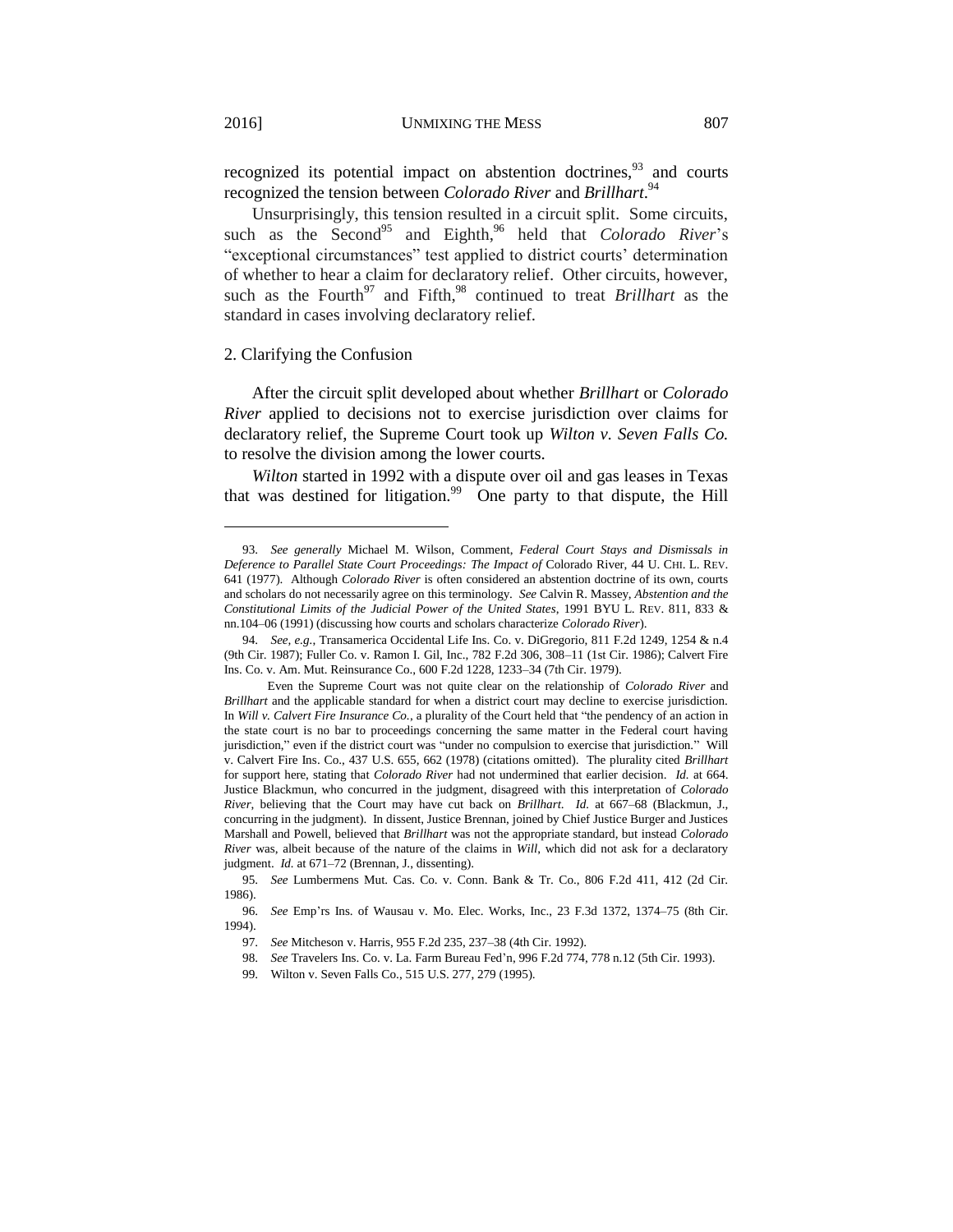Group, informed London Underwriters of the pending litigation and sought coverage under commercial liability policies, but London Underwriters refused to defend or indemnify the Hill Group.<sup>100</sup> That litigation resulted in a verdict in excess of \$100 million against the Hill Group, and the Hill Group informed London Underwriters of the verdict. $101$  London Underwriters sought a declaratory judgment in federal court that it was not liable under the policy.<sup>102</sup> After negotiations, London Underwriters dismissed the case, but the Hill Group agreed to give two weeks' notice if it intended to sue on the policy.<sup>103</sup> The Hill Group gave notice of its intent to sue on February 23, 1993, and the next day, London Underwriters filed its declaratory judgment claim in federal court.<sup>104</sup> About a month later, the Hill Group filed its suit in state court in Texas and moved to dismiss or stay the declaratory judgment action in federal court.<sup>105</sup> The district court stayed the action, reasoning "that the state lawsuit pending in [Texas state court] encompassed the same coverage issues raised in the declaratory judgment action" and finding "that a stay was warranted in order to avoid piecemeal litigation and to bar London Underwriters' attempts at forum shopping."<sup>106</sup>

Despite London Underwriters' argument that *Colorado River* and subsequent cases<sup>107</sup> made *Brillhart* "an outmoded relic of another era," the Supreme Court emphasized that *Colorado River* and later cases were not in the context of declaratory judgments.<sup>108</sup> The Court recognized that the Declaratory Judgment Act "confer[s] on federal courts unique and substantial discretion in deciding whether to declare the rights of litigants."<sup>109</sup> The use of "may" in the statute "distinguish[es] the declaratory judgment context from other areas of the law in which

 $\overline{a}$ 

109. *Id.*

<sup>100.</sup> *Id.*

<sup>101.</sup> *Id.*

<sup>102.</sup> *Id.* at 280.

<sup>103.</sup> *Id.*

<sup>104.</sup> *Id.*

<sup>105.</sup> *Id.*

<sup>106.</sup> *Id.*

<sup>107.</sup> Specifically, London Underwriters pointed to *Moses H. Cone Memorial Hospital v. Mercury Construction Corp.*, 460 U.S. 1, 19 (1983), in which the Court held that the *Colorado River* "exceptional circumstances" test applied to motions to compel arbitration under the Federal Arbitration Act, *see* 9 U.S.C. § 4 (2012). In *Moses H. Cone*, the Court quoted *Colorado River* to hold that "[a]bdication of the obligation to decide cases can be justified . . . only in the exceptional circumstances where the order to the parties to repair to the State court would clearly serve an important countervailing interest." *Moses H. Cone Mem'l Hosp.*, 460 U.S. at 14 (quoting Colo. River Water Conservation Dist. v. United States, 424 U.S. 800, 813 (1976)).

<sup>108.</sup> *Wilton*, 515 U.S. at 286.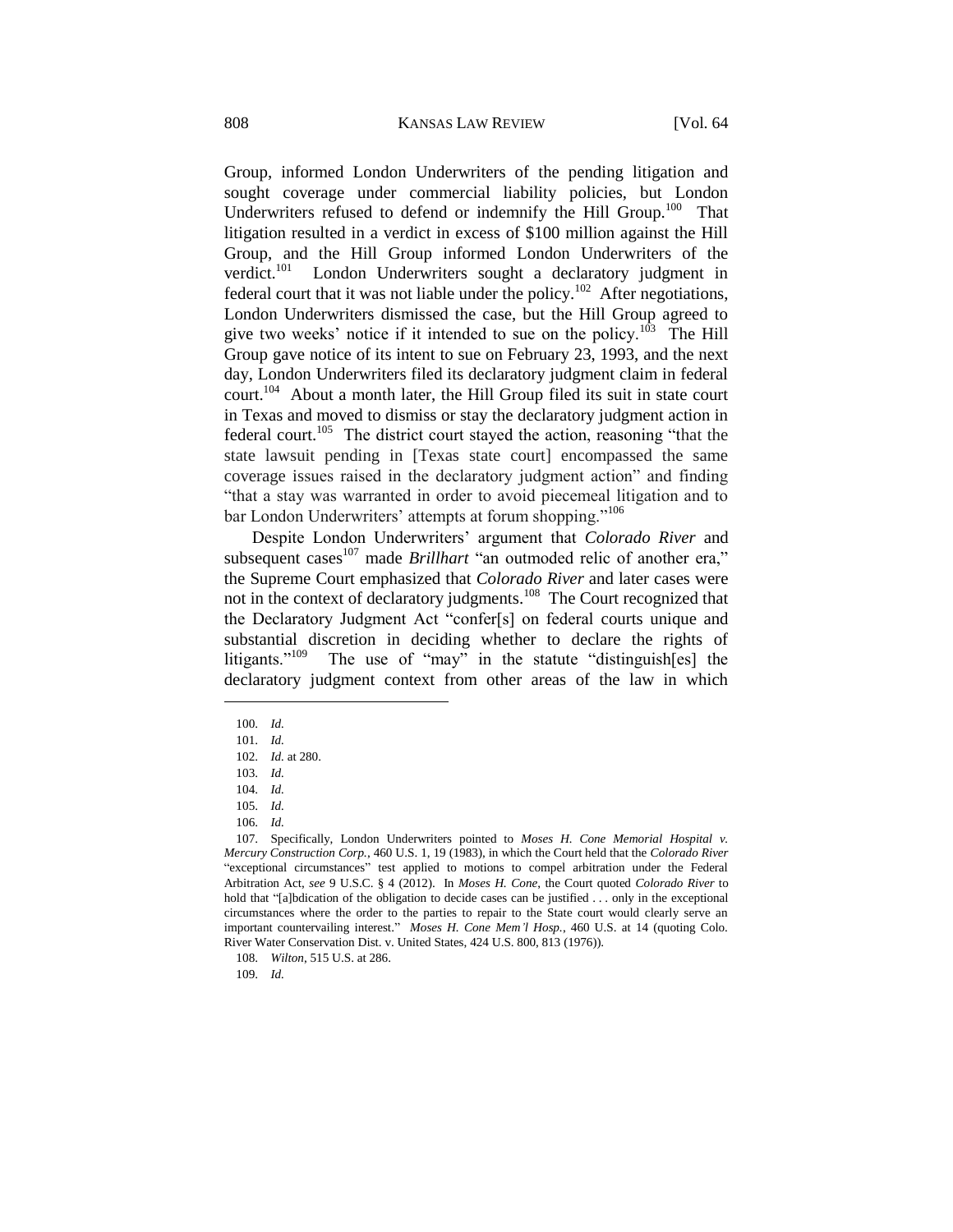concepts of discretion surface."<sup>110</sup> Thus, the Declaratory Judgment Act is "an enabling Act, which confers a discretion on the courts rather than an absolute right upon the litigant,"<sup>111</sup> and "the normal principle that federal courts should adjudicate claims within their jurisdiction yields to considerations of practicality and wise judicial administration."<sup>112</sup>

The Supreme Court therefore clarified that in the context of declaratory judgments, district courts continued to possess broad discretion in deciding whether to grant relief.<sup>113</sup> No longer would *Colorado River* and subsequent cases cause any confusion about the standard for declining to hear claims for declaratory relief. Only for claims seeking nondeclaratory relief had the Court imposed a much more restrictive standard in *Colorado River*, permitting a district court to decline to hear a case only in exceptional circumstances.

#### II. THE CIRCUIT SPLIT OVER MIXED COMPLAINTS

Despite *Wilton*'s clarification about the standard for district courts not to decide declaratory judgment claims, that decision left open some issues about the standard for not deciding claims involving declaratory relief. Although the Supreme Court has articulated a clear standard for complaints that sought exclusively one type of relief—either declaratory or nondeclaratory—the Court has never given such guidance for mixed complaints. Unsurprisingly, a circuit split has subsequently developed on this question.

This circuit split includes four distinct approaches. The first approach is that the court never applies the *Brillhart*/*Wilton* doctrine to mixed claims. The second approach is that the court must determine if the claims for nondeclaratory relief are jurisdictionally independent from the claims for declaratory relief, and if so, apply the *Colorado River*  doctrine. The third approach is that the court looks to the "heart of the

<sup>110.</sup> *Id.* at 287.

<sup>111.</sup> *Id.* (quoting Pub. Serv. Comm'n v. Wycoff Co., 344 U.S. 237, 241 (1952)); *see also* Pub. Affairs Assocs., Inc. v. Rickover, 369 U.S. 111, 112 (1962) ("The Declaratory Judgment Act was an authorization, not a command. It gave the federal courts competence to make a declaration of rights; it did not impose a duty to do so.").

<sup>112.</sup> *Wilton*, 515 U.S. at 288; *see also id.* ("By the Declaratory Judgment Act, Congress sought to place a remedial arrow in the district court's quiver; it created an opportunity, rather than a duty, to grant a new form of relief to qualifying litigants."). The Court did note that in most cases, "a stay [rather than a dismissal] will often be the preferable course, because it assures that the federal action can proceed without risk of a time bar if the state case, for any reason, fails to resolve the matter in controversy." *Id.* at 290 n.2.

<sup>113.</sup> For discussion and analysis of *Wilton*, see generally Giesel, *supra* not[e 599](#page-9-0).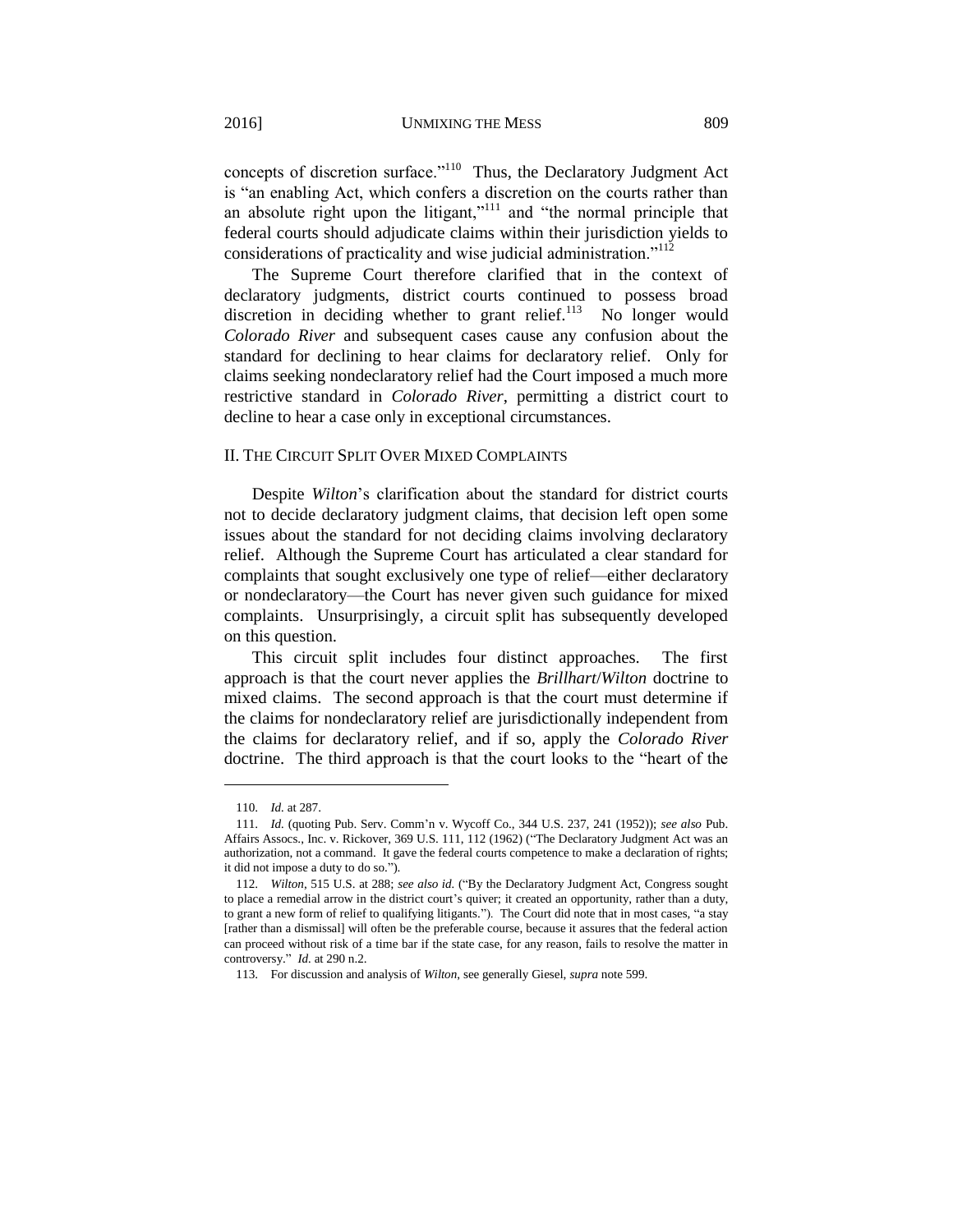complaint" and applies the *Brillhart*/*Wilton* doctrine if the essence of the complaint seeks declaratory relief. The final approach is that the court separates the claims for declaratory and nondeclaratory relief and applies the appropriate standard to each type of claim.

### *A. The First Approach:* Brillhart/Wilton *Never Applies*

Four circuits—the Second, Fourth, Fifth, and Tenth—have adopted this approach. These courts have adopted this bright-line, categorical rule that prohibits district courts from applying the *Brillhart*/*Wilton* doctrine if a complaint includes any claims that seek nondeclaratory relief.

The Fifth Circuit was an early adopter of this view, doing so in 1994 in *Southwind Aviation, Inc. v. Bergen Aviation, Inc.*<sup>114</sup> In that case, Southwind contracted with Bergen to repair an aircraft.<sup>115</sup> After the repairs took longer and cost more than initially anticipated, Bergan filed suit against Southwind in Texas state court, and Southwind later filed suit in federal court.<sup>116</sup> Southwind sought declaratory relief and monetary damages from Bergan. $117$  The district court construed the case as one seeking declaratory relief, and it applied the more lenient *Brillhart* standard rather than the stricter *Colorado River* test.<sup>118</sup>

On appeal, the Fifth Circuit disagreed with the district court's analysis. After noting the difference in *Brillhart* and *Colorado River*, the court of appeals recognized that the case involved nondeclaratory relief claims in addition to the ones for declaratory relief.<sup>119</sup> Because Southwind sought both declaratory and nondeclaratory relief, the court proclaimed that the "[i]nclusion of these coercive remedies indisputably remove[d] this suit from the ambit of a declaratory judgment action."<sup>120</sup> Therefore, the district court erred in applying *Brillhart*, and the court of appeals remanded the case for the district court to apply *Colorado River*,

<sup>114.</sup> Southwind Aviation, Inc. v. Bergen Aviation, Inc., 23 F.3d 948, 950–51 (5th Cir. 1994) (per curiam).

This case was actually decided before *Wilton*, but because the Fifth Circuit had already interpreted *Colorado River* as not abrogating *Brillhart*, the Fifth Circuit could already face a mixedcomplaint question before *Wilton* was decided.

<sup>115.</sup> *Id.* at 949.

<sup>116.</sup> *Id.* at 949–50.

<sup>117.</sup> *Id.* at 951.

<sup>118.</sup> *Id.*

<sup>119.</sup> *Id.* at 950–51.

<sup>120.</sup> *Id.* at 951.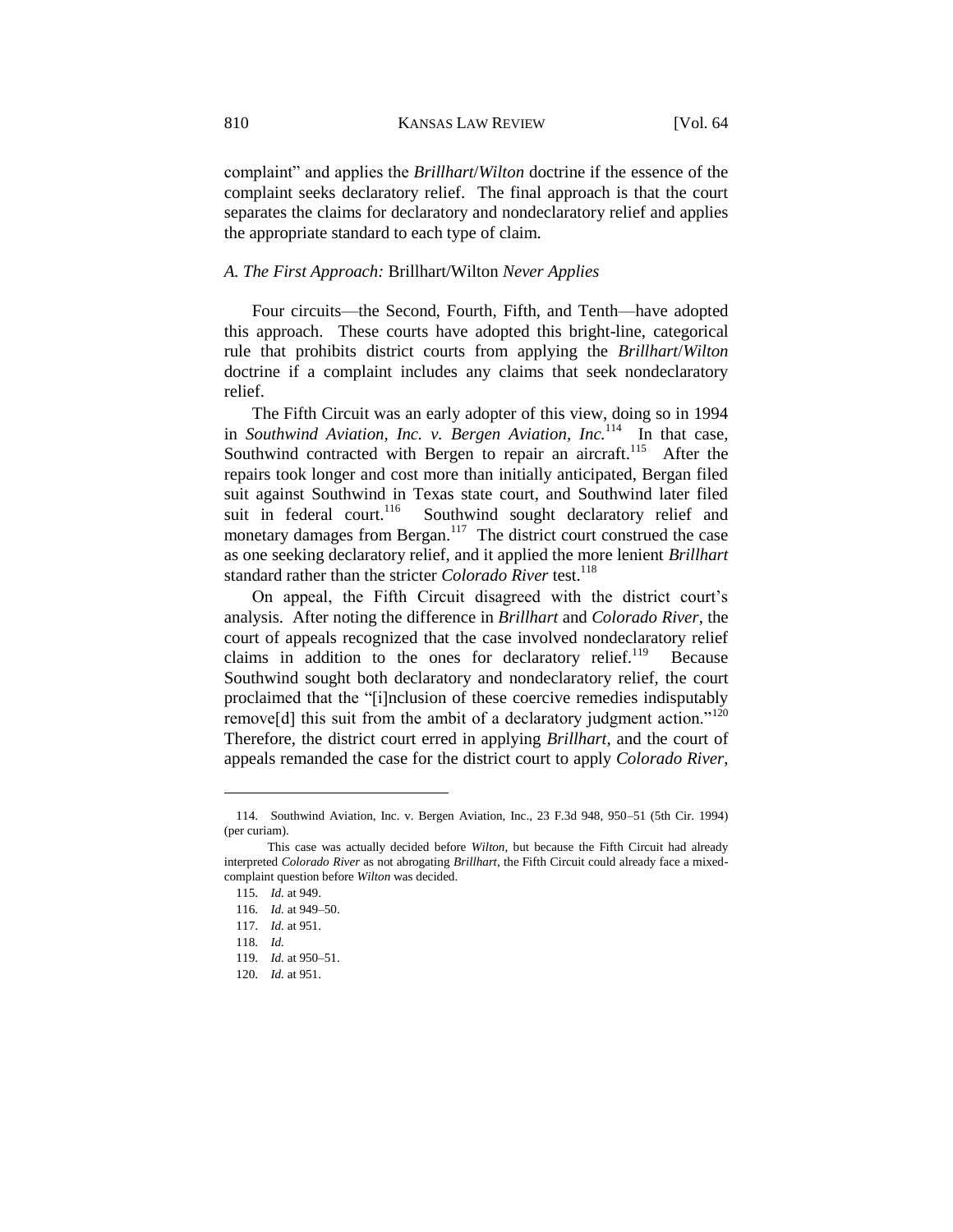which the circuit court held was the proper standard for determining whether to abstain from deciding this mixed-complaint case. $121$ 

The Fifth Circuit has been so firm in this rule that it has applied the rule even when a party initially filed only claims for declaratory relief and did not add claims for nondeclaratory relief until after the opposing party moved to abstain. In *Kelly Investment, Inc. v. Continental*  Common Corp.,<sup>122</sup> Continental Common had sued Kelly Investment<sup>123</sup> in Texas state court, alleging a breach of promissory notes.<sup>124</sup> While this litigation was ongoing, Kelly Investment sought multiple declaratory judgments relating to the promissory notes in Louisiana state court, which Continental Common removed to federal district court.<sup>125</sup> After the case was removed and Continental Common moved to abstain, Kelly Investment added claims for monetary relief as well.<sup>126</sup> The district court applied the *Colorado River* doctrine, despite the fact that Kelly Investment added its claims for money damages after Continental Common filed its motion to abstain.<sup>127</sup>

The Fifth Circuit agreed with the district court that the *Colorado River* test applied and that, on these facts, that test was not met.<sup>128</sup> Specifically, as for the *Brillhart*/*Wilton* doctrine, the court observed that "*Brillhart* is only applicable 'when a district court is considering abstaining from exercising jurisdiction over a declaratory judgment action.' In contrast, when an action contains any claim for coercive relief, the *Colorado River* abstention doctrine is ordinarily applicable."<sup>129</sup>

Notably, in a footnote in *Kelly Investment*, the Fifth Circuit left open the door that this rule is not *always* applicable to mixed complaints. The court reasoned that Kelly Investment's claims for monetary damages were "not frivolous, and there is no evidence that Kelly added them solely as a means of defeating *Brillhart*."<sup>130</sup> Hence, this "bright-line"

<sup>121.</sup> *Id.*

<sup>122.</sup> Kelly Inv., Inc. v. Cont'l Common Corp., 315 F.3d 494 (5th Cir. 2002).

<sup>123.</sup> Continental Common actually sued Dynex Commercial, Inc., but Kelly Investment purchased the interest in the interest in the promissory notes, making it the party in interest. *Id.* at 496.

<sup>124.</sup> *Id.*

<sup>125.</sup> *Id.*

<sup>126.</sup> *Id.* at 497.

<sup>127.</sup> *Id.*

<sup>128.</sup> *Id.*

<sup>129.</sup> *Id.* at 497 n.4 (citations omitted) (quoting Southwind Aviation, Inc. v. Bergen Aviation, Inc., 23 F.3d 948, 950 (5th Cir. 1994)).

<sup>130.</sup> *Id.*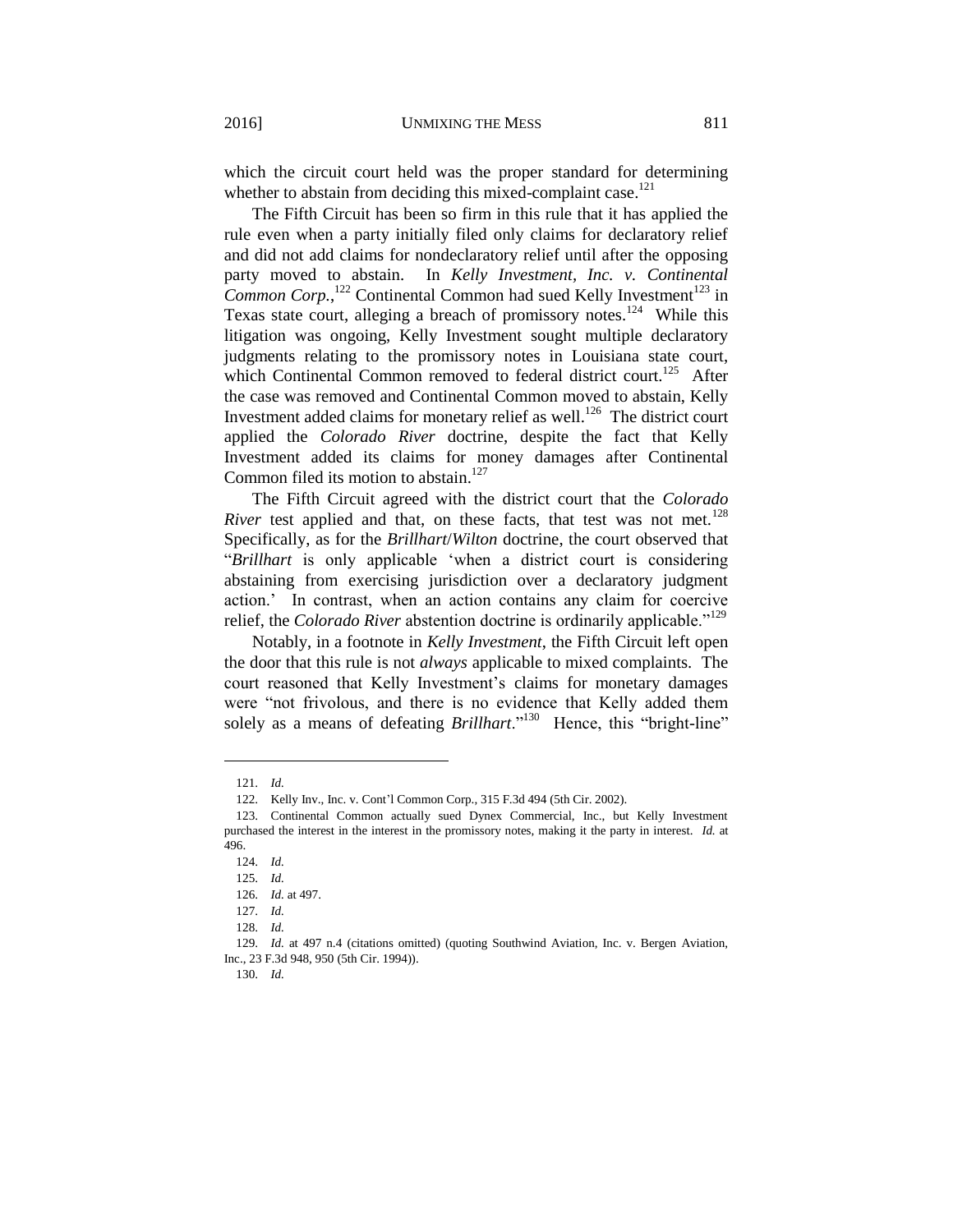rule may not be quite as bright as it might first appear, and now the Fifth Circuit recognizes these two exceptions—that the claims for nondeclaratory relief were frivolous or added for the purpose of defeating application of the *Brillhart*/*Wilton* doctrine—as the "only" exceptions to its bright-line rule.<sup>131</sup>

The Second Circuit adopted this view in its 1999 decision in *Village*  of Westfield v. Welch's.<sup>132</sup> In this case, the Village of Westfield had built a new wastewater treatment facility, and it charged Welch's certain user fees based on Welch's grape-processing plant in the village.<sup>133</sup> Welch's sued the village in New York state court in 1984, alleging that the village had overcharged Welch's for fees, and then the next year, Welch's filed a second suit, which was consolidated with the first suit, based on the village's changes to the user fees. $134$  This state court litigation continued for more than a decade, during which time the state court reversed itself on multiple occasions.<sup>135</sup> In 1997—thirteen years after Welch's first filed suit—the village filed its own suit in state court, seeking fees from the previous two years from Welch's.<sup>136</sup> Welch's removed the case to federal court and asserted counterclaims for a declaration of its rights and damages from the village.<sup>137</sup> The district court granted the village's motion to stay the case based on the state court litigation.<sup>138</sup>

The Second Circuit ultimately reversed the district court. The court of appeals framed the issue in terms of *Colorado River*, noting courts' "virtually unflagging obligation' to exercise their jurisdiction,"<sup>139</sup> unless the case fell into a specific exception such as the doctrines of *Younger*, 140 *Burford*,<sup>141</sup> or *Pullman*<sup>142</sup> abstention.<sup>143</sup> The court held that the six-factor

<sup>131.</sup> *See* New Eng. Ins. Co. v. Barnett, 561 F.3d 392, 395–96 (5th Cir. 2009) (per curiam).

<sup>132.</sup> Vill. of Westfield v. Welch's, 170 F.3d 116 (2d Cir. 1999).

<sup>133.</sup> *Id.* at 118.

<sup>134.</sup> *Id.*

<sup>135.</sup> *Id.* at 118–19.

<sup>136.</sup> *Id.* at 119.

<sup>137.</sup> *Id.*

<sup>138.</sup> *Id.* at 120.

<sup>139.</sup> *Id.* (quoting Colo. River Water Conservation Dist. v. United States, 424 U.S. 800, 817 (1976)).

<sup>140.</sup> *See* Younger v. Harris, 401 U.S. 37, 43–54 (1971) (holding that abstention is appropriate if state criminal proceedings are pending).

<sup>141.</sup> *See* Burford v. Sun Oil Co., 319 U.S. 315, 317–34 (1943) (holding that abstention is appropriate to avoid interfering with attempts to establish a coherent state regulatory policy).

<sup>142.</sup> *See* R.R. Comm'n of Tex. v. Pullman Co., 312 U.S. 496, 498–501 (1941) (holding that abstention is appropriate to avoid unnecessarily deciding a constitutional issue when that issue might be mooted by resolution of a state-law question).

<sup>143.</sup> *Vill. of Westfield*, 170 F.3d at 120.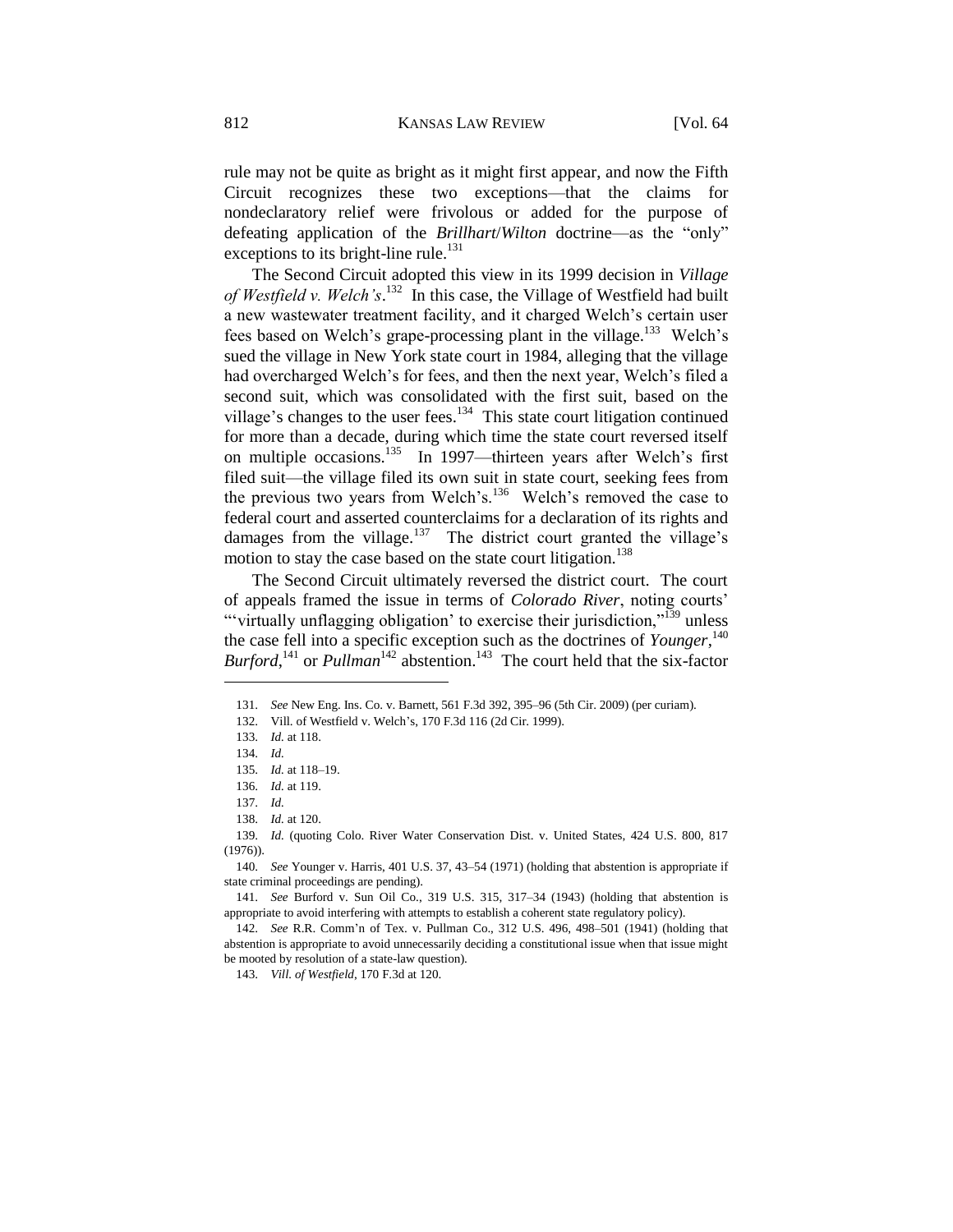test for determining whether *Colorado River* abstention is appropriate<sup>144</sup> was not met here.<sup>145</sup> The court addressed *Wilton* only in a footnote, observing that in that case the Supreme Court has clarified that *Colorado River* did not apply to claims for declaratory relief but that "*Wilton* [did] not apply here."<sup>146</sup> The court noted that although Welch's sought a declaratory judgment, it also sought damages from the village.<sup>147</sup>

Although the court never explicitly stated that it was applying a bright-line rule that the *Brillhart*/*Wilton* doctrine did not apply to a mixed complaint, that is the clear implication of this holding. But if this statement in a footnote about *Wilton*'s inapplicability left any doubt as to the Second Circuit's position, the Second Circuit removed that doubt in *Kanciper v. Suffolk County Society for the Prevention of Cruelty to Animals, Inc.*<sup>148</sup> There, the court explicitly held that "*Wilton* does not apply where, as here, a plaintiff does not seek purely declaratory relief, but also . . . seeks damages caused by the defendant's conduct."<sup>149</sup>

The Tenth Circuit is the third court of appeals that has adopted this bright-line rule, although it has not done so as explicitly as the Second and Fifth Circuits. In *Sinclair Oil Corp. v. Amoco Production Co.*, <sup>150</sup> the court drew a bright line between "declaratory actions" and "coercive actions," observing that unlike claims for coercive relief, "declaratory actions do not invoke the federal judiciary's 'virtually unflagging obligation' to exercise its jurisdiction."<sup>151</sup> The Tenth Circuit reaffirmed this position in *United States v. City of Las Cruces*<sup>152</sup> a decade later when the court applied the *Brillhart*/*Wilton* standard when the plaintiff sought "*only* declaratory relief."<sup>153</sup> The court focused on the "nature of the

<sup>144.</sup> *See* Moses H. Cone Mem'l Hosp. v. Mercury Constr. Corp., 460 U.S. 1, 16 (1983) (setting forth the factors a court should consider in determining whether to abstain under *Colorado River*).

<sup>145.</sup> *Vill. of Westfield*, 170 F.3d at 124–25.

<sup>146.</sup> *Id.* at 124 n.5.

<sup>147.</sup> *Id.*

<sup>148.</sup> Kanciper v. Suffolk Cty. Soc'y for the Prevention of Cruelty to Animals, Inc., 722 F.3d 88 (2d Cir. 2013).

<sup>149.</sup> *Id.* at 93 (quoting Niagra Mohawk Power Corp. v. Hudson River-Black River Regulating Dist., 673 F.3d 84, 106 (2d Cir. 2012)). In *Niagra Mohawk Power Corp.*, the Second Circuit discussed whether abstention under the *Brillhart*/*Wilton* doctrine was appropriate in a mixedcomplaint case, despite the clear language in *Village of Westfield*. *See Niagra Mohawk Power Corp.*, 673 F.3d at 104–06. This discussion suggests that the court did not consider *Village of Westfield* not to be controlling, but its reasoning gave the court no pause to treat this language as the basis for the holding in *Kanciper*.

<sup>150.</sup> Sinclair Oil Corp. v. Amoco Prod. Co*.*, 982 F.2d 437 (10th Cir. 1992).

<sup>151.</sup> *Id.* at 440.

<sup>152.</sup> United States v. City of Las Cruces, 289 F.3d 1170 (10th Cir. 2002).

<sup>153.</sup> *Id.* at 1181 (emphasis added).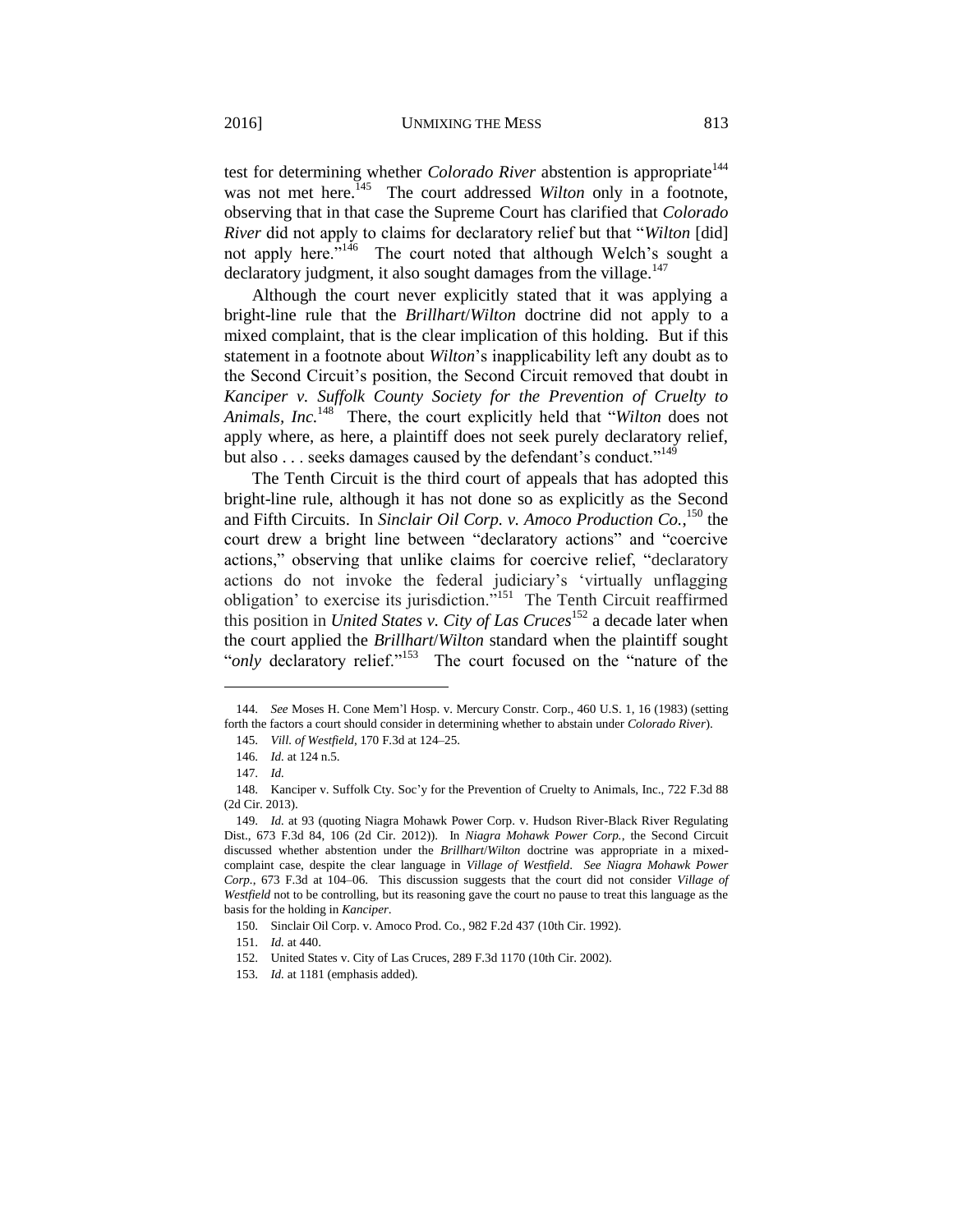relief requested . . . , not the jurisdictional basis of the suit," to determine whether the case was declaratory or coercive in nature.<sup>154</sup>

Finally, the Fourth Circuit adopted this view in 2015 in its decision in *vonRosenberg v. Lawrence*.<sup>155</sup> In that case, two Episcopal clergymen disputed who was the proper leader of the Diocese of South Carolina, and vonRosenberg sued Lawrence, seeking declaratory and nondeclaratory relief.<sup>156</sup> This included claims under the Lanham Act,<sup>157</sup> which are subject to exclusive federal jurisdiction.<sup>158</sup> Meanwhile, some of Lawrence's supporters had previously sued vonRosenberg in state court on claims arising from the same dispute.<sup>159</sup> Lawrence moved to stay the case in federal court, and the district court granted the stay under *Brillhart*/*Wilton*. 160 The Fourth Circuit vacated that order and remanded the case, holding that the district court should have applied *Colorado River*. 161 The court of appeals reasoned that applying *Brillhart*/*Wilton* to mixed complaints "would ignore the very different justifications for the two abstention standards" and that *Brillhart*/*Wilton* "provides a poor fit for causes of action over which a federal court generally *must* exercise jurisdiction."<sup>162</sup> Stating that it "join[ed]" the position adopted by the Second, Fifth, and Tenth Circuits, the court held that adopting another rule "would deprive a plaintiff of access to a federal forum simply because he sought declaratory relief in addition to an injunction or money damages."<sup>163</sup>

<span id="page-21-0"></span>l

163. *Id.* ("Such a penalty for requesting a declaration seems especially unwarranted given that nearly all claims, including those for damages or injunctive relief, effectively ask a court to declare the rights of the parties to the suit. To ensure that they have asked for all available relief, plaintiffs commonly add a request for declaratory relief in addition to requests for equitable or monetary relief. We decline to adopt a rule that would transform that thoroughness into a handicap.").

Several other observations about this case are warranted. First, *vonRosenberg* should also make clear that the Fourth Circuit does not follow the First Circuit's "surgical" approach, as some courts and scholars have previously suggested. *See, e.g.*, New Eng. Ins. Co. v. Barnett, 561 F.3d 392, 395 (5th Cir. 2009); Mass. Biologic Labs. of the Univ. of Mass. v. Medimmune, LLC, 871 F. Supp. 2d 29, 34 (D. Mass. 2012); Mamone, *supra* note 16, at 364.

Second, the court implicitly addressed another question in *vonRosenberg*: that *Colorado River* abstention can apply to claims subject to exclusive federal jurisdiction. Other circuit courts, however, have held to the contrary. *See, e.g.*, Silberkleit v. Kantrowitz, 713 F.2d 433, 435–36 (9th

<sup>154.</sup> *Id.*

<sup>155.</sup> vonRosenberg v. Lawrence, 781 F.3d 731 (4th Cir. 2015).

<sup>156.</sup> *Id.* at 732.

<sup>157.</sup> 15 U.S.C. § 1125 (2012).

<sup>158.</sup> *vonRosenberg*, 781 F.3d at 733.

<sup>159.</sup> *Id.*

<sup>160.</sup> *Id.*

<sup>161.</sup> *Id.* at 735–36.

<sup>162.</sup> *Id.* at 735.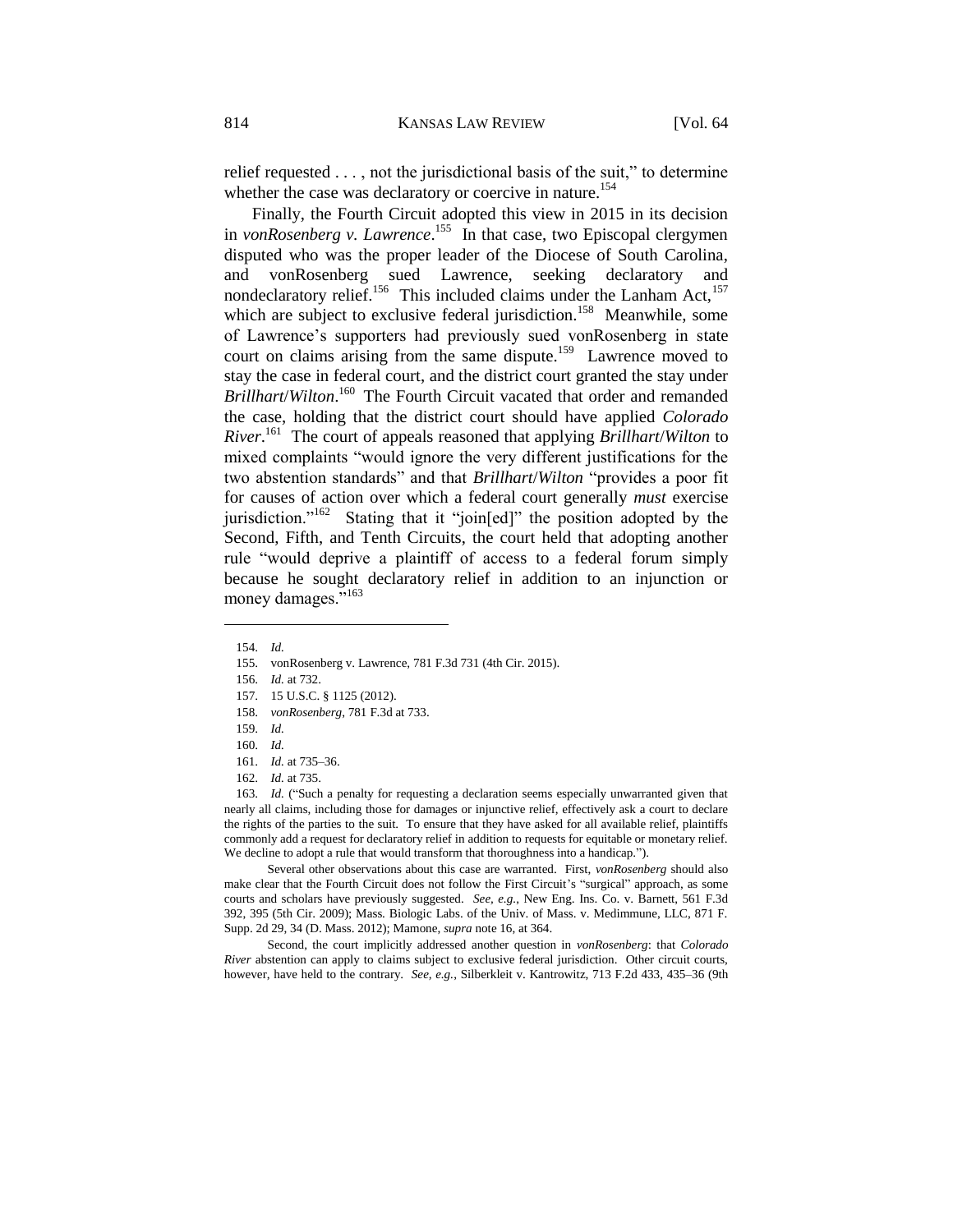## *B. The Second Approach:* Brillhart/Wilton *Applies Only if Claims for Nondeclaratory Relief Are Not Jurisdictionally Independent*

This second approach, adopted by the Seventh and Ninth Circuits, takes a more nuanced approach than the bright-line rule discussed in Section A. Courts adhering to this approach consider the particular claims in a mixed complaint, determining if the claims for nondeclaratory relief are jurisdictionally independent of the claims for declaratory relief. If the claims for nondeclaratory relief are independent, then the court will not apply the *Brillhart*/*Wilton* standard; on the other hand, if those claims are not independent, then the court will apply this more lenient standard.

The Ninth Circuit is credited with first adopting this approach.<sup>164</sup> Faced with another appeal in "a seemingly never-ending bout of litigation,"<sup>165</sup> the court of appeals acknowledged that its jurisprudence "concerning the scope of the district court's discretion to decline jurisdiction over declaratory claims joined with other causes of action [had] been less than crystal clear."<sup>166</sup> The court noted that in some cases it had "applied the principle that 'when other claims are joined with an action for declaratory relief (e.g., bad faith, breach of contract, breach of fiduciary duty, rescission, or claims for other monetary relief), the district court should not, as a general rule, remand or decline to entertain the claim for declaratory relief. $\frac{1}{167}$  The court noted that in other cases, however, it had "concluded that the presence of claims for monetary relief did not require the district court to accept jurisdiction under the Declaratory Judgment Act."<sup>168</sup>

The court clarified that in mixed-complaint cases

[t]he appropriate inquiry for a district court in a Declaratory Judgment Act case is to determine whether there are claims in the case that exist independent of any request for purely declaratory relief, that is, claims

Cir. 1983); Andrea Theatres, Inc. v. Theatre Confections, Inc., 787 F.2d 59, 63 (2d Cir. 1986). Courts' division on this question is becoming more prominent, and it is a question I will take up in a forthcoming article.

<sup>164.</sup> *See* R.R. Street & Co. v. Vulcan Materials Co., 569 F.3d 711, 715–16 (7th Cir. 2009) (relying on *United Nat'l Ins. Co. v. R&D Latex Corp.*, 242 F.3d 1102, 1112 (9th Cir. 2001), as the basis for this approach).

<sup>165.</sup> *R&D Latex Corp.*, 242 F.3d at 1105.

<sup>166.</sup> *Id.* at 1112.

<sup>167.</sup> *Id.* (quoting Gov't Emps. Ins. Co. v. Dizol, 133 F.3d 1220, 1225 (9th Cir. 1998)).

<sup>168.</sup> *Id.* (citing Golden Eagle Ins. Co. v. Travelers Cos., 103 F.3d 750, 753 (9th Cir. 1996); Emp'rs Reinsurance Corp. v. Karussos, 65 F.3d 796, 798 (9th Cir. 1995)).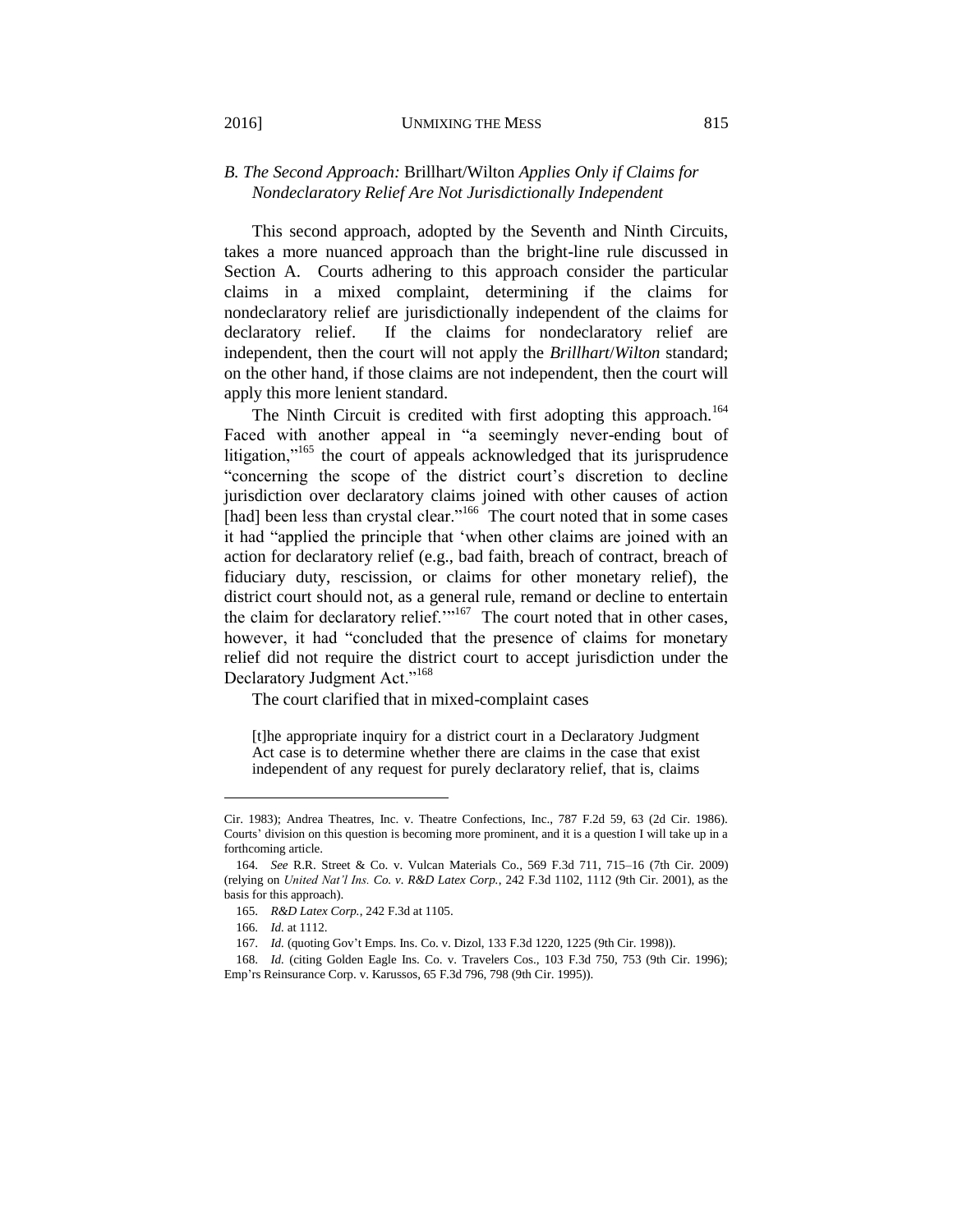that would continue to exist if the request for a declaration simply dropped from the case.

Describing this test in more detail, the court wrote:

The proper analysis, then, must be whether the claim for monetary relief is independent in the sense that it could be litigated in federal court even if no declaratory claim had been filed. In other words, the district court should consider whether it has subject matter jurisdiction over the monetary claim alone, and  $\iint_{S_0}$  so, whether that claim must be joined with one for declaratory relief.<sup>170</sup>

The Seventh Circuit undertook a detailed analysis of this approach in *R.R. Street & Co., Inc. v. Vulcan Materials Co.*, <sup>171</sup> a case that provides a useful case study of this approach in practice. There, Vulcan entered into an agreement with R.R. Street that made R.R. Street the exclusive distributor of a Vulcan product and required Vulcan to defend and indemnify R.R. Street for all claims brought against R.R. Street based on that company's distribution of Vulcan's product.<sup>172</sup> Vulcan refused to defend R.R. Street in several lawsuits filed based on harms from the product R.R. Street was distributing.<sup>173</sup> National Union Fire Insurance Company—an insurer that had policies with Vulcan—had been defending R.R. Street in these lawsuits based on a separate policy that National Union had with R.R. Street.<sup>174</sup> R.R. Street and National Union filed suit against Vulcan in the Northern District of Illinois, seeking a declaration that Vulcan was obligated to defend and indemnify R.R. Street and bringing claims for breach of contract, common-law indemnity, and promissory estoppel, for which the plaintiffs sought money damages. $175$  The district court determined that the *Wilton*/*Brillhart* doctrine applied to the entire case because "the plaintiffs' claims for damages were dependent upon their claim for declaratory relief," concluding that the case should be dismissed.<sup>176</sup>

The Seventh Circuit disagreed with this conclusion. After noting the

<sup>169.</sup> *Id.* (quoting Snodgrass v. Provident Life & Accident Ins. Co., 147 F.3d 1163, 1167–68 (9th Cir. 1998) (per curiam)).

<sup>170.</sup> *Id.* at 1113.

<sup>171.</sup> R.R. Street & Co. v. Vulcan Materials Co., 569 F.3d 711 (7th Cir. 2009).

<sup>172.</sup> *Id.* at 713.

<sup>173.</sup> *Id.* at 713–14.

<sup>174.</sup> *Id.* at 713.

<sup>175.</sup> *Id.* at 713–14. National Union had earlier filed a separate suit in California state court seeking a declaration that it owed no duty to Vulcan under the insurance policies. *Id.* at 713.

<sup>176.</sup> *Id.* at 714.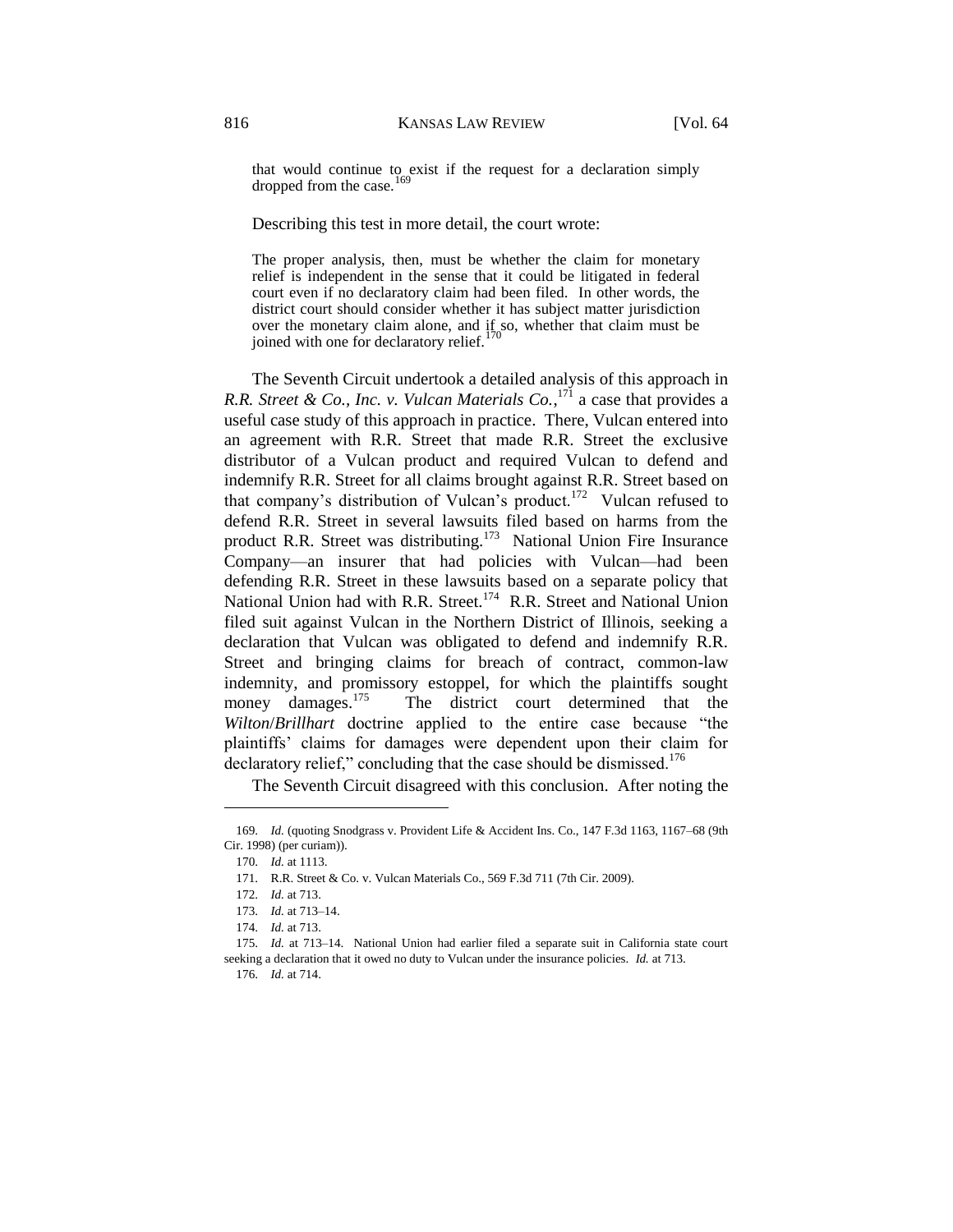various positions taken by other circuit courts, $177$  the Seventh Circuit adopted the Ninth Circuit's position.<sup>178</sup> The court reasoned that this position, although perhaps not as easy to apply as the bright-line approach of the Second, Fourth, Fifth, and Tenth Circuits, preserved the "unique and substantial discretion" that district courts enjoy over whether to hear claims for declaratory relief.<sup>179</sup> The court articulated this approach in the following test:

Where state and federal proceedings are parallel and the federal suit contains claims for both declaratory and non-declaratory relief, the district court should determine whether the claims seeking nondeclaratory relief are independent of the declaratory claim. If they are not, the court can exercise its discretion under *Wilton*/*Brillhart* and abstain from hearing the entire action. But if they are, the *Wilton*/*Brillhart* doctrine does not apply and, subject to the presence of exceptional circumstances under the *Colorado River* doctrine, the court must hear the independent non-declaratory claims. The district court then should retain the declaratory claim under *Wilton*/*Brillhart* (along with any dependent non-declaratory claims) in order to avoid piecemeal litigation.

The Seventh Circuit then explained, "[a] claim for non-declaratory relief is 'independent' of the declaratory claim if: 1) it has its own federal subject-matter-jurisdictional basis, and 2) its viability is not wholly dependent upon the success of the declaratory claim."<sup>181</sup>

Applying this test to this case, the Seventh Circuit held that the district court erred in applying the *Wilton*/*Brillhart* doctrine because "the non-declaratory claims are independent of the declaratory claim because they could stand alone in federal court—both jurisdictionally and substantively—irrespective of the declaratory claim."<sup>182</sup>

## *C. The Third Approach:* Brillhart/Wilton *Applies if the Heart of the Complaint Seeks Declaratory Relief*

The third approach to mixed-complaint cases is the "heart of the complaint" rule. Like the jurisdictional-independence rule, this approach

<sup>177.</sup> *Id.* at 715–16. This overview provides a useful and easy-to-follow guide (at least theoretically) for applying this approach.

<sup>178.</sup> *Id.* at 716.

<sup>179.</sup> *Id.* (quoting Wilton v. Seven Falls Co., 515 U.S. 277, 286 (1995)).

<sup>180.</sup> *Id.* at 716–17 (footnotes omitted).

<sup>181.</sup> *Id.* at 716 n.6.

<sup>182.</sup> *Id.* at 717.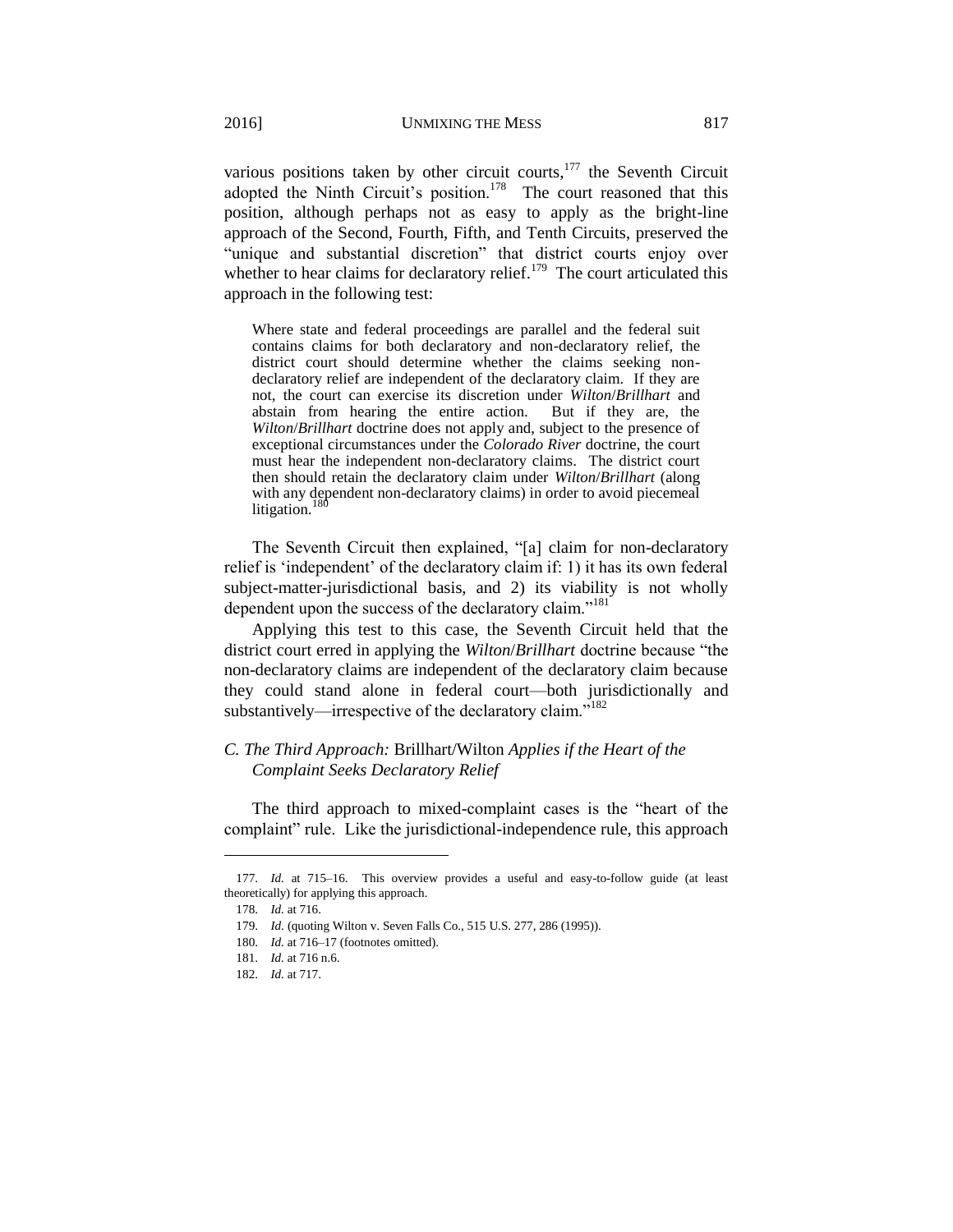focuses on the factual allegations in the complaint and the relationship between claims seeking declaratory and nondeclaratory relief to determine the "essence of the suit."<sup>183</sup> If the claims are fundamentally declaratory in nature, then the *Brillhart*/*Wilton* doctrine applies; if, however, the claims are at their core nondeclaratory, then the *Colorado River* doctrine applies.<sup>184</sup> Put another way, "[i]f the outcome of the coercive claims hinges on the outcome of the declaratory ones, *Wilton*'s standard governs; conversely, if the opposite applies, *Colorado River*'s standard applies."<sup>185</sup>

This approach is identified with the Eighth Circuit's decision in Royal Indemnity Co. v. Apex Oil Co.,<sup>186</sup> which involved Royal Indemnity's mixed complaint seeking relief from Apex Oil and various insurance companies related to contaminants that Apex Oil allegedly deposited into the soil surrounding its refinery.<sup>187</sup> After the United States, the State of Illinois, and individuals sued Apex Oil over these contaminants, Apex Oil sued Royal Indemnity and other companies in Illinois state court, seeking a declaration of the parties' rights and duties.<sup>188</sup> Royal Indemnity then sued Apex Oil and other insurance companies in federal court in the Eastern District of Missouri.<sup>189</sup> Apex Oil moved to dismiss this suit based on the fact that it was parallel to the case in Illinois state court.<sup>190</sup> Applying the *Brillhart*/*Wilton* doctrine, the district court dismissed the case.<sup>191</sup>

On appeal, the Eighth Circuit noted the "uniqueness" of the *Brillhart/Wilton* doctrine's relaxed standard for abstention.<sup>192</sup> It

<sup>183.</sup> Royal Indem. Co. v. Apex Oil Co., 511 F.3d 788, 793–94 (8th Cir. 2008).

<sup>184.</sup> Mamone distinguishes the approach of the Eighth Circuit, which he calls the "essence of the suit" rule, from the approach of various district courts, which he refers to as the "heart of the action" rule. Mamone, *supra* note 16, at 366–68. Given that these approaches seem indistinguishable apart from their language, they need not be categorized separately. *Compare Royal Indem. Co.*, 511 F.3d at 793–96 (applying essence-of-the-suit rule and finding *Brillhart/Wilton*  applied to declaratory suit seeking monetary damages as well), *with* ITT Indus., Inc. v. Pac. Emp'rs Ins. Co., 427 F. Supp. 2d 552, 557 (E.D. Pa. 2006) (applying heart-of-the-action rule and finding *Brillhart/Wilton* applied to declaratory suit that also involved a breach of contract claim).

<sup>185.</sup> *ITT Indus., Inc.*, 427 F. Supp. 2d at 556 (quoting Coltec Indus. Inc. v. Cont'l Ins. Co., No. 04-5718, 2005 WL 1126951, at \*2 (E.D. Pa. May 12, 2005)).

<sup>186.</sup> *Royal Indem. Co.*, 511 F.3d 788 (8th Cir. 2008).

<sup>187.</sup> *Id.* at 791.

<sup>188.</sup> *Id.*

<sup>189.</sup> *Id.* at 790–91.

<sup>190.</sup> *Id.* at 792. Apex Oil amended its complaint in Illinois state court to name the same entities as defendants in that case that Royal Indemnity had named in the federal court case. *Id.* at 791–92.

<sup>191.</sup> *Id.*

<sup>192.</sup> *Id.* at 793.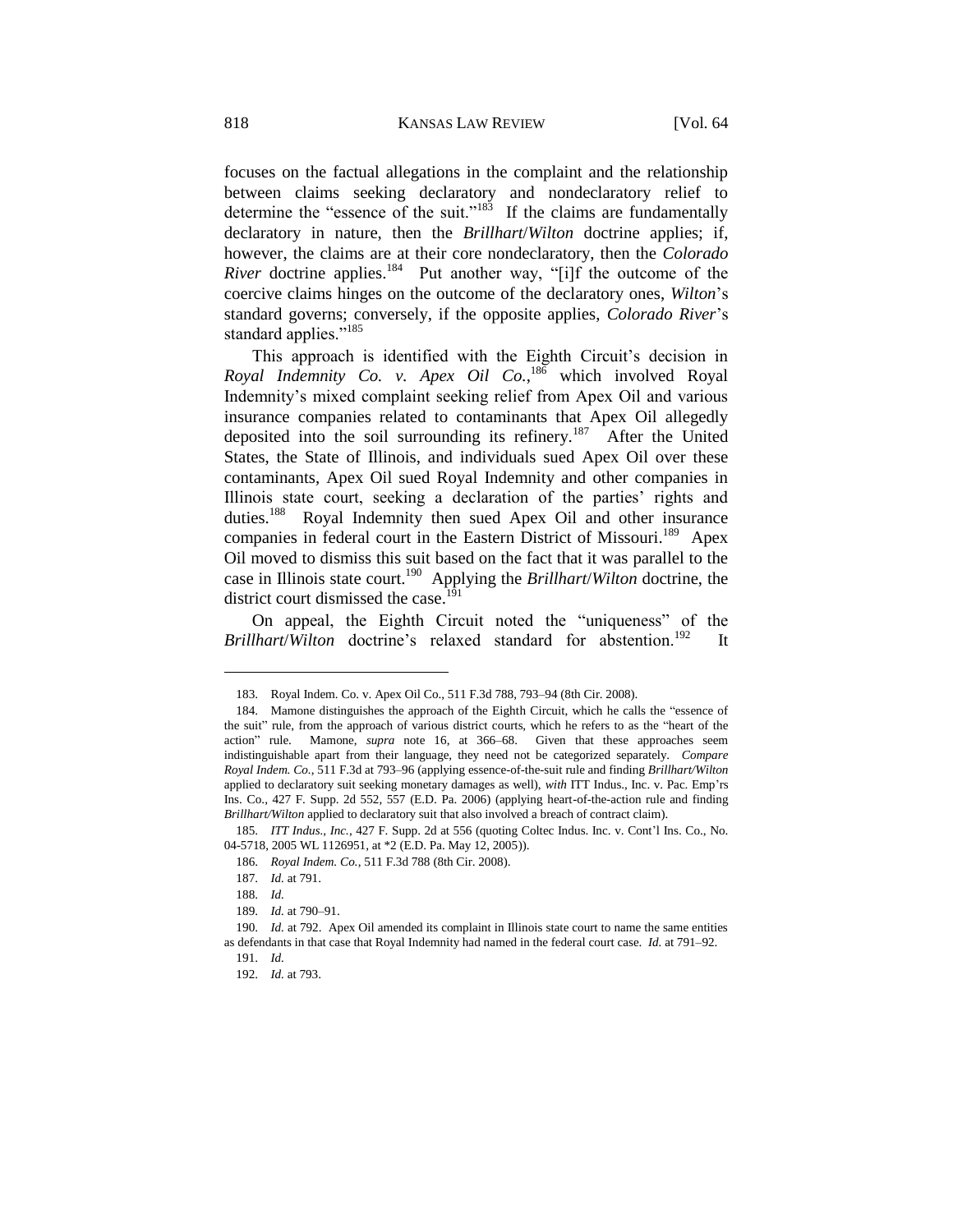observed that "the fact that Royal Indemnity Company seeks monetary damages in addition to declaratory relief does not require a federal court automatically to apply the exceptional circumstances test articulated in Colorado River."<sup>193</sup> While noting the discretion afforded by the Declaratory Judgment Act, the court held that "a court may still abstain in a case in which a party seeks damages as well as a declaratory judgment so long as the further necessary or proper relief would be based on the court's decree so that the essence of the suit remains a declaratory judgment action."<sup>194</sup>

Applying this rule to Royal Indemnity's suit, the court reasoned that the claims for monetary damages could "all be characterized as 'further necessary and proper relief' that Royal Indemnity Company seeks based on the requested declaratory judgment."<sup>195</sup> Quoting and then parsing the language of the complaint's prayer for relief, the court determined that "[i]f the district court were to reject Royal Indemnity Company's claims under the Declaratory Judgment Act, [Royal Indemnity Company] could not recover on the claims for contribution, subrogation, unjust enrichment and equitable estoppel."<sup>196</sup> These claims for nondeclaratory relief were therefore simply the logical result of any declaratory relief, making the declaratory relief the "essence of this lawsuit."<sup>197</sup>

## *D. The Fourth Approach:* Brillhart/Wilton *Applies Always and Only to Claims for Declaratory Relief*

This fourth and final approach is one that arguably the First Circuit has adopted, albeit this circuit has not expressly waded into the mixedcomplaint debate.<sup>198</sup> Rather, some courts<sup>199</sup> and scholars<sup>200</sup> have inferred

l

198. Given the lack of direct discussion of the mixed-complaint issue, one might fairly say that the First Circuit has never truly taken a position on this issue. *See* Mass. Biologic Labs. of the Univ. of Mass. v. MedImmune, LLC, 871 F. Supp. 2d 29, 35 (D. Mass. 2012) ("The First Circuit has not

<sup>193.</sup> *Id.*

<sup>194.</sup> *Id.* at 793–94.

<sup>195.</sup> *Id.* at 794.

<sup>196.</sup> *Id.*

<sup>197.</sup> *Id.*; *see also* ITT Indus., Inc. v. Pac. Emp'rs Ins. Co., 427 F. Supp. 2d 552, 557 (E.D. Pa. 2006) (applying the heart of the complaint rule and staying the case because it was at its essence a claim for declaratory relief). The similarities between the jurisdictional-independence approach and the heart of the complaint rule should be immediately apparent. The Seventh Circuit stated that its approach was similar to the "heart of the complaint" rule "except that the jurisdictional independence of the non-declaratory claims does not appear to be a consideration [in the heart of the complaint rule]." R.R. Street & Co. v. Vulcan Materials Co., 569 F.3d 711, 716 n.5 (7th Cir. 2009). This theoretical difference likely would have little impact in practice, but it is theoretically significant, as Part III explains.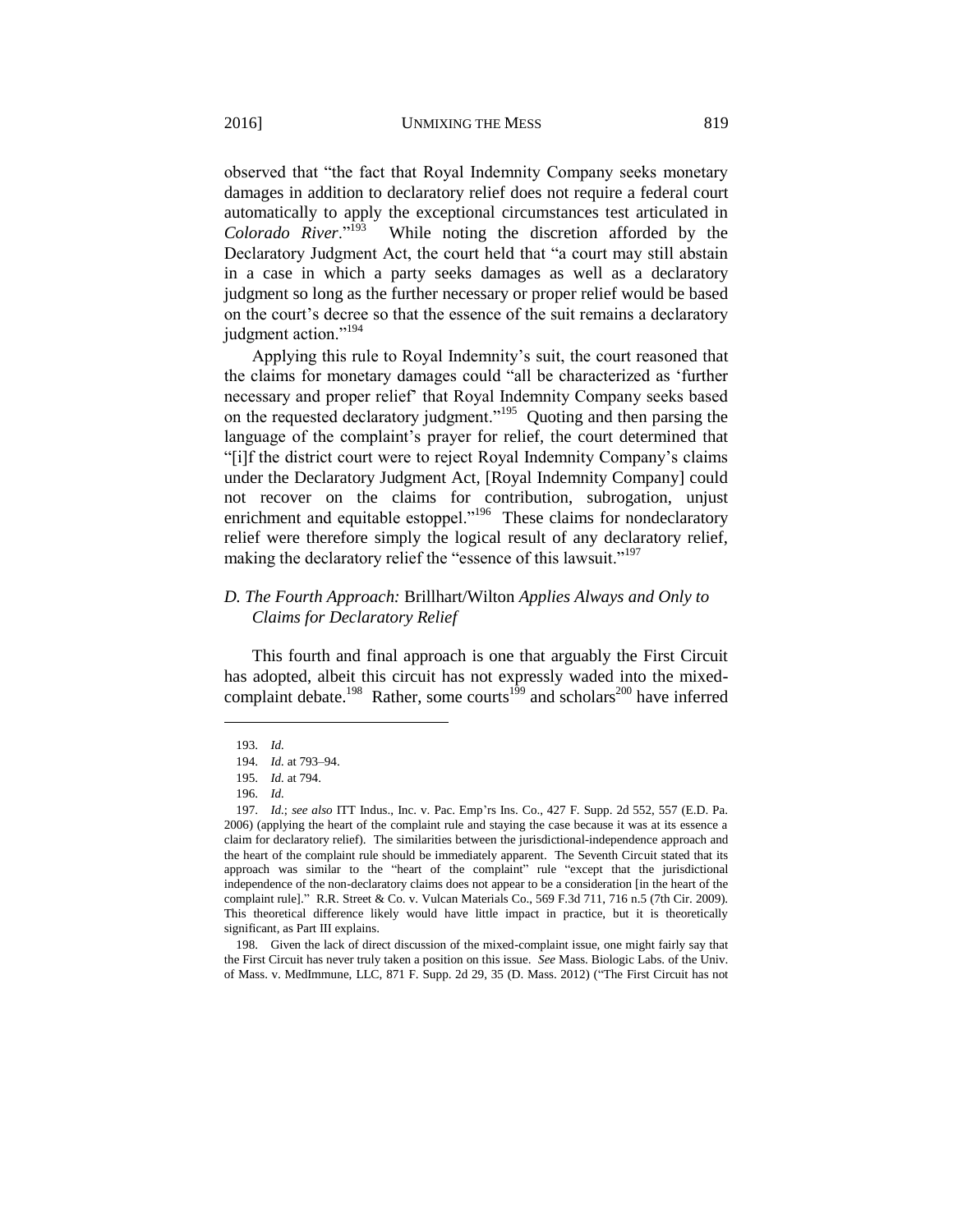this approach from First Circuit case law. This approach seeks to separate—or disentangle—each claim, applying *Colorado River* to those seeking nondeclaratory relief while employing *Brillhart*/*Wilton* for those seeking declaratory relief.

In *Rossi v. Gemma*,<sup>201</sup> the First Circuit faced a procedurally convoluted case in which the plaintiffs challenged Rhode Island's mechanic's lien statute.<sup>202</sup> While their initial challenge to the statute was pending before the Rhode Island Supreme Court, the plaintiffs filed a § 1983 claim in federal court, seeking money damages, an injunction, and a declaration that the statute was unconstitutional.<sup>203</sup> The district court abstained from hearing the federal claims under *Colorado River* and declined to exercise supplemental jurisdiction over the related state-law claims.<sup>204</sup>

On appeal, the First Circuit decided to apply *Younger* abstention to the claims for nondeclaratory relief, to which the district court had applied *Colorado River*. 205 Then, the court briefly observed that the district court had not needed to have found the *Colorado River* test met to abstain on the declaratory judgment claim because *Brillhart*/*Wilton* applied there, meaning that the district court enjoyed broad discretion on whether to abstain.<sup>206</sup> The First Circuit never expressly described itself as resolving a mixed-complaint question, and in fact, the court appeared to have given no consideration to that issue. But from its unhesitating application of *Brillhart*/*Wilton* to a claim for declaratory relief after having applied a different abstention doctrine to the claims for nondeclaratory relief, courts have interpreted *Rossi* as adopting a disentanglement or "surgical" approach.<sup>207</sup>

yet staked out a clear position on the circuit split . . . ."). Nevertheless, other courts have found the First Circuit to have issued a controlling opinion, *see, e.g.*, Seaton Ins. Co. v. Clearwater Ins. Co., 736 F. Supp. 2d 472, 475 (D.R.I. 2010), and even the District of Massachusetts decided to follow the *Rossi* court's approach because the First Circuit had "at least approved of, if not mandated" the "surgical" approach, *see Mass. Biologic Labs.*, 871 F. Supp. 2d at 35. Moreover, given that this position offers a fourth possible resolution to the mixed-complaint issue, it is included in this discussion as another alternative.

<sup>199.</sup> *See Seaton Ins. Co.*, 736 F. Supp. 2d at 475.

<sup>200.</sup> *See* Mamone, *supra* note 16, at 364.

<sup>201.</sup> Rossi v. Gemma, 489 F.3d 26 (1st Cir. 2007).

<sup>202.</sup> *Id.* at 27–28.

<sup>203.</sup> *Id.* at 28–32.

<sup>204.</sup> *Id.* at 32–33.

<sup>205.</sup> *Id.* at 34–38.

<sup>206.</sup> *Id.* at 39.

<sup>207.</sup> Teknor Apex Co. v. Hartford Acc. & Indem. Co., No. 12-417S, 2012 WL 6840498, at \*2–3 (D.R.I. Dec. 14, 2012), *report and recommendation adopted*, No. 12-417S, 2013 WL 140416 (D.R.I.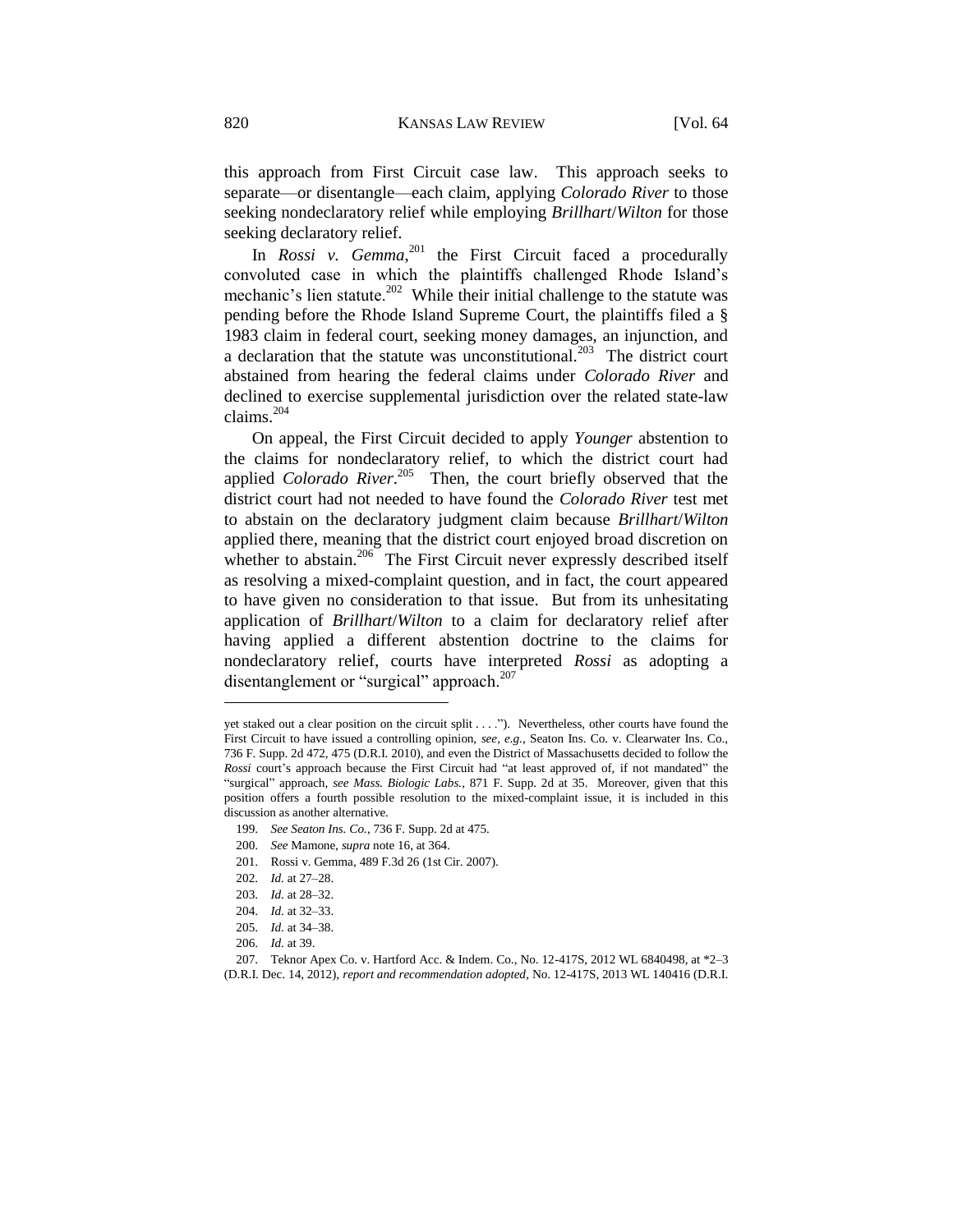2016] UNMIXING THE MESS 821

These four approaches represent fundamentally different approaches to determining whether to apply the *Colorado River* doctrine or the *Brillhart*/*Wilton* doctrine to mixed-complaint cases. Each approach has benefits; indeed, that is why federal courts of appeals have adopted each of these approaches. Yet, as the next Part explains, the approaches are not, like men, created equal.<sup>208</sup>

# III. UNMIXING THE MESS BY GETTING TO THE HEART OF THE COMPLAINT

The division among federal courts over how to handle abstention in mixed-complaint cases is obvious. How to resolve this division is, at least at first glance, less clear. On some level, each approach has intuitive appeal. But ultimately, the heart of the complaint rule is the best rule.

Reaching this conclusion requires developing criteria that appropriately weigh the strengths and weaknesses of each approach to mixed complaints within the context of America's judicial system. These criteria must account for the language of the statutes and judicial decisions that govern abstention and jurisdiction, consider the wise use of judicial resources, and permit courts to decide cases fairly. These concerns can be broken into four specific standards by which these approaches to mixed complaints can be measured: (1) preserving the discretionary language of the Declaratory Judgment Act while accounting for other jurisdictional statutes and the language of *Colorado River*; (2) promoting the wise use of judicial resources by ensuring that district courts have the necessary flexibility to manage their dockets wisely; (3) preventing plaintiffs from manipulating the judicial system by clever pleading; and (4) providing district courts the ability to reach the most just result given the particular facts of an individual case.

This Part examines these four standards, explaining why each is an appropriate tool by which to measure approaches to mixed complaints, how each of the four approaches stands up under the scrutiny of each standard, and ultimately why the heart of the complaint rule is the best approach to mixed complaints under these standards.

Jan. 11, 2013).

<sup>208.</sup> THE DECLARATION OF INDEPENDENCE para. 1 (U.S. 1776) ("We hold these Truths to be self-evident, that all men are created equal, that they are endowed by their Creator with certain unalienable Rights . . . .").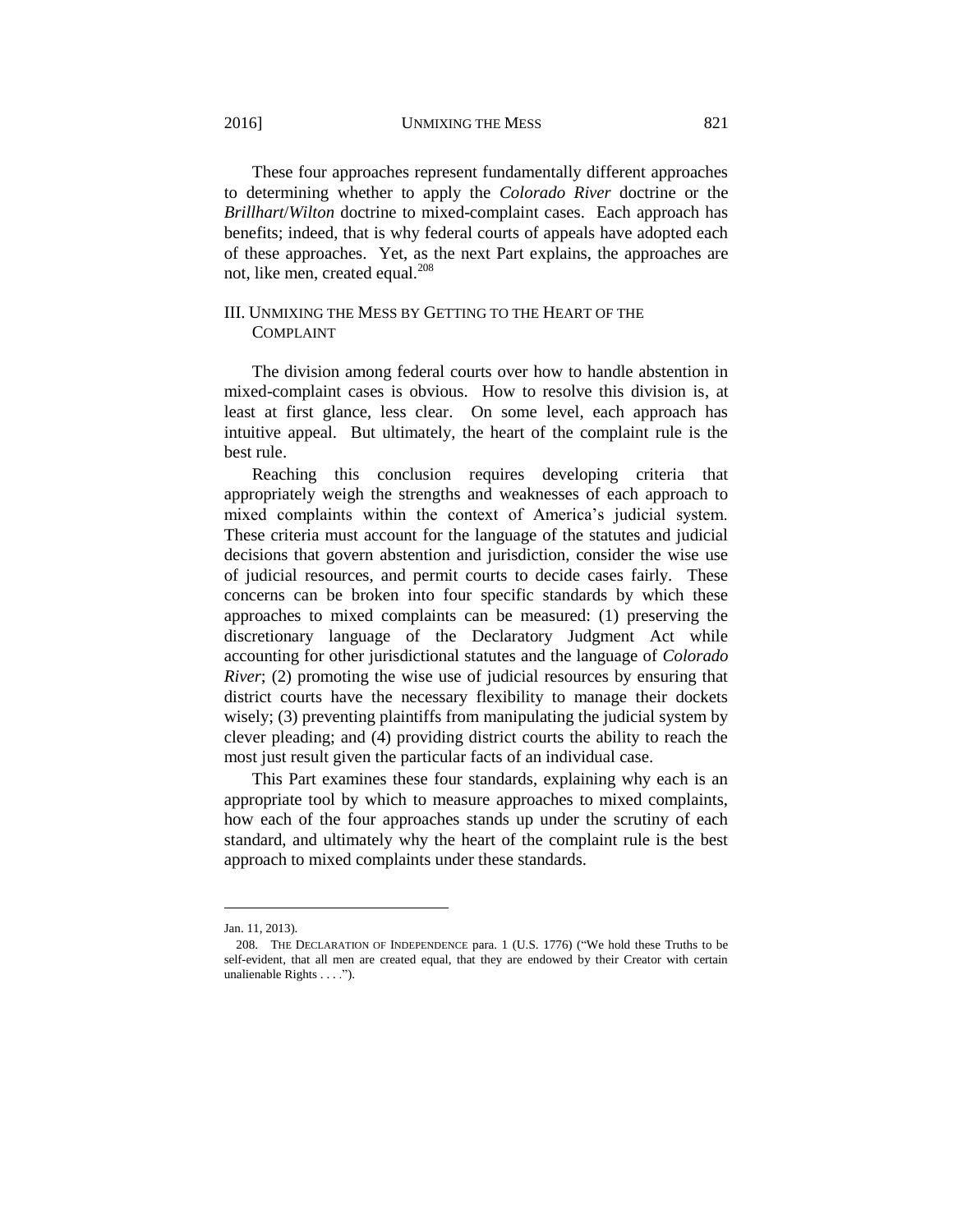### *A. Preserving the Discretion Provided by the Declaratory Judgment Act*

First, whatever approach is adopted must preserve the discretion that Congress gave to federal courts in the Declaratory Judgment Act while accounting for other related statutes and judicial decisions. Because Congress specifically granted courts discretion in the Declaratory Judgment Act, any resolution of the mixed-complaint question must respect Congress's choice without undermining any other choice that Congress has made.<sup>209</sup>

The Declaratory Judgment Act provides that a court "*may* declare the rights and other legal relations of any interested party seeking such declaration, whether or not further relief is or could be sought."<sup>210</sup> This statutory language is "unique[]" in the discretion it grants to federal courts.<sup>211</sup> For example, federal-question jurisdiction under 28 U.S.C. § 1331 provides that "district courts *shall* have original jurisdiction of all civil actions arising under the Constitution, laws, or treaties of the United States."<sup>212</sup> Similarly, diversity jurisdiction under 28 U.S.C. § 1332 states that "district courts *shall* have original jurisdiction of all civil actions" that meet certain, well-known criteria. $^{213}$  Even statutes granting jurisdiction in more specific scenarios use similar language of "shall have original jurisdiction" to confer jurisdiction.<sup>214</sup> These different types of jurisdictional grants, when read in conjunction with Supreme Court decisions like Chief Justice Marshall's in *Cohens*, explain why courts have had to create abstention doctrines for cases brought under statutes like § 1331 or § 1332 but have been able to rely on the statutory language of § 2201 to refrain from deciding cases seeking declaratory relief. $^{215}$ 

Additionally, other statutes that use "may" do so to describe the

<sup>209.</sup> *Cf.* Nat'l Fed'n of Indep. Bus. v. Sebelius, 132 S. Ct. 2566, 2615 (2012) (Ginsburg, J., concurring in part and dissenting in part) ("Whatever one thinks of the policy decision Congress made, it was Congress' prerogative to make it.").

<sup>210.</sup> 28 U.S.C. § 2201(a) (2012) (emphasis added).

<sup>211.</sup> Royal Indem. Co. v. Apex Oil Co., 511 F.3d 788, 793 (8th Cir. 2008) (citing Wilton v. Seven Falls Co., 515 U.S. 277, 286–87 (1995)).

<sup>212.</sup> 28 U.S.C. § 1331 (2012) (emphasis added).

<sup>213.</sup> 28 U.S.C. § 1332 (2012) (emphasis added). These requirements include that the case involve more than \$75,000 and that the parties be citizens of different states, among other things. *Id.* § 1332(a).

<sup>214.</sup> *See, e.g.*, 28 U.S.C. § 1363 (2012) ("The district courts shall have original jurisdiction of any civil action brought for the protection of jurors' employment under section 1875 of this title.").

<sup>215.</sup> *See* Med. Assurance Co. v. Hellman, 610 F.3d 371, 378 (7th Cir. 2010) (explaining why the *Brillhart*/*Wilton* doctrine is not a traditional abstention doctrine like *Colorado River*).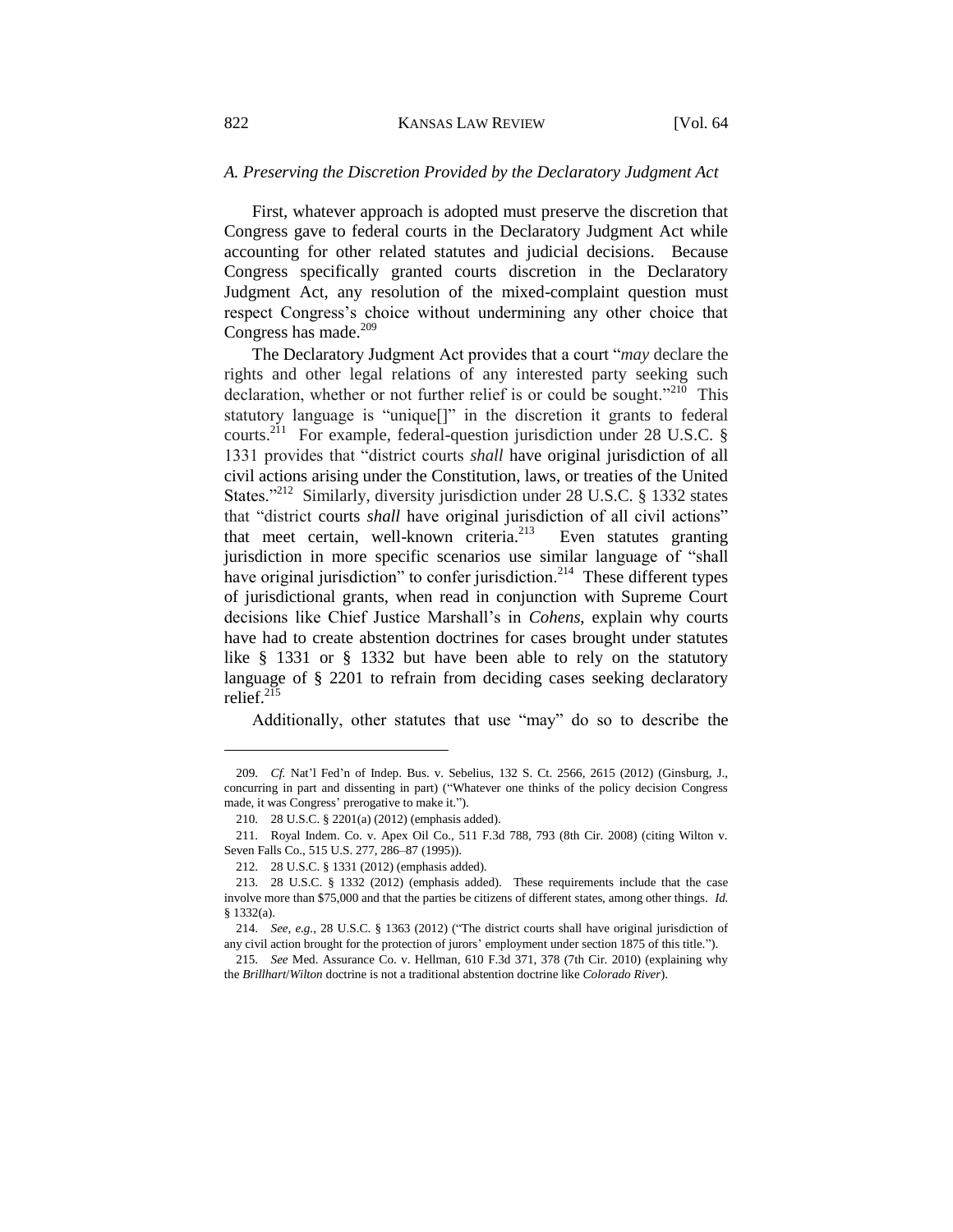court in which a plaintiff can file suit, not to describe what the court is allowed to do, making them fundamentally inapposite from  $\S 2201$ .<sup>216</sup> The type of "may" in these other provisions has been interpreted as permitting a plaintiff to bring a claim in federal court or in state court. For instance, when analyzing whether state courts had concurrent jurisdiction over claims brought pursuant to the Racketeer Influenced and Corrupt Organizations Act, $217$  the Supreme Court reasoned that the statute "provides that suits of the kind described 'may' be brought in the federal district courts, not that they must be."<sup>218</sup> The Declaratory Judgment Act, by contrast, uses "may" in a way that gives courts latitude in whether to grant a certain type of relief.

These differences in the language of statutes are clear enough, but the question that flows from recognizing these differences is what effect those differences should have. In cases seeking only declaratory relief or only nondeclaratory relief, then the effect of the statutory language is obvious: *Brillhart*/*Wilton* applies to the claims for declaratory relief, and the appropriate judicially created abstention doctrine—such as *Colorado River* or *Pullman*—applies to the claims for nondeclaratory relief. Yet when a complaint seeks both types of relief, the challenge for a court is how to give effect to the language Congress has adopted in various sections of Title 28 of the U.S. Code. Giving effect to these grants is important because, as the Supreme Court recognized more than a century and half ago, Congress has the power to create inferior federal courts and to prescribe the scope of their jurisdiction.<sup>219</sup> Thus, whatever jurisdiction Congress grants, courts should—indeed, must, unless an abstention

<sup>216.</sup> *See, e.g.*, 31 U.S.C. § 3732(a) (2012) (providing that a False Claims Act case "may be brought in any judicial district" meeting certain criteria).

<sup>217.</sup> Racketeer Influenced and Corrupt Organization Act, Pub. L. No. 91-452, Title IX, 84 Stat. 941 (codified as amended at 18 U.S.C. §§ 1961–1968 (2012)).

<sup>218.</sup> Tafflin v. Levitt, 493 U.S. 455, 460–61 (1990) (quoting Charles Dowd Box Co. v. Courtney, 368 U.S. 502, 506 (1962)).

<sup>219.</sup> Sheldon v. Sill, 49 U.S. 441, 449 (1850) ("[I]t would seem to follow, also, that, having a right to prescribe, Congress may withhold from any court of its creation jurisdiction of any of the enumerated controversies. Courts created by statute can have no jurisdiction but such as the statute confers. No one of them can assert a just claim to jurisdiction exclusively conferred on another, or withheld from all."); *see also* Lockerty v. Phillips, 319 U.S. 182, 187 (1943) ("The Congressional power to ordain and establish inferior courts includes the power 'of investing them with jurisdiction either limited, concurrent, or exclusive, and of withholding jurisdiction from them in the exact degrees and character which to Congress may seem proper for the public good.'" (quoting Cary v. Curtis, 44 U.S. 236, 245 (1845))); Wilburn v. Robinson, 480 F.3d 1140, 1144 (D.C. Cir. 2007) (observing that "only the Congress possesses authority to alter the subject-matter jurisdiction of the lower federal courts" (citing Kontrick v. Ryan, 540 U.S. 443, 452 (2004))).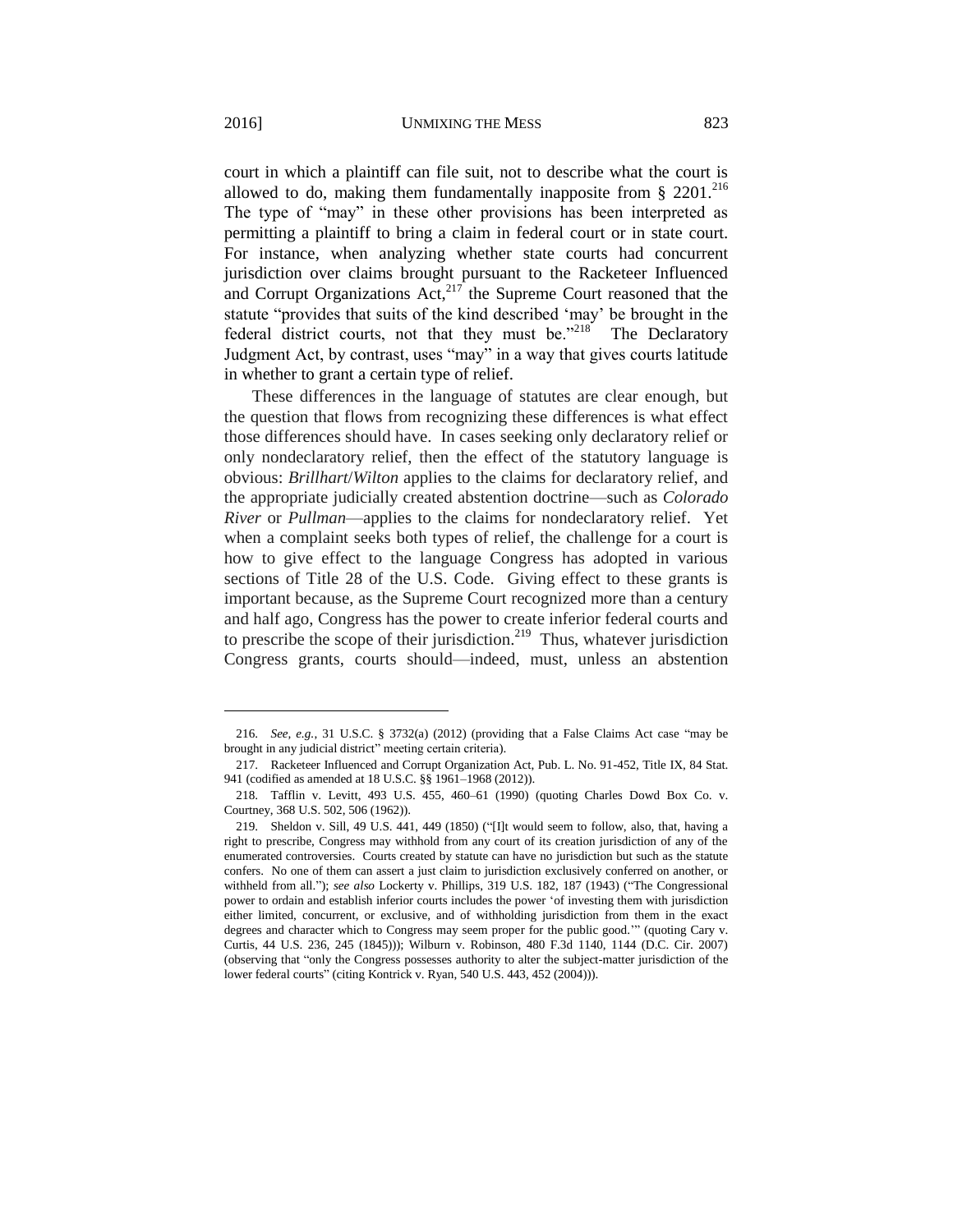$d$  doctrine applies<sup>220</sup>—exercise as Congress granted.

The heart of the complaint rule allows a court to exercise the discretion granted by Congress in  $\S$  2201 in a mixed-complaint case.<sup>221</sup> Under this rule, when a court determines that a complaint is, at its core, seeking declaratory relief, a court has the ability to decline to grant that relief. Because the claims for nondeclaratory relief are tangential to the real issue in the case, a court that decides not to decide the case is doing no harm to the jurisdictional provisions of § 1331 or § 1332. A case in federal court brought under either of those jurisdictional hooks would be heard (assuming *Colorado River* did not apply) if the case were *really* about those claims. But when the core issue of the case is about declaratory relief, tacked-on claims for nondeclaratory relief that do not get decided by a federal court should raise no serious concerns that a court is flouting its obligation to exercise jurisdiction. Indeed, the exceptions to the bright-line rule that the Fifth Circuit has adopted make this much clear.<sup>222</sup> Thus, the heart of the complaint rule respects these jurisdictional statutes, so courts' worries that the heart of the complaint rule "fails to give adequate consideration to *Colorado River*" are unfounded. 223

Of the remaining approaches, the rule that *Brillhart*/*Wilton* never applies to mixed complaints most obviously ignores the language of the Declaratory Judgment Act by taking away that discretion. It gives a court no opportunity to exercise the discretion over claims for declaratory relief that Congress granted. As one federal district court has observed, "[t]o eradicate that discretion simply because a coercive claim has been tacked onto what is, at its core, a declaratory judgment action would be . . . to marginalize *Wilton*, and to undermine the statutory

<sup>220.</sup> Cohens v. Virginia, 19 U.S. 264, 404 (1821) ("[Federal courts] have no more right to decline the exercise of jurisdiction which is given, than to usurp that which is not given.").

<sup>221.</sup> *See, e.g.*, Columbia Gas of Pa. v. Am. Int'l Grp., No. 10-1131, 2011 WL 294520, at \*2 (W.D. Pa. Jan. 27, 2011) ("In a 'pure' diversity matter, divorced from any interrelated declaratory claims, I would cleave to that obligation. In a case such as this one, however, which implicates statutorily-granted discretion, other important principles are entitled to careful regard."); ITT Indus., Inc. v. Pac. Emp'rs Ins. Co., 427 F. Supp. 2d 552, 557 (E.D. Pa. 2006) ("To apply the *Colorado River* standard to actions containing both declaratory judgment and coercive claims without an analysis of the facts at hand would be to ignore the Supreme Court's specific recognition that declaratory judgment actions necessitate a different treatment than other types of cases."); Martha A. Field, *Removal Reform: A Solution for Federal Question Jurisdiction, Forum Shopping, and Duplicative State-Federal Litigation*, 88 IND. L.J. 611, 665 (2013) ("If confined to cases in which only declaratory relief can be sought, the category of cases governed by *Wilton* is much reduced.").

<sup>222.</sup> *See supra* notes 130–31 and accompanying text.

<sup>223.</sup> Perelman v. Perelman, 688 F. Supp. 2d 367, 376 (E.D. Pa. 2010).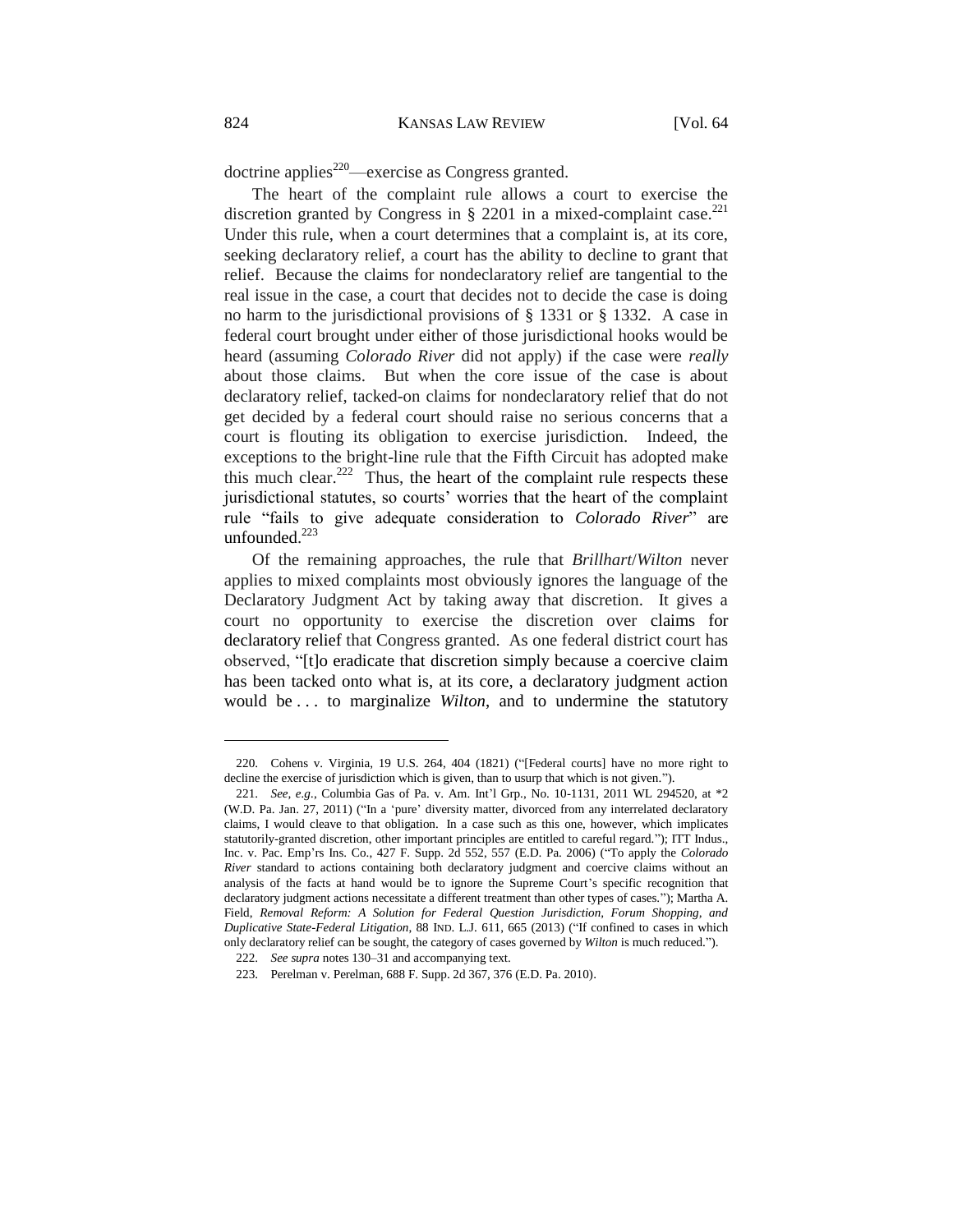scheme established by Congress."<sup>224</sup> And as the Seventh Circuit said in rejecting this approach, "the mere fact that a litigant seeks some nonfrivolous, non-declaratory relief in addition to declaratory relief" should not obviate the *Brillhart/Wilton* doctrine.<sup>225</sup> Indeed, this bright-line approach appears so myopically concerned with courts' obligation to exercise their jurisdiction over claims for nondeclaratory relief absent the application of *Colorado River* that it ignores the equally legitimate discretion granted by Congress in § 2201.<sup>226</sup>

The approach from the Seventh and Ninth Circuits that *Brillhart*/*Wilton* applies only when claims for nondeclaratory relief are not jurisdictionally independent is only marginally better—although it preserves discretion in some cases, it removes discretion in other cases. Realistically, a court following the heart of the complaint rule and a court following the independent claim rule will likely reach similar conclusions, because if a case is truly about declaratory relief, then the claim for nondeclaratory relief is less likely to be independent, whereas a case that is about nondeclaratory relief at its core will likely have independent claims for that coercive relief. Still, even if the difference in these approaches likely has little practical effect, the theoretical difference matters because it reflects how courts view constitutional structure. Congress has the constitutional authority to create federal courts (other than the Supreme Court, of course<sup>227</sup>) and to establish their jurisdiction and obligations to decide (or not to decide) cases,  $228$  so giving effect to Congress's decisions is essential for preserving the rule of law.<sup>229</sup>

Finally, the First Circuit's approach that the *Brillhart*/*Wilton* doctrine applies only to claims for declaratory relief fully respects Congress's choices. In fact, it does the best job of respecting all of the jurisdictional statutes that Congress has adopted. It therefore does well under this

<sup>224.</sup> Lexington Ins. Co. v. Rolison, 434 F. Supp. 2d 1228, 1237 (S.D. Ala. 2006).

<sup>225.</sup> R.R. Street & Co. v. Vulcan Materials Co., 569 F.3d 711, 716 (7th Cir. 2009).

<sup>226.</sup> *See, e.g.*, Black Sea Inv., Ltd. v. United Heritage Corp., 204 F.3d 647, 652 (5th Cir. 2000) ("When a party seeks both injunctive and declaratory relief, the appropriateness of abstention must be assessed according to the doctrine of *Colorado River*; the only potential exception to this general rule arises when a party's request for injunctive relief is either frivolous or is made solely to avoid application of the *Brillhart* standard.").

<sup>227.</sup> U.S. CONST. art. I, § 8, cl. 9.

<sup>228.</sup> *See supra* note 219 and accompanying text.

<sup>229.</sup> *See, e.g.*, Wm. Grayson Lambert, Note, *The Real Debate over the Senate's Role in the Confirmation Process*, 61 DUKE L.J. 1283, 1317–19 (2012) (discussing the importance of the rule of law in a democratic society).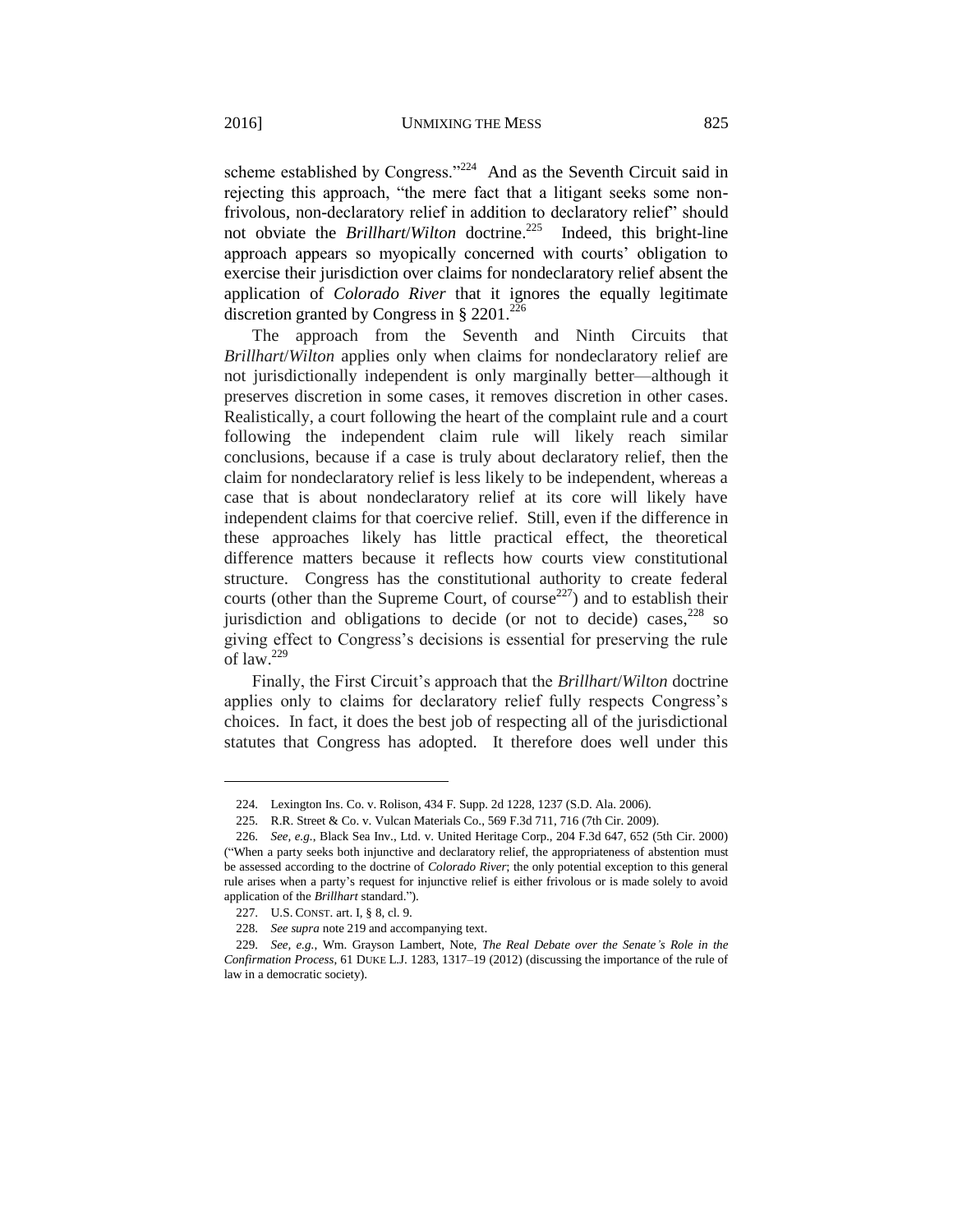standard for evaluating approaches to mixed complaints. But this approach has other flaws that make it less desirable when evaluated under other standards.

#### *B. Promoting Wise Judicial Administration*

Judicial economy is constantly on the minds of federal judges. $^{230}$  As one court succinctly described the need for efficiently managing its docket: "Every day of trial this Court can save, even every hour of trial it can save in one case permits the Court to hear the claim of another litigant. This is of paramount importance and it is the essence of judicial economy."<sup>231</sup> Given the heavy caseload of federal courts and the time that it takes for cases to reach a resolution,  $232$  federal judges understandably focus on judicial economy. Any resolution of the circuit split over mixed complaints must therefore take into account the need for courts to manage their dockets efficiently.<sup>233</sup>

The heart of the complaint rule promotes the wide judicial administration that is required for a well-functioning judiciary.<sup>234</sup> It ensures that a court has sufficient flexibility to ensure that a case does not have to proceed unnecessarily because this approach has the "desirable feature[]" of "allow[ing] district courts to treat different cases differently based on the fundamental character of a particular action."<sup>235</sup> As mixed-complaint cases involving abstention requests often arise in a context involving multiple lawsuits (that is, separate lawsuits filed in different courts; otherwise, the cases could simply be consolidated under

<sup>230.</sup> *See, e.g.*, Bd. of Trs. of Constr. Laborers' Pension Tr. v. M.M. Sundt Constr. Co., 37 F.3d 1419, 1420 (9th Cir. 1994) ("Judicial economy is an important purpose of exhaustion requirements [for administrative remedies]." (citing McKart v. United States, 395 U.S. 185, 193–94 (1968))); Barrington Grp., Ltd. v. Genesys Software Sys., Inc., 239 F. Supp. 2d 870, 873 (E.D. Wis. 2003) ("Judicial economy is a particularly important concern when two actions involving the same parties and issues are pending in different districts.").

<sup>231.</sup> Goff v. Kroger Co., 647 F. Supp. 87, 88 (S.D. Ohio 1986).

<sup>232.</sup> *See Federal Judicial Caseload Statistics 2014*, UNITED STATES COURTS (last visited Nov. 19, 2015), http://www.uscourts.gov/statistics-reports/federal-judicial-caseload-statistics-2014 (providing an overview of the caseload of federal courts).

<sup>233.</sup> *Cf.* Will v. Calvert Fire Ins. Co., 437 U.S. 655, 665 (1978) ("No one can seriously contend that a busy federal trial judge, confronted both with competing demands on his time for matters properly within his jurisdiction and with inevitable scheduling difficulties because of the unavailability of lawyers, parties, and witnesses, is not entrusted with a wide latitude in setting his own calendar.").

<sup>234.</sup> Lexington Ins. Co. v. Rolison, 434 F. Supp. 2d 1228, 1237 (S.D. Ala. 2006) (recognizing that the heart of the complaint rule promotes "wise judicial administration").

<sup>235.</sup> *Id.* at 1237–38.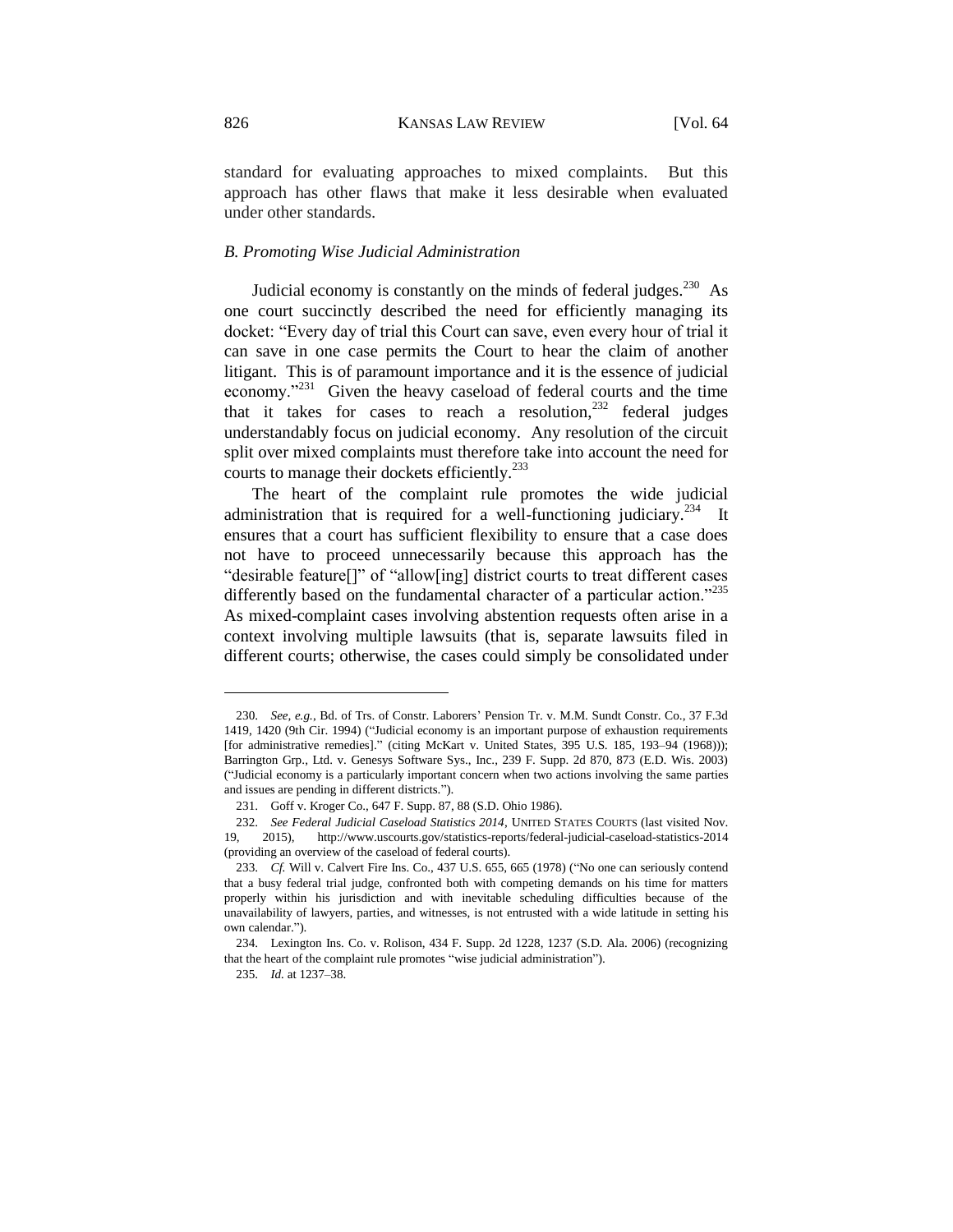Federal Rule of Civil Procedure  $42(a)^{236}$ , courts need the ability "to avert wasteful, duplicative declaratory litigation on exclusively state law issues in federal court running alongside parallel state litigation on the same issues, with concomitant disruption to the time-honored values of federalism, comity and efficiency" when the complaint does not truly present a case that warrants adjudication in federal court.<sup>237</sup> By preserving a court's authority to look at the core of a complaint, the heart of the complaint protects this need.<sup>238</sup>

None of the other approaches ensures that federal courts can manage their dockets as wisely as the heart of the complaint rule. First, the Second, Fourth, Fifth, and Tenth Circuits' approach that forbids courts from applying the *Brillhart*/*Wilton* doctrine in mixed-complaint cases leaves little room for a court to consider judicial administration. Although judicial administration is central to the *Colorado River* analysis,<sup>239</sup> the scope of that analysis is narrow compared to Brillhart/*Wilton*<sup>240</sup> Under this approach, if a plaintiff includes any claim seeking nondeclaratory relief in a complaint, the court cannot refrain from deciding the case, no matter the circumstance, unless *Colorado* 

<sup>236.</sup> FED. R. CIV. P. 42(a) ("If actions before the court involve a common question of law or fact, the court may: (1) join for hearing or trial any or all matters at issue in the actions; (2) consolidate the actions; or (3) issue any other orders to avoid unnecessary cost or delay.").

<sup>237.</sup> *Lexington Ins. Co*., 434 F. Supp. 2d at 1237; *see also* Coltec Indus. Inc. v. Cont'l Ins. Co., No. CIV.A. 04-5718, 2005 WL 1126951, at \*3 (E.D. Pa. May 11, 2005) ("The course we follow enables district courts to conserve their resources by staying a case that would duplicate state litigation.").

<sup>238.</sup> *Lexington Ins. Co.*, 434 F. Supp. 2d at 1237 ("If peripheral monetary claims could deprive district courts of the discretion granted them by the Declaratory Judgment Act to hear or not to hear what are fundamentally declaratory judgment actions, then such claims would render federal courts virtually powerless (save for the rare case in which *Colorado River* abstention is warranted) to avert wasteful, duplicative declaratory litigation on exclusively state law issues in federal court running alongside parallel state litigation on the same issues, with concomitant disruption to the timehonored values of federalism, comity and efficiency."); *Coltec*, 2005 WL 1126951, at \*3 ("Professor Chemerinsky has stressed the important reality that this duplication can squander judicial resources 'because ultimately only one of the jurisdictions will actually decide the case. Once one court renders a ruling, the other court will be obliged to halt its proceedings and give res judicata effect to the decision.'" (quoting ERWIN CHEMERINSKY, FEDERAL JURISDICTION § 14.1, at 839 (4th ed. 2003))).

<sup>239.</sup> *See* Moses H. Cone Mem'l Hosp. v. Mercury Constr. Corp., 460 U.S. 1, 15 (1983) (quoting Colo. River Water Conservation Dist. v. United States, 424 U.S. 800, 818 (1976)).

<sup>240.</sup> Chase Brexton Health Servs., Inc. v. Maryland, 411 F.3d 457, 463 (4th Cir. 2005) ("[I]n assessing whether *Colorado River* abstention is appropriate, a district court must remain mindful that this form of abstention 'is an extraordinary and narrow exception to the duty of a District Court to adjudicate a controversy properly before it' and that '[a]bdication of the obligation to decide cases can be justified under [abstention] only in the exceptional circumstances where the order to the parties to repair to the State court would clearly serve an important countervailing interest.'" (second and third alterations in original) (quoting *Colo. River Water Conservation Dist.*, 424 U.S. at 813)).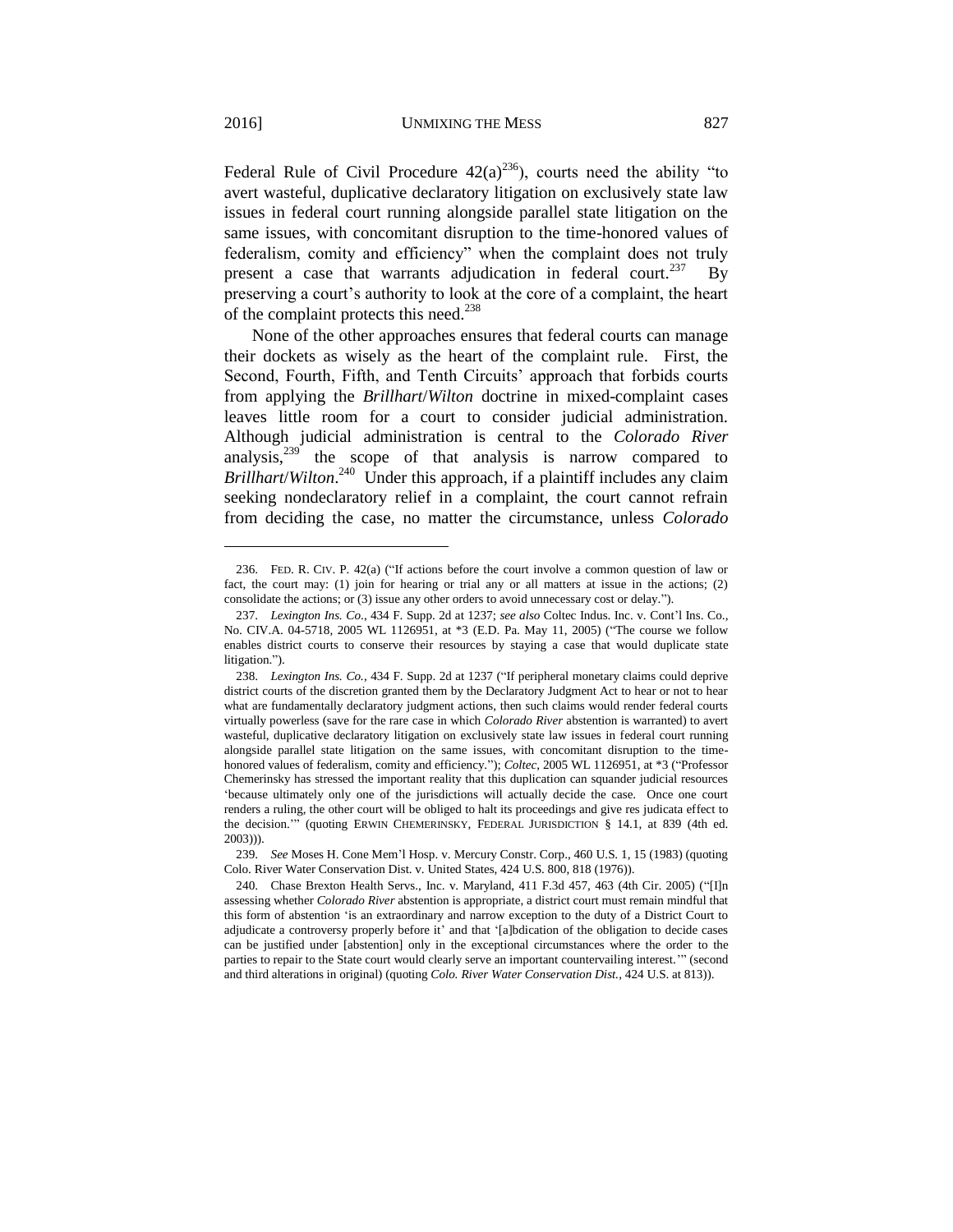*River* abstention applies.<sup>241</sup> Thus, no matter how duplicative the case, a federal judge must hear it except for the most limited of circumstances the judge cannot save a day or an hour to devote to other cases.  $242$ 

Ironically, this approach that elevates *Colorado River* undermines one of that doctrine's primary purposes. The Supreme Court based its decision in *Colorado River* on "wise judicial administration."<sup>243</sup> *Brillhart*/*Wilton* actually provides a court with far more flexibility to make decisions that promote such administration. Granted, the Court in *Colorado River* also emphasized the limited circumstances under which courts could decline to exercise jurisdiction.<sup>244</sup> But that concept is based on the idea that federal courts have been granted jurisdiction to decide certain types of cases and that courts have a duty to perform the tasks assigned to them.<sup>245</sup> When a case includes a claim for declaratory relief, Congress has expressly given courts broader leeway in deciding whether to decide the case, a point that the rigid approach that always requires the application of *Colorado River* ignores.<sup>246</sup> Of course, a mixed complaint also contains claims for nondeclaratory relief, for which courts have less discretion to abstain, which might favor the rule applying *Brillhart*/*Wilton* to claims for declaratory relief only. The heart of the complaint rule, however, does not undermine the "rule" that federal courts should exercise jurisdiction.<sup>247</sup> Rather, its application simply ensures that a plaintiff cannot cleverly plead his way into federal court by taking advantage of *Colorado River*. 248

Next, the Seventh and Ninth Circuits' approach that allows the application of *Brillhart*/*Wilton* only when claims for nondeclaratory relief are jurisdictionally independent guarantees too little discretion to

<sup>241.</sup> *See, e.g.*, *Lexington Ins. Co.*, 434 F. Supp. 2d at 1237 ("To eradicate that discretion simply because a coercive claim has been tacked onto what is, at its core, a declaratory judgment action would be to jettison those same considerations of practicality and wise judicial administration [and] to exalt form over substance . . . .").

<sup>242.</sup> *See* Goff v. Kroger Co., 647 F. Supp. 87, 88 (S.D. Ohio 1986) ("Every day of trial this Court can save, even every hour of trial it can save in one case permits the Court to hear the claim of another litigant.").

<sup>243.</sup> *Colo. River Water Conservation Dist.*, 424 U.S. at 818.

<sup>244.</sup> *Id.* at 813–14.

<sup>245.</sup> *See id.* at 813–16 (describing the various bases for abstention).

<sup>246.</sup> *See supra* notes 210–18 and accompanying text (comparing the texts of permissive and mandatory congressional grants of jurisdiction).

<sup>247.</sup> *Colo. River Water Conservation Dist.*, 424 U.S. at 813.

<sup>248.</sup> *See infra* Part III.C; *see also* Kelly Inv., Inc. v. Cont'l Common Corp., 315 F.3d 494, 497 n.4 (5th Cir. 2002) (providing an exception to the bright-line rule when a claim for nondeclaratory relief was "added . . . solely as a means of defeating *Brillhart*").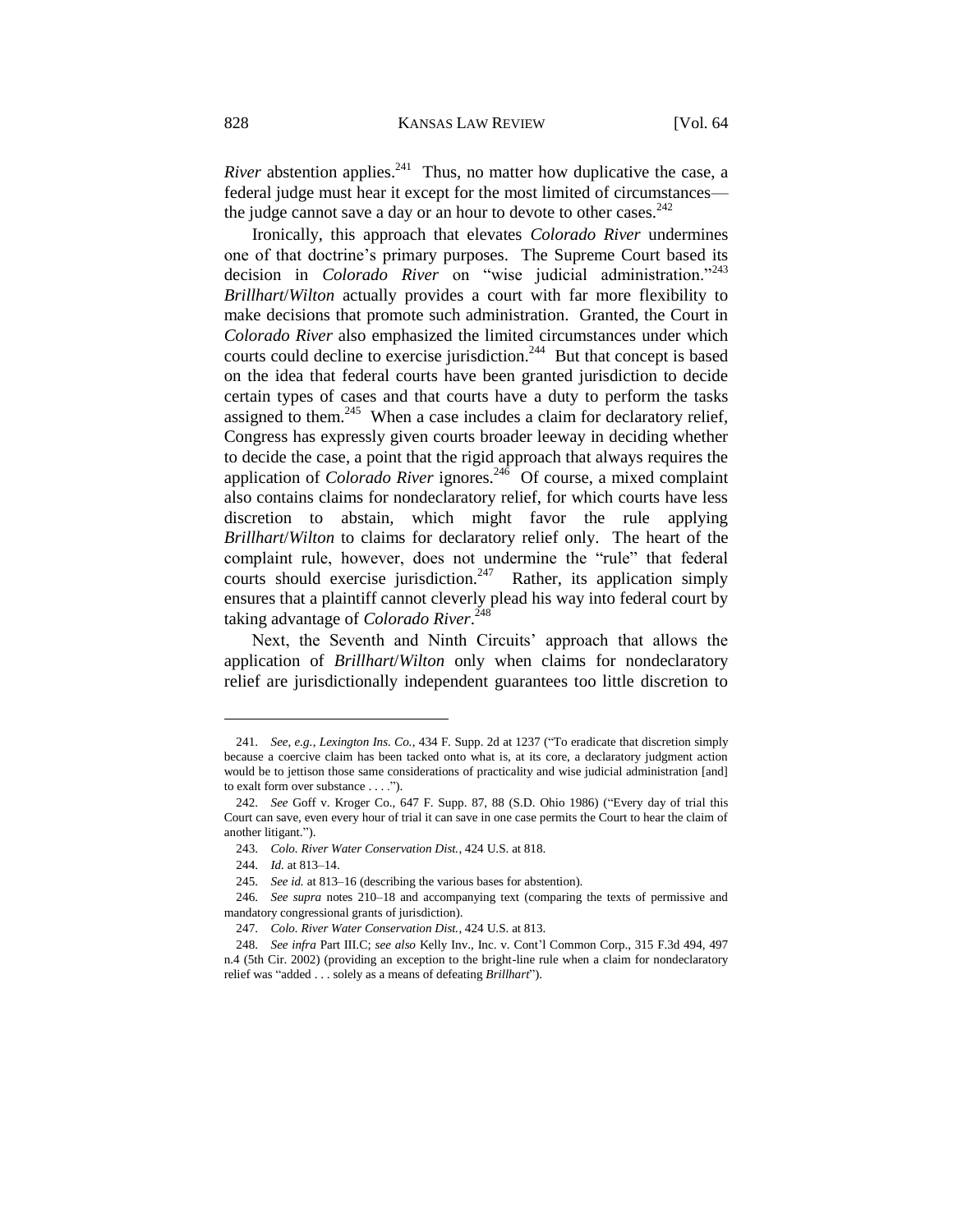ensure that courts can wisely manage their dockets. Although in practice this test may function similarly to the heart of the complaint rule, again, the theoretical differences matter. Not applying *Brillhart*/*Wilton* simply because some claims for nondeclaratory relief have their own jurisdictional hook still leaves the hypothetical situation in which a court is left convinced that it should not decide a case but left with no choice but to decide it.

Finally, the First Circuit's approach that permits courts to apply *Brillhart*/*Wilton* only to claims for declaratory relief leaves a federal court in essentially the same position as the approach that says *Brillhart*/*Wilton* never applies to mixed-complaint cases. When the *Brillhart*/*Wilton* applies to claims for declaratory relief only, the federal court can apply the more lenient standard of that doctrine to some claims, but then it is left to apply *Colorado River* to the claims for nondeclaratory relief. Hence, unless those more stringent requirements were met, the court would still be forced to adjudicate a case that it otherwise believes should not be heard in federal court, but, with only *Colorado River* as a basis to abstain, it cannot do so.

### *C. Preventing Procedural Gamesmanship*

Another important concern is the need to prevent procedural gamesmanship. Courts have repeatedly rejected litigants' attempts to manipulate the judicial system.<sup>249</sup> Indeed, "[n]o rational judicial system can tolerate manipulation."<sup>250</sup> Courts must have rules that they can enforce without litigants finding loopholes to avoid the result that a rule clearly contemplates.<sup>251</sup> Moreover, procedural gamesmanship opens the metaphorical door for duplicative litigation and conflicting judicial orders, which benefits no one but the manipulator (assuming the manipulator's plan works outs as expected) and only undermines the

<sup>249</sup>*. See, e.g.*, McCoy v. Iberdrola Renewables, Inc., 760 F.3d 674, 684 (7th Cir. 2014) ("Outland finally raised the choice of law issue only as this litigation approached the two-year mark and after it had lost on the merits under Illinois law. We do not condone such procedural gamesmanship."); Sansotta v. Town of Nags Head, 724 F.3d 533, 547–48 (4th Cir. 2013) (holding that a state or its political subdivision cannot remove a case filed in state court to federal court and then invoke the state-litigation requirement of *Williamson County Regional Planning Commission v. Hamilton Bank*, 473 U.S. 172 (1985), to contend that the case is not ripe).

<sup>250.</sup> Newark Motor Inn Corp. v. Holiday Inns, Inc., No. 77-582, 1980 WL 1875, at \*4 (D.N.J. Feb. 1, 1980).

<sup>251.</sup> *Cf.* Ferris v. Cuevas, 118 F.3d 122, 130 (2d Cir. 1997) (interpreting a previous decision so as to have that case "not provide a loophole for attorney-plaintiffs . . . to manipulate the judicial system").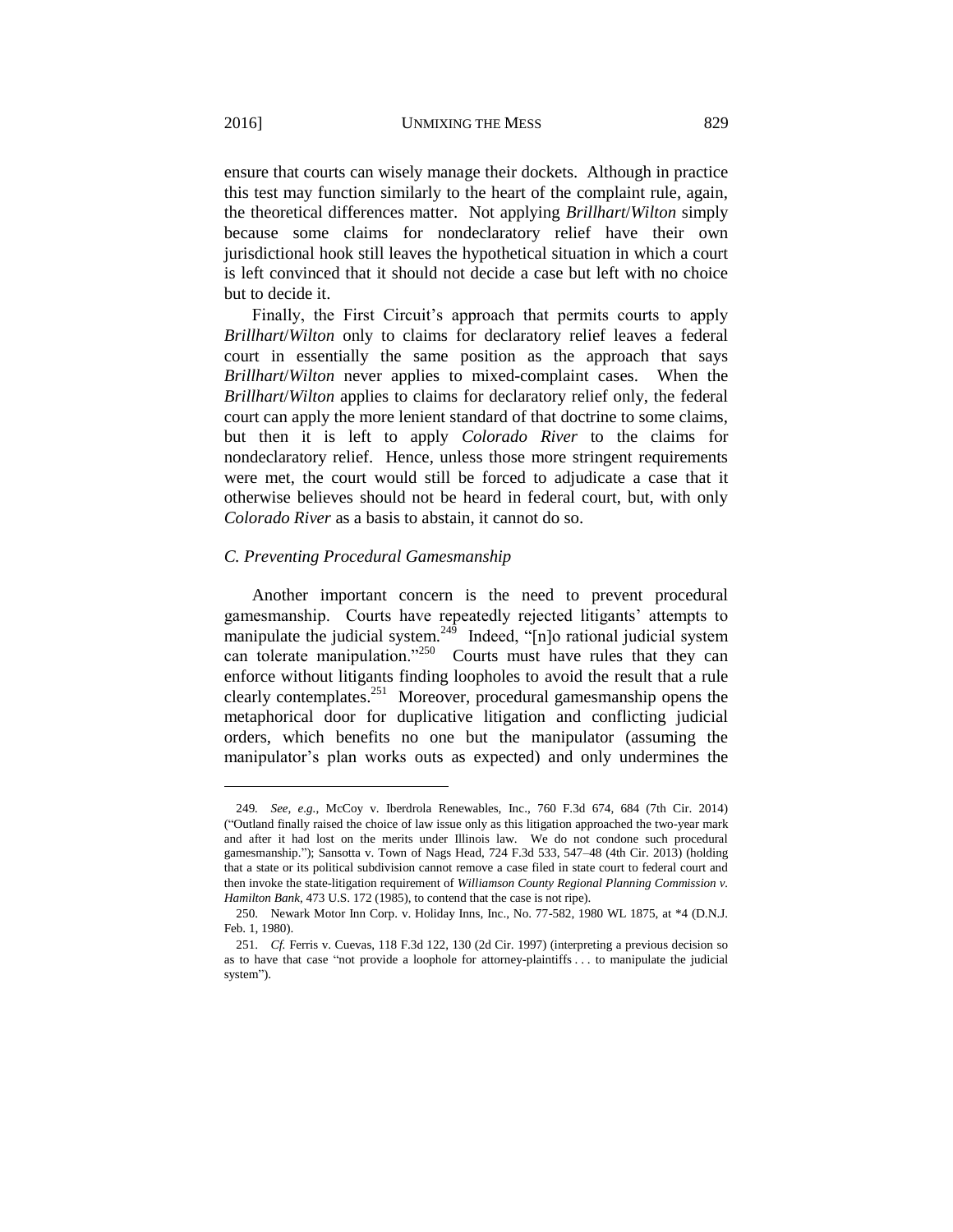sound administration of justice.<sup>252</sup>

This issue focuses on preventing litigants from pleading a case in such a way that a court is required to apply one abstention doctrine over another, simply because of how a case is pled instead of based on the merits of the case. Federal Rule of Civil Procedure 8 requires only "a short and plain statement of the claim." $253$  The purpose of this notice pleading is to avoid the technical pleading formalities of bygone eras.<sup>254</sup> Consistent with this principle, litigants should not have to draft complaints that meet overly technical requirements to get a case heard in court. But at the same time, they should not be able to draft a complaint artfully (or craftily) to avoid unfavorable but should-be-applicable legal rules.

The heart of the complaint rule does the best job of preventing litigants from manipulating the judicial system. Under this rule, a court is not bound by the formalities of a pleading because the court can examine the complaint to determine what the real issue of the case is and what type of relief is central to the case. Thus, a plaintiff cannot insert a claim for nondeclaratory relief into a complaint to avoid *Brillhart*/*Wilton*  and instead be subject to *Colorado River*<sup>255</sup> The heart of the complaint rule therefore ensures that a court has the flexibility to apply whichever standard is appropriate in any given case.

Again, the approach of the Second, Fourth, Fifth, and Tenth Circuits is particularly troublesome in this context. Although some of these courts have carved out an exception for "frivolous" claims for nondeclaratory relief, $^{256}$  this exception fails to address sufficiently the obvious problem with this approach: a plaintiff can simply "toss[]" in a claim for nondeclaratory relief and preclude the application of *Brillhart/Wilton* doctrine.<sup>257</sup> Finding a nonfrivolous claim should not be too challenging for most lawyers, particularly if the standard for

<sup>252.</sup> *See, e.g.*, Columbia Gas of Pa. v. Am. Int'l Grp., No. 10-1131, 2011 WL 294520, at \*2 (W.D. Pa. Jan. 27, 2011) ("Duplicative litigation, and the potential for different outcomes in different courts, is undesirable for apparent reasons.").

<sup>253.</sup> FED. R. CIV. P. 8(a)(2).

<sup>254.</sup> *See* Ashcroft v. Iqbal, 556 U.S. 662, 678 (2009) ("Rule 8 marks a notable and generous departure from the hyper-technical, code-pleading regime of a prior era . . . ."); Venn-Severin Mach. Co. v. John Kiss Sons Textile Mills, Inc., 2 F.R.D. 4, 5 (D.N.J. 1941) ("[The Federal Rules of Civil Procedure] employ simplicity, conciseness and directness and technical forms are eschewed.").

<sup>255.</sup> Nissan N. Am., Inc. v. Andrew Chevrolet, Inc., 589 F. Supp. 2d 1036, 1040 (E.D. Wis. 2008) (describing the benefits of the heart of the complaint rule).

<sup>256.</sup> Kelly Inv., Inc. v. Cont'l Common Corp., 315 F.3d 494, 497 n.4 (5th Cir. 2002).

<sup>257.</sup> Riley v. Dozier Internet Law, PC, 371 F. App'x 399, 404 n.2 (4th Cir. 2010).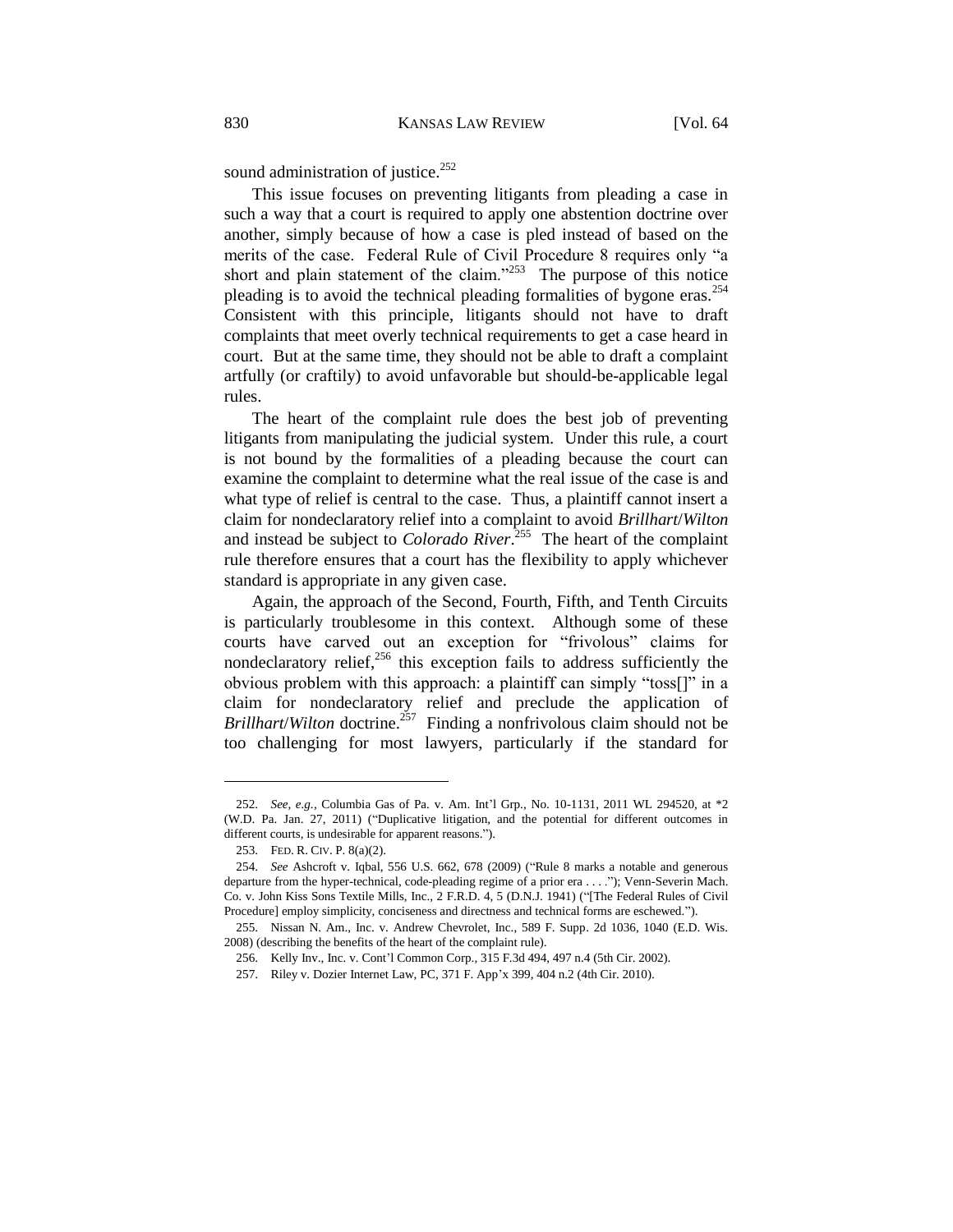"frivolous" in this context is akin to the standard of Federal Rule of Civil Procedure  $11^{258}$  As one district court colorfully put it, "it would be the tail wagging the dog if the presence of a subordinate claim were sufficient to require a federal court to hear primary claims that it has determined are better resolved elsewhere."<sup>259</sup> This rule would "encourage abuses, as savvy litigants would recognize that creative pleading of tagalong coercive claims in tandem with declaratory judgment claims was a surefire means of circumventing *Wilton* and preserving a federal forum, notwithstanding parallel state proceedings."<sup>260</sup> If a court applied this approach, a litigant would not have to be particularly clever to work a claim for nondeclaratory relief into the complaint to avoid *Brillhart*/*Wilton*. Litigants would, in practice, find evading *Brillhart*/*Wilton* "far too easy."<sup>261</sup>

The Seventh and Ninth Circuits' jurisdictional-independence approach, given its functional similarity to the heart of the complaint rule, should provide some limits on creative pleading. It requires a plaintiff to be able to state a claim for nondeclaratory relief over which a federal court would have jurisdiction independent of the claim for declaratory relief. But this approach is still "too inflexible."<sup>262</sup> Creative pleading is not *that* hard for even decent lawyers. Thus, although this approach is a step in the right direction, it ultimately falls short in fully preventing litigants from manipulative pleadings.

Lastly, the surgical approach of the First Circuit also fails to prevent a potential gamesmanship. Under this approach, a court could decide not to hear the claims for declaratory relief, but if the plaintiff included claims for nondeclaratory relief, then the court is left having to exercise jurisdiction over the case unless the court could abstain under *Colorado River*. Given the narrowness of *Colorado River* abstention, a court may be forced to exercise jurisdiction over the claims for nondeclaratory relief. If the court is required to hear the case, then a plaintiff may well have achieved whatever strategic advantage the plaintiff sought by filing a case in federal court, even if the claim for declaratory relief will not be

<sup>258.</sup> *See, e.g.*, Townsend v. Holman Consulting Corp., 929 F.2d 1358, 1362 (9th Cir. 1990) (en banc) ("The word 'frivolous' does not appear anywhere in the text of the Rule; rather, it is a shorthand that this court has used to denote a filing that is *both baseless and made without a reasonable and competent inquiry*." (emphasis added)).

<sup>259.</sup> Franklin Commons E. P'ship v. Abex Corp., 997 F. Supp. 585, 592 (D.N.J. 1998).

<sup>260.</sup> Lexington Ins. Co. v. Rolison, 434 F. Supp. 2d 1228, 1237 (S.D. Ala. 2006).

<sup>261.</sup> Nissan N. Am., Inc. v. Andrew Chevrolet, Inc., 589 F. Supp. 2d 1036, 1040 (E.D. Wis. 2008).

<sup>262.</sup> *Id.*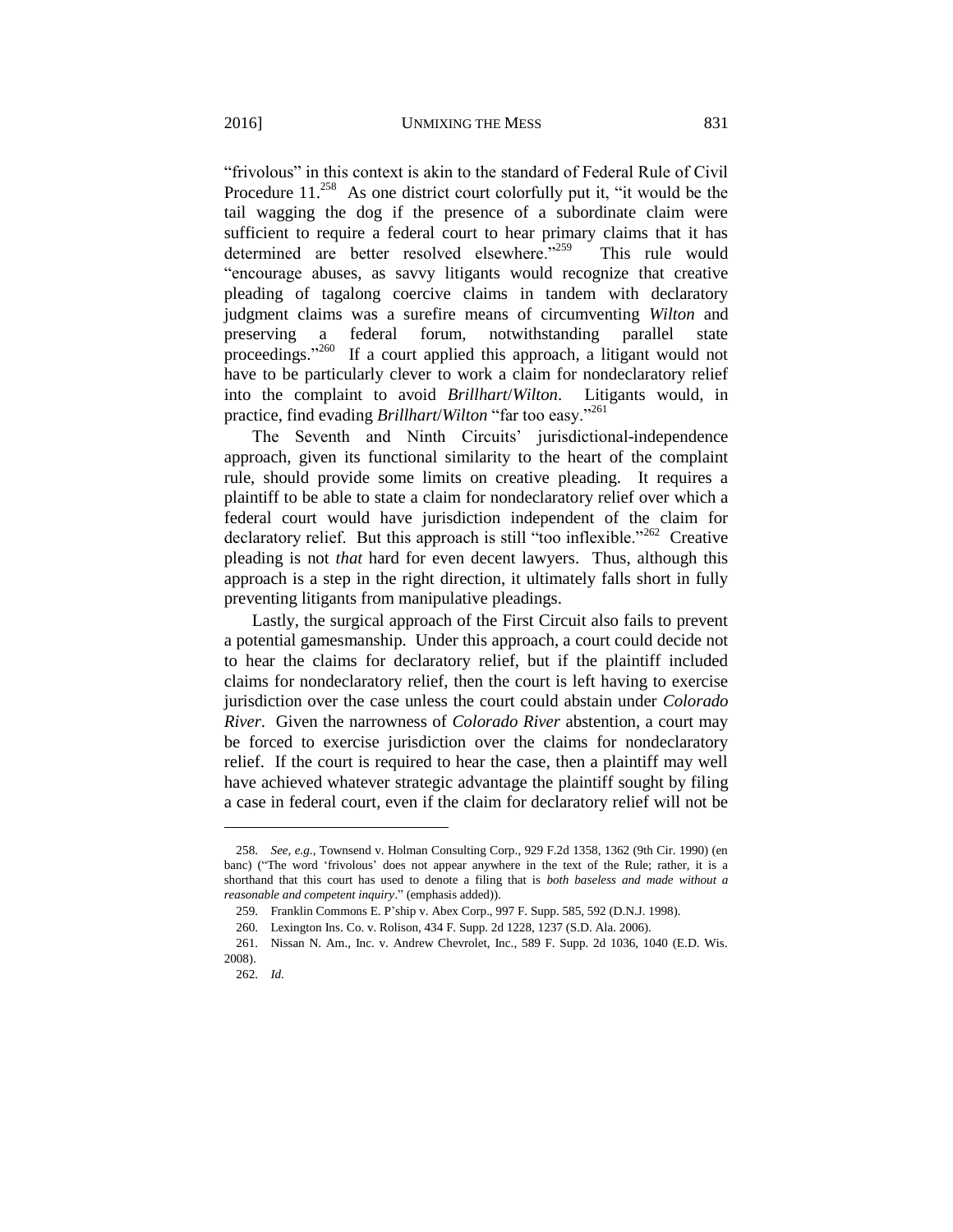decided. Thus, although all gamesmanship in this area typically involves multiple judicial systems, the gamesmanship to which this particular approach is subject is particularly problematic in this regard: this approach deals effectively with keeping a court from being forced to decide a claim for declaratory relief, but it does not keep a plaintiff from using a case in federal court as part of a larger plan, in conjunction with a case in a state court, to manipulate litigation (broadly defined) against a particular defendant.

### *D. Providing Flexibility to Reach a Just Result*

A fourth consideration in determining how best to handle mixedcomplaint cases is the need to provide federal courts with the necessary flexibility to reach just results. Indeed, reaching a just result in each case is paramount.<sup>263</sup> Given the importance of reaching the correct result in each case, courts need an approach to mixed-complaint cases that does not unnecessarily hinder their ability to reach the result they determine is correct on the particular facts of a case.

The heart of the complaint rule guarantees this flexibility, which is one feature of it that has drawn many district courts to adopt it.<sup>264</sup> The heart of the complaint rule is a fact-driven approach that ensures a court can cut to the core of a complaint's allegations and apply the rule—either *Brillhart*/*Wilton* or *Colorado River*—that is more appropriate for the case. In other words, the court has the latitude to apply the doctrine that will reach whatever the court believes is the just result. This is not to suggest that a court will (or should) torture the analysis to reach the result that the court wants. 265 Instead, the idea is that the court has the flexibility to reach what should be the legally correct and just result.<sup>266</sup>

 $\overline{\phantom{a}}$ 

<sup>263.</sup> *See* Wm. Grayson Lambert, *Focusing on Fulfilling the Goals: Rethinking How Choice-of-Law Regimes Approach Statutes of Limitations*, 65 SYRACUSE L. REV. 491, 501 (2015) ("Deciding cases accurately is one of the most important jobs that a court has.").

<sup>264.</sup> *See, e.g.*, *Lexington Ins. Co.*, 434 F. Supp. 2d at 1237–38 ("One of the most desirable features of the 'heart of the action' rule is its flexibility, as it allows district courts to treat different cases differently based on the fundamental character of a particular action."); ITT Indus., Inc. v. Pac. Emp'rs Ins. Co., 427 F. Supp. 2d 552, 557 (E.D. Pa. 2006) ("The Court finds that the considerations underlying the decisions in *Colorado River* and *Wilton* regarding a district court's obligation to exercise jurisdiction over an action are better served by the fact-driven 'heart of the matter' approach than the application of a bright-line rule.").

<sup>265.</sup> *Cf.* Lambert, *supra* note 229, at 1293–94 (discussing the view of law that sees no difference between law and political views).

<sup>266.</sup> Someone who devotedly follows this no-distinction view (which is essentially a version of legal realism, *cf.* Oliver Wendell Holmes, Jr., *The Path of the Law*, 10 HARV. L. REV. 457 (1897)) will reject the idea that a "legally correct" result exists. But this person should also believe that a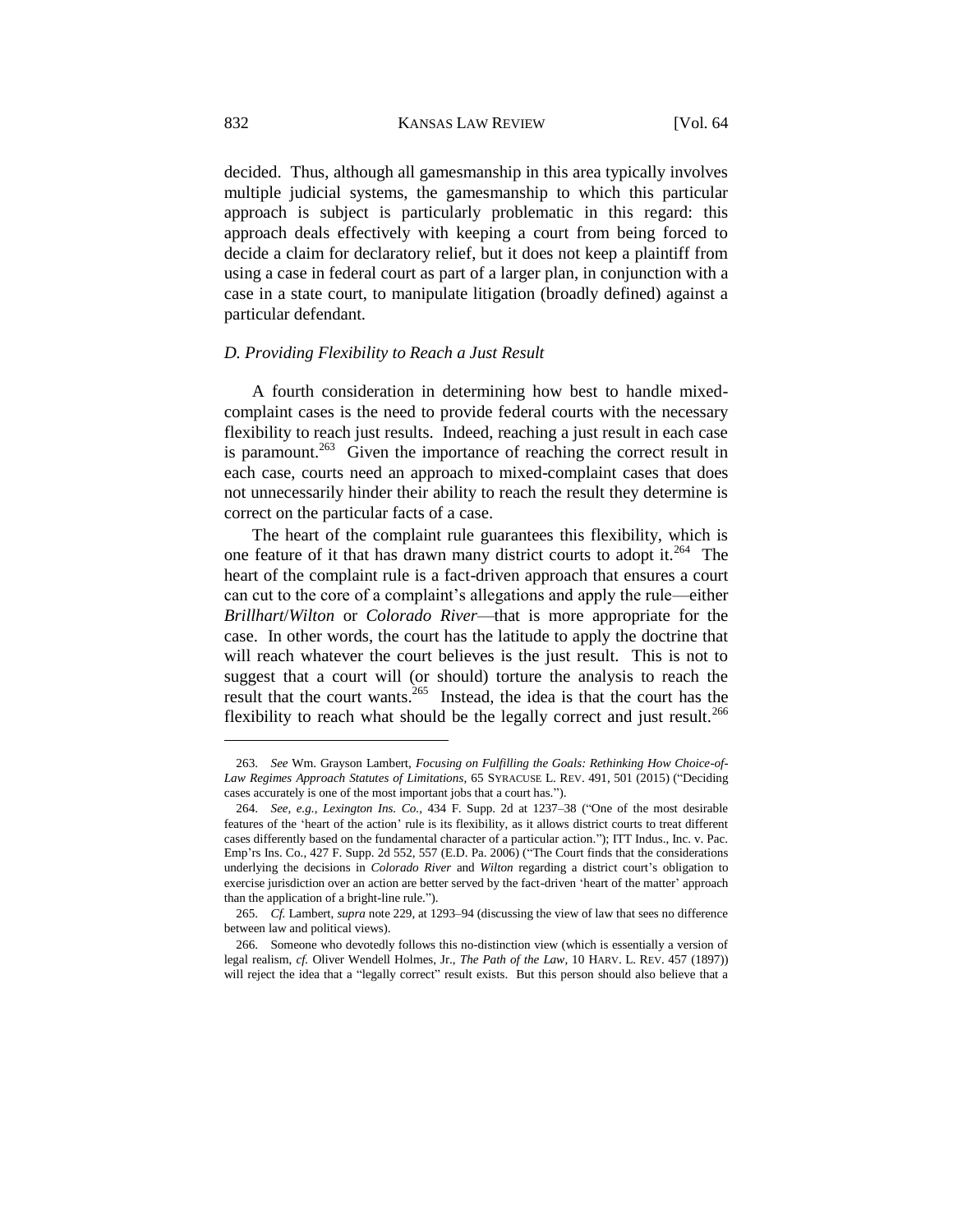Ultimately, federal judges must be trusted to apply the law faithfully; $^{267}$ otherwise, the entire federal judiciary would face far greater problems than whether courts were properly dealing with mixed-complaint cases.

Of course, too much flexibility can be a problem, either because the standards are too amorphous to be meaningful or because the standards are too difficult to apply. In the one other article addressing this topic, the proposed solution—applying a different approach based on the type of case, such as insurance litigation, securities litigation, or arbitrationrelated litigation<sup>268</sup>—suffers from this second problem. Having a different approach for each type of substantive claim not only would prove complicated in practice, as courts and litigants would have to keep straight these varying standards,  $269$  but also would require courts constantly to be addressing new types of cases to decide what approach applied to those claims. Moreover, this answer to the mixed-complaint question focuses solely on the underlying substance of a case, not the four systemic concerns that every mixed-complaint case raises and that are the basis of the analysis here.

This flexibility that the heart of the complaint rule provides does not, as the Fourth Circuit suggested, "deprive a plaintiff of access to a federal forum simply because he sought declaratory relief in addition to an injunction or money damages."<sup>270</sup> A court would only abstain, even under *Brillhart*/*Wilton*, if a moving party proved that abstention was appropriate. *Brillhart*/*Wilton* does not provide some trump card to keep a court from hearing a case that should be heard, which is what the Fourth Circuit, as well as the three other circuits sharing the Fourth Circuit's view, implied.<sup>271</sup>

Ultimately, the heart of the complaint rule is neither amorphous nor complicated. It is simple to apply: a court examines a case to determine whether, at its core, the case is about declaratory or nondeclaratory relief, and then the court applies the appropriate abstention doctrine. Although

 $\overline{\phantom{a}}$ 

court will reach its desired result no matter the legal rule, so the legal framework is presumably unimportant (or at least less important) to this person, which means this entire Article is something that person would see as nothing but a pointless academic exercise.

<sup>267.</sup> *Cf.* 28 U.S.C. § 453 (2012) (providing the oath for federal judges).

<sup>268.</sup> *See* Mamone, *supra* note 16, at 368–75 (arguing that a single test is unwise because of the nature of abstention and the uniqueness of each case).

<sup>269.</sup> Although courts and litigants should ultimately be able to keep these standards straight, it would prove far more time consuming than having a single standard.

<sup>270.</sup> vonRosenberg v. Lawrence, 781 F.3d 731, 735 (4th Cir. 2015).

<sup>271.</sup> *See id.* ("We decline to adopt a rule that would transform that thoroughness [of including claims for both declaratory and nondeclaratory relief] into a handicap.").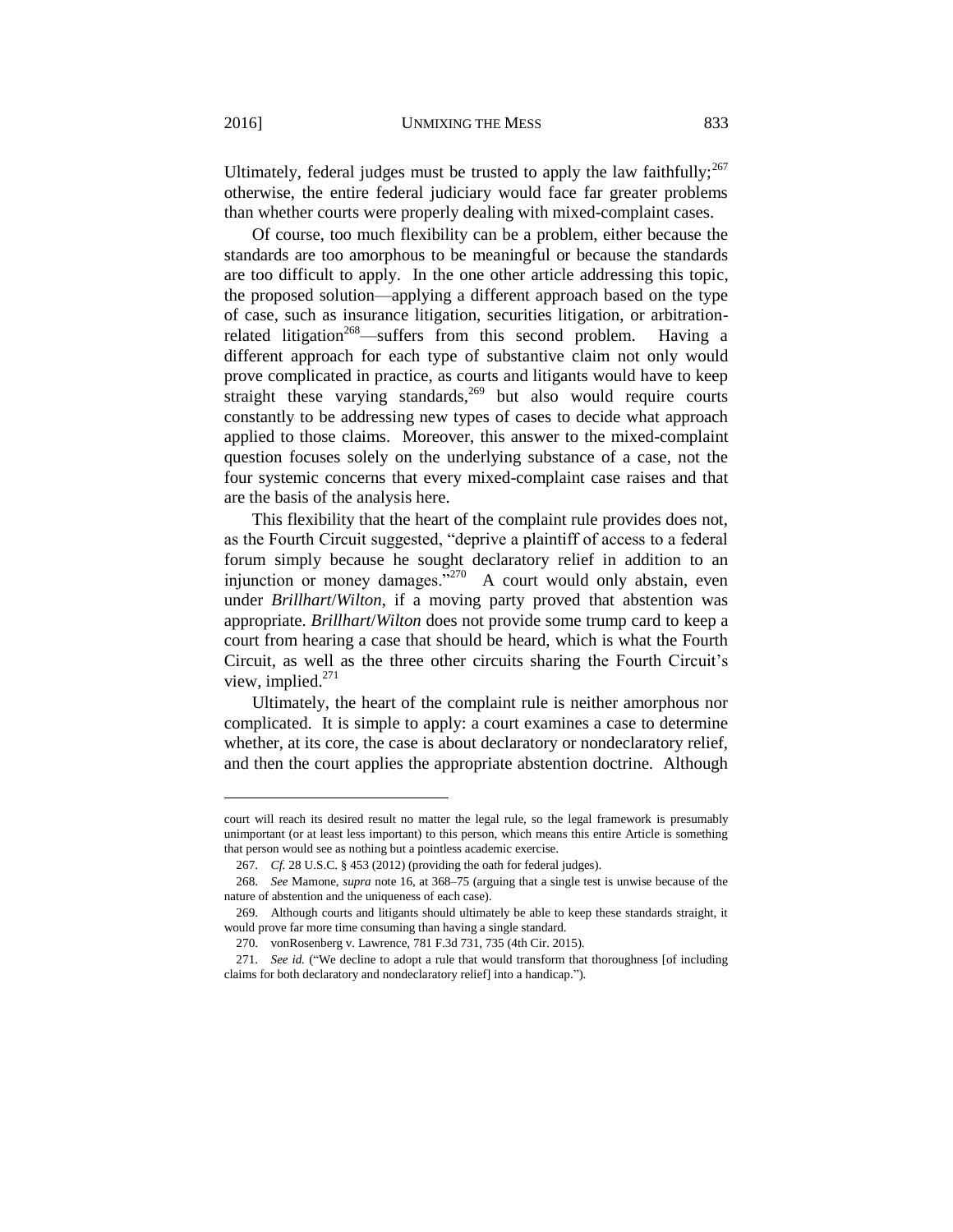some cases may be debatable at what the core of the case seeks, such disagreement is possible with virtually any legal rule that is not an absolute rule.<sup>272</sup> This room for disagreement does not make the heart of the complaint rule too mushy to apply meaningfully or too complicated to apply accurately.

As with the previous three standards for evaluating these approaches, the other approaches to mixed-complaint cases fall short. Starting with the Second, Fourth, Fifth, and Tenth Circuits' bright-line approach, a court has *no* flexibility: it must apply *Colorado River*. Thus, even if a court believed not exercising jurisdiction was the right answer, the court would be required to exercise jurisdiction unless the "stringent" standard of *Colorado River* is met.<sup>273</sup> This lack of flexibility suggests one of two outcomes when a court should not exercise jurisdiction over a mixedcomplaint case: either the court will faithfully apply *Colorado River* and exercise jurisdiction over the case despite any well-founded misgivings or the court will contort the *Colorado River* analysis to abstain. Neither result is desirable.

What this approach does offer, of course, is a clear rule.<sup>274</sup> Such bright-line approaches are certainly beneficial in some respects.<sup>275</sup> For example, they "foster consistency throughout the courts and because they alert parties to what is allowed and what is not in the eyes of the law." $276$ Although bright-line rules are often preferable because they provide more predictability for courts and litigants, $277$  bright-line rules can also lead to more unpalatable results, $278$  particularly in issues that can be as fact-intensive as mixed-complaint cases. Given the fact-intensive nature of a mixed-complaint case and the fact that these cases, while important,

<sup>272.</sup> Recall that even the Fifth Circuit has adopted exceptions to its bright-line rule for mixed complaints.

<sup>273.</sup> Gulfstream Aerospace Corp. v. Mayacamas Corp., 485 U.S. 271, 289–90 (1988).

<sup>274.</sup> *See* Mamone, *supra* note 16, at 364 (noting how this approach provides a bright-line rule to the problem of mixed complaints).

<sup>275.</sup> Field, *supra* note 221, at 611 ("Federal court procedural, especially jurisdictional ones, need to be governed by clear, effective, and fair rules.").

<sup>276.</sup> Christopher Bingham Galligan, Case Summary, FTC v. Watson Pharmaceuticals *677 F.3d 1298 (11th Cir. 2012)*, 23 DEPAUL J. ART, TECH. & INTELL. PROP. L. 491, 506 (2013); *cf.* Arizona v. Roberson, 486 U.S. 675, 682–83 (1988) (discussing the benefits of a bright-line rule in criminal procedure).

<sup>277.</sup> *See, e.g.*, Lambert, *supra* note 263, at 530–34 (arguing that a clear rule is important in determining which statute of limitations applies in a choice-of-law regime).

<sup>278.</sup> *Cf.* Russell Corp. v. Am. Home Assurance Co., 264 F.3d 1040, 1050 (11th Cir. 2001) ("There are several such bright line limitations on federal removal jurisdiction (e.g. the removal bar for in-state defendants and the one year time limit for diversity removals) that some might regard as arbitrary and unfair.").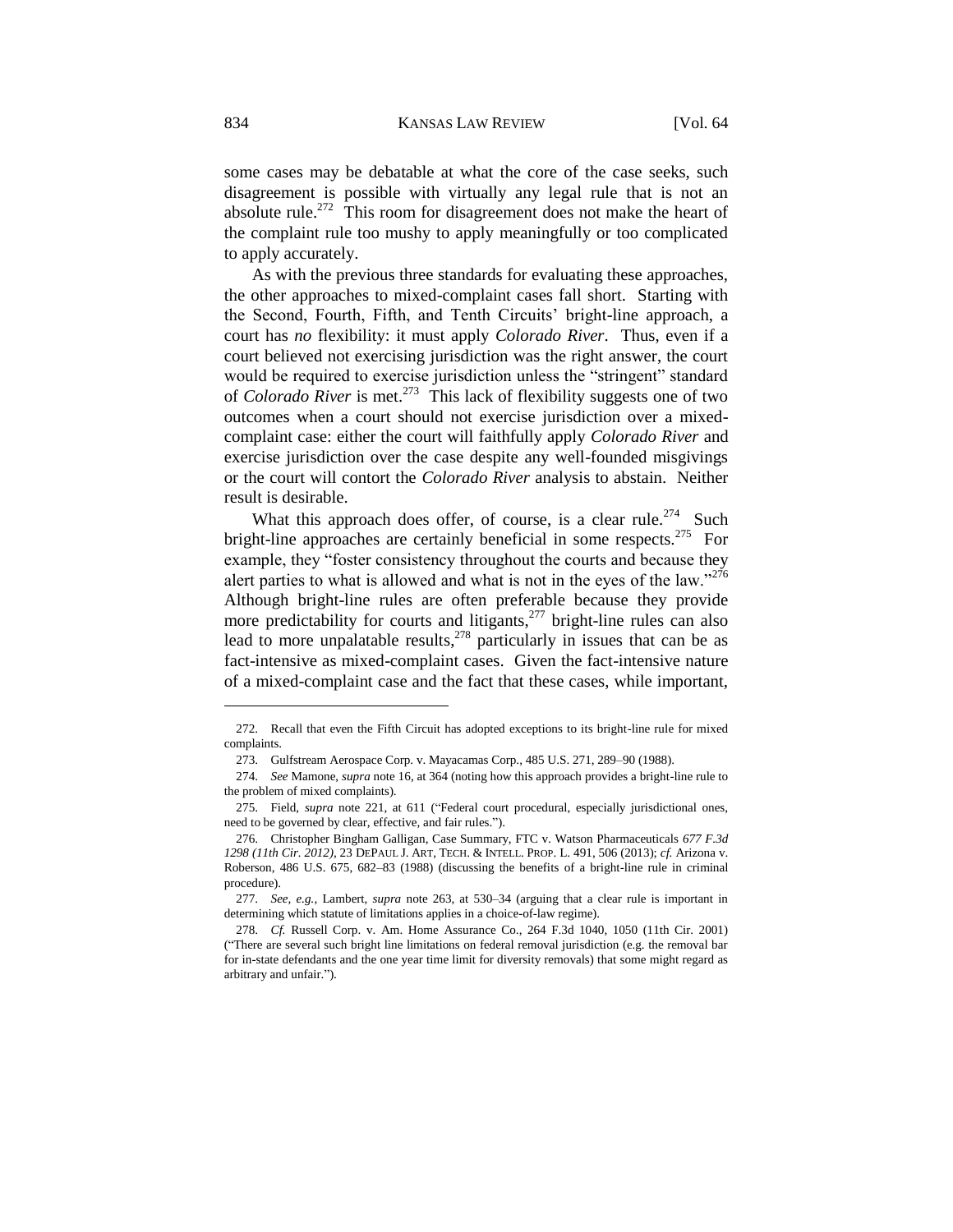do not yet threaten to overwhelm federal courts' dockets, providing flexibility for courts to get the answer right outweighs the benefits of a bright-line rule in this particular situation.

Next, as for the Seventh and Ninth Circuit's approach, it provides flexibility only when claims for nondeclaratory relief have no independent jurisdictional basis. Given the potential for creative pleading, $2^{79}$  this standard could leave courts often facing a situation in which a plaintiff has found a jurisdictional hook for a claim for nondeclaratory relief, leaving the court unable to apply *Brillhart*/*Wilton* and unable to abstain under *Colorado River*, despite having the firm conviction that not deciding the case is the better option.<sup>280</sup>

And finally, as for the First Circuit's approach, this rule gives a court flexibility to deal with the claim for declaratory relief, but it still leaves a court having to apply *Colorado River* when evaluating the claims for nondeclaratory relief. Of course, those claims are premised on jurisdictional statutes<sup>281</sup> that do not provide the flexibility of 28 U.S.C. § 2201, but when concerns about procedural gamesmanship are frequently at the center of a court's thinking,<sup>282</sup> being left to apply *Colorado River* may still allow a litigant to keep a case in federal court when practical considerations suggest that is not the proper outcome.

#### **CONCLUSION**

 $\overline{\phantom{a}}$ 

Each of these four approaches to mixed complaints has some rationale foundation. Each has some benefits. Each has some drawbacks. But ultimately, the heart of the complaint approach "is the most appropriate and the most readily reconcilable with applicable legal principles."<sup>283</sup> Given the array of concerns facing courts, this approach best strikes the balance of preserving the unique language that Congress used in § 2201, promoting the wise use of judicial resources, preventing manipulation of litigation, and providing courts the needed flexibility for

<sup>279.</sup> *See supra* Part III.C (discussing the possibilities of procedural gamesmanship).

<sup>280.</sup> Columbia Gas of Pa. v. Am. Int'l Grp., No. 10-1131, 2011 WL 294520, at \*2 (W.D. Pa. Jan. 27, 2011) ("[T]he 'independent claim' approach, which will often—and likely would, in this case—result in an unsought, *de facto* severance or bifurcation of related claims between state and federal fora, is also unsatisfactory.").

<sup>281.</sup> In most cases, these claims would be based on either 28 U.S.C. § 1331 or 28 U.S.C. § 1332. *See supra* notes 212–13 and accompanying text.

<sup>282.</sup> Lexington Ins. Co. v. Rolison, 434 F. Supp. 2d 1228, 1237–38 (S.D. Ala. 2006) (discussing the need for a rule that allows a court to confront attempts to manipulate litigation).

<sup>283.</sup> *Id.* at 1237.